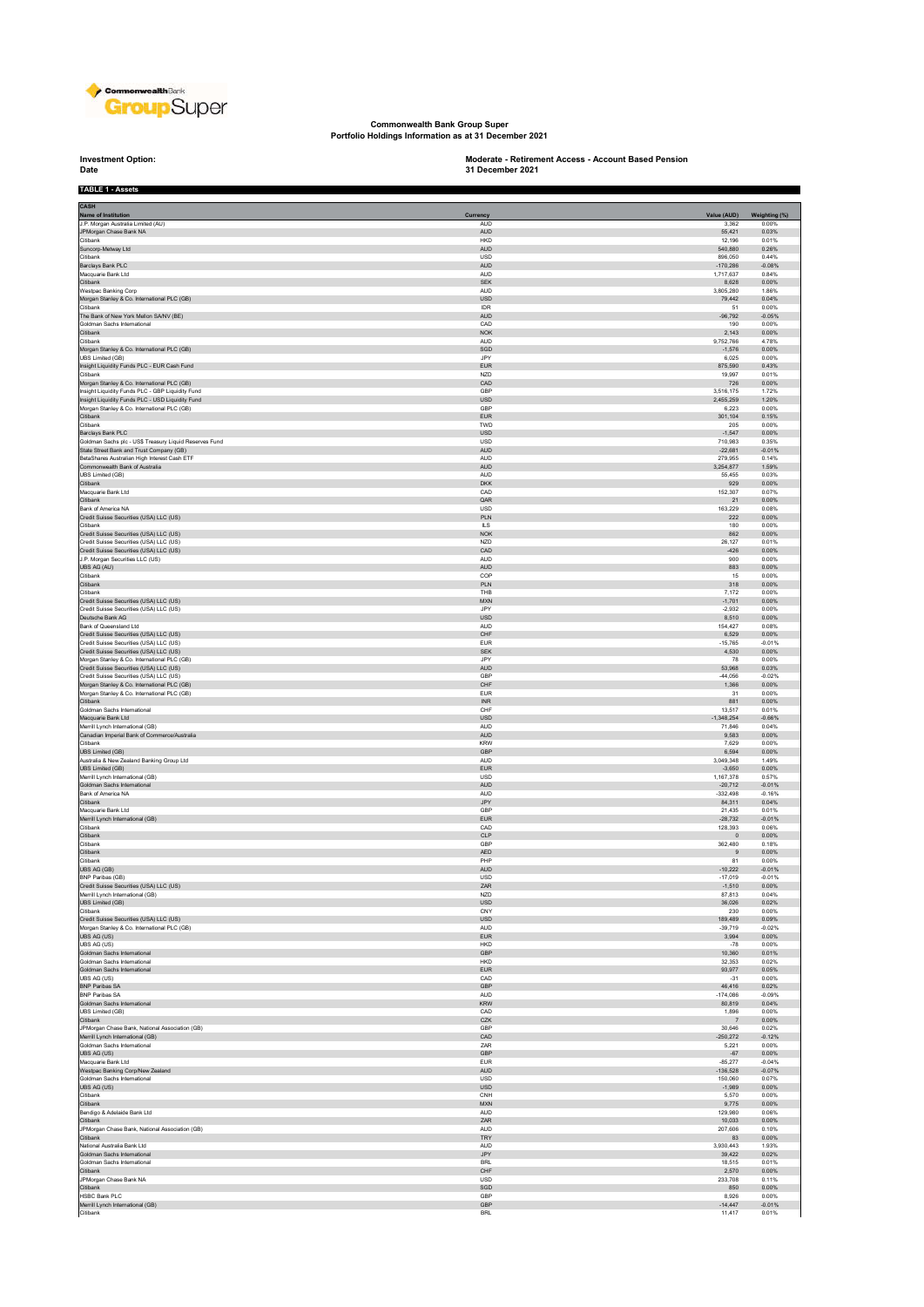| Goldman Sachs International                                                                  | <b>SEK</b>        | 1,462                | 0.00%                  |
|----------------------------------------------------------------------------------------------|-------------------|----------------------|------------------------|
| Barclays Bank PLC<br>State Street Bank and Trust Company (GB)                                | GBP<br><b>USD</b> | $-7.141$<br>$-4.642$ | 0.00%<br>0.00%         |
| Citibank                                                                                     | <b>MYR</b>        | 5,836                | 0.00%                  |
| <b>Total</b>                                                                                 |                   | 36,413,577           | 17.84%                 |
| <b>FIXED INCOME</b>                                                                          |                   |                      |                        |
| Investment in non-associated entities:<br>Held directly or by associated entities or by PSTs |                   |                      |                        |
| Externally managed                                                                           |                   |                      |                        |
| Name of Fund Manager<br>La Mondiale SAM                                                      |                   | Value (AUD)<br>8,845 | Weighting (%)<br>0.00% |
| Fannie Mae Connecticut Avenue Securities                                                     |                   | 52,320               | 0.03%                  |
| SLG Office Trust 2021-OVA                                                                    |                   | 27,857               | 0.01%                  |
| Landwirtschaftliche Rentenbank<br>Mexico City Airport Trust                                  |                   | 194,498<br>32.027    | 0.10%<br>0.02%         |
| Logicor Financing Sarl                                                                       |                   | 45,322               | 0.02%                  |
| <b>CSMC 2021-NOM8</b><br>AIB Group PLC                                                       |                   | 7,749<br>100,587     | 0.00%<br>0.05%         |
| Citibank                                                                                     |                   | 73,481               | 0.04%                  |
| Qatar Petroleum                                                                              |                   | 50,053               | 0.02%                  |
| Peruvian Government International Bond<br>Finsbury Square                                    |                   | 2,707<br>70,895      | 0.00%<br>0.03%         |
| Lloyds Banking Group PLC                                                                     |                   | 62,350               | 0.03%                  |
| Banco Santander SA                                                                           |                   | 170,312              | 0.08%                  |
| European Financial Stability Facility<br>iShares USD High Yield Corp Bond ESG UCITS ETF      |                   | 14,144<br>54,096     | 0.01%<br>0.03%         |
| Valeant Pharmaceuticals International Inc                                                    |                   | 30,772               | 0.02%                  |
| WSO Finance Pty Ltd<br>Fonterra Co-operative Group Ltd                                       |                   | 21,899<br>6.325      | 0.01%<br>0.00%         |
| National Express Group PLC                                                                   |                   | 29.126               | 0.01%                  |
| MF1 2021-FL6 Ltd                                                                             |                   | 27.016               | 0.01%                  |
| Fannie Mae Pool<br>Transurban Queensland Finance Pty Ltd                                     |                   | 290,089<br>27,465    | 0.14%<br>0.01%         |
| <b>HSBC Holdings PLC</b>                                                                     |                   | 65,706               | 0.03%                  |
| Mexico Government International Bond<br>Freddie Mac STACR REMIC Trust 2020-DNA5              |                   | 46,164               | 0.02%                  |
| Brazilian Government International Bond                                                      |                   | 8,072<br>15,065      | 0.00%<br>0.01%         |
| Portugal Obrigacoes do Tesouro OT                                                            |                   | 49,340               | 0.02%                  |
| Deutsche Bank AG<br>JPMorgan Chase & Co                                                      |                   | 47,186<br>37,139     | 0.02%<br>0.02%         |
| Connecticut Avenue Securities Trust 2021-R03                                                 |                   | 9,067                | 0.00%                  |
| Progress 2020-1 Trust<br>Anheuser-Busch Cos LLC / Anheuser-Busch InBev Worldwide             |                   | 9.436                | 0.00%                  |
| Network Finance Co Pty Ltd                                                                   |                   | 7.491<br>49.081      | 0.00%<br>0.02%         |
| Japan Government Forty Year Bond                                                             |                   | 121,599              | 0.06%                  |
| National Highways Authority of India                                                         |                   | 9,346                | 0.00%                  |
| MasTec Inc<br>Scentre Group Trust 1 / Scentre Group Trust 2                                  |                   | 32,713<br>6,066      | 0.02%<br>0.00%         |
| Edith Cowan University                                                                       |                   | 4,418                | 0.00%                  |
| ABN AMRO Bank NV<br>Treasury Corp of Victoria                                                |                   | 19,092<br>2,207,126  | 0.01%<br>1.08%         |
| BioPharma Credit PLC/The Fund                                                                |                   | 66,973               | 0.03%                  |
| Morgan Stanley Capital I Trust 2021-L5                                                       |                   | 32.259               | 0.02%                  |
| CIP Funding Pty Ltd<br>Pension Insurance Corp PLC                                            |                   | 28.024<br>17.792     | 0.01%<br>0.01%         |
| Colombia Government International Bond                                                       |                   | 14.054               | 0.01%                  |
| SFR Group SA                                                                                 |                   | 29,475               | 0.01%                  |
| Credit Suisse Group AG<br>Macquarie Bank Ltd                                                 |                   | 58,945<br>201,865    | 0.03%<br>0.10%         |
| Boeing Co/The                                                                                |                   | 47,493               | 0.02%                  |
| Western Australian Treasury Corp<br>Bank of Montreal                                         |                   | 436,731<br>200,931   | 0.21%<br>0.10%         |
| <b>Iliad Holding SAS</b>                                                                     |                   | 19,170               | 0.01%                  |
| Scentre Group Trust 2                                                                        |                   | 51,043               | 0.03%                  |
| Intesa Sanpaolo SpA<br>DowDuPont Inc                                                         |                   | 86,743<br>17,206     | 0.04%<br>0.01%         |
| Baverische Landesbank                                                                        |                   | 17.572               | 0.01%                  |
| General Property Trust                                                                       |                   | 12.053               | 0.01%                  |
| Mahle GmbH<br>Energy Partnership Gas Pty Ltd                                                 |                   | 8.704<br>8,566       | 0.00%<br>0.00%         |
| Toronto-Dominion Bank/The                                                                    |                   | 131,843              | 0.06%                  |
| South Australian Government Financing Authority<br>Morgan Stanley                            |                   | 1,770,740<br>20,660  | 0.87%<br>0.01%         |
| Playtech Plc                                                                                 |                   | 31,387               | 0.02%                  |
| Scania CV AB                                                                                 |                   | 22,211               | 0.01%                  |
| rinitas CLO XVI Lto<br>Mill City Mortgage Loan Trust 2017-2                                  |                   | 8,002                | 0.14%<br>0.00%         |
| Vmed O2 UK Financing I PLC                                                                   |                   | 56,965               | 0.03%                  |
| Benchmark 2021-B26 Mortgage Trust                                                            |                   | 28.073               | 0.01%                  |
| AGL CLO 5 Ltd<br>Australia Government Bond                                                   |                   | 95,116<br>22,543,375 | 0.05%<br>11.04%        |
| AT&T Inc                                                                                     |                   | 165.392              | 0.08%                  |
| Progress 2012-2 Trust<br>Banco Bilbao Vizcaya Argentaria SA                                  |                   | 35,858<br>32,070     | 0.02%<br>0.02%         |
| Deutsche Telekom International Finance BV                                                    |                   | 39,733               | 0.02%                  |
| Woodside Finance Ltd                                                                         |                   | 17,852               | 0.01%                  |
| Finsbury Square 2018-2 PLC<br>Verus Securitization Trust 2021-8                              |                   | 27,845<br>7,746      | 0.01%<br>0.00%         |
| AbbVie Inc.                                                                                  |                   | 62,581               | 0.03%                  |
| Springleaf Finance Corp<br>Royal Bank of Scotland Group PLC                                  |                   | 8,737<br>151,014     | 0.00%<br>0.07%         |
| Hyundai Capital America                                                                      |                   | 62,961               | 0.03%                  |
| Credit Agricole SA                                                                           |                   | 20.516               | 0.01%                  |
| General Motors Co<br>Diameter Capital Partners LP                                            |                   | 16,776<br>93.467     | 0.01%<br>0.05%         |
| Primrose Residential 2021-1 DAC                                                              |                   | 41,388               | 0.02%                  |
| PACCAR Financial Pty Ltd                                                                     |                   | 85,709               | 0.04%                  |
| Charter Hall Exchange Finance Pty Ltd<br>Wells Fargo Commercial Mortgage Trust 2021-C59      |                   | 31,075<br>32,092     | 0.02%<br>0.02%         |
| <b>BANK 2017-BNK6</b>                                                                        |                   | 24,633               | 0.01%                  |
| Allianz SE<br>Verizon Communications Inc                                                     |                   | 32,803<br>100,571    | 0.02%<br>0.05%         |
| PUMA Series 2014-2                                                                           |                   | 58,921               | 0.03%                  |
| Comcast Corp                                                                                 |                   | 54.559               | 0.03%                  |
| Volkswagen Financial Services Australia Pty Ltd<br>Australia & New Zealand Banking Group Ltd |                   | 120.520<br>40.006    | 0.06%<br>0.02%         |
| Wellfleet CLO X LTD                                                                          |                   | 224.778              | 0.11%                  |
| ETSA Utilities Finance Pty Ltd                                                               |                   | 13,806               | 0.01%                  |
| Optus Finance Pty Ltd<br>Fannie Mae                                                          |                   | 8,012<br>70          | 0.00%<br>0.00%         |
| Republic of South Africa Government International Bond                                       |                   | 22,233               | 0.01%                  |
| Pinewood Finance Co Ltd<br>Japan Government Thirty Year Bond                                 |                   | 16,412<br>171,978    | 0.01%<br>0.08%         |
| Stratton Mortgage Funding 2019-1 PLC                                                         |                   | 70,992               | 0.03%                  |
| Mueller Water Products Inc.                                                                  |                   | 8,230                | 0.00%                  |
| HCA Inc<br>Inflation Linked Korea Treasury Bond                                              |                   | 12,980<br>46.559     | 0.01%<br>0.02%         |
| Newell Brands Inc                                                                            |                   | 8.050                | 0.00%                  |
| IDOL 2015-1 Trust<br>Macquarie Group Ltd                                                     |                   | 27.967<br>11.374     | 0.01%<br>0.01%         |
| Navient Student Loan Trust 2017-2                                                            |                   | 87,395               | 0.04%                  |
| Medallion Trust Series 2012-1                                                                |                   | 552                  | 0.00%                  |
| ADO Properties SA<br>MPLX LP                                                                 |                   | 15,028<br>39,563     | 0.01%<br>0.02%         |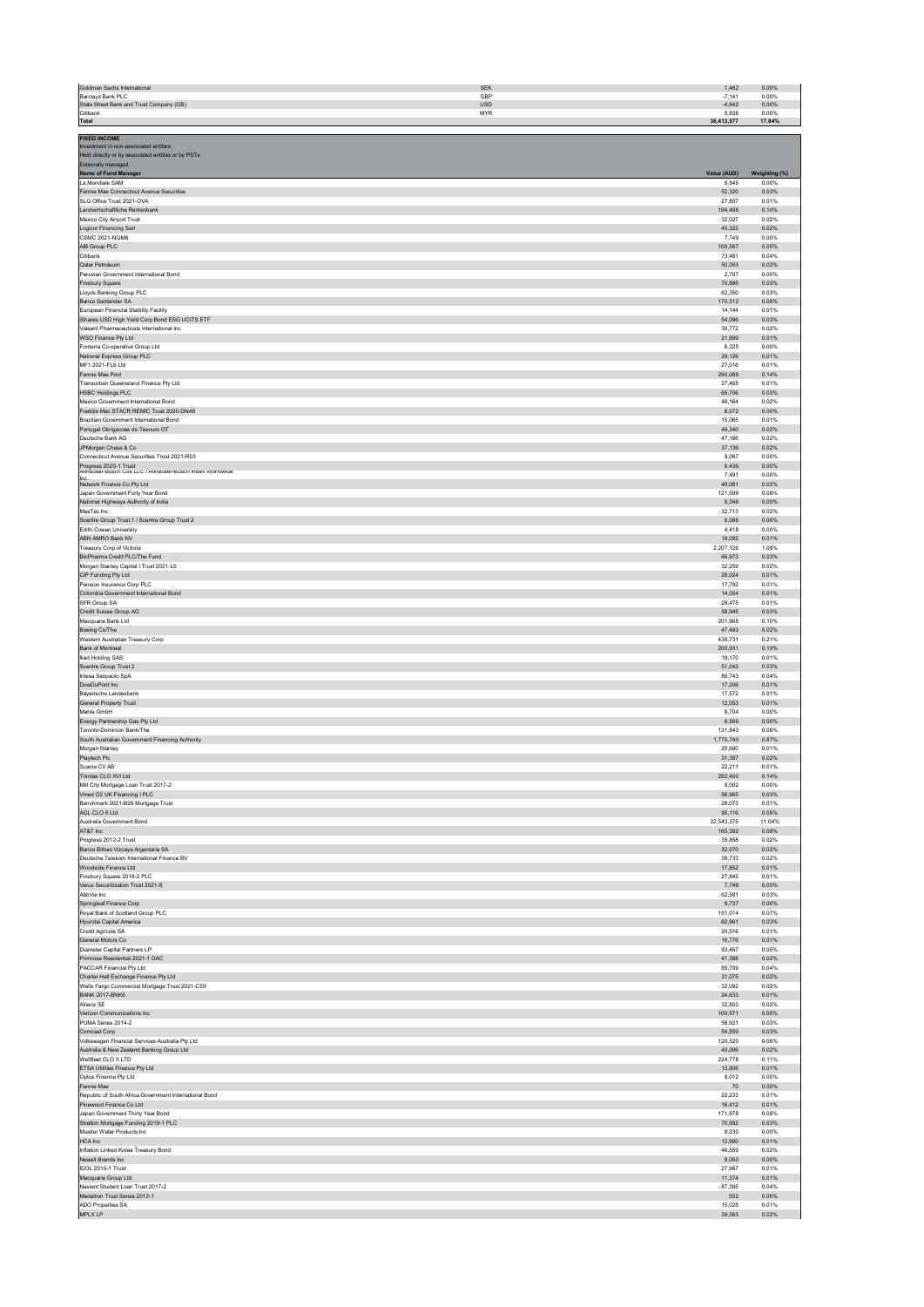| Wesfarmers Ltd                                                                             | 7,921                   | 0.00%          |
|--------------------------------------------------------------------------------------------|-------------------------|----------------|
| MPT Operating Partnership LP / MPT Finance Corp                                            | 50,275                  | 0.02%          |
| Cheniere Energy Partners LP                                                                | 14,221                  | 0.01%          |
| DTE Energy Co<br>VICI Properties LP / VICI Note Co Inc.                                    | 12,747<br>8.361         | 0.01%<br>0.00% |
| Freddie Mac STACR REMIC Trust 2020-HQA4                                                    | 6,652                   | 0.00%          |
| Abbott Ireland Financing DAC                                                               | 26.964                  | 0.01%          |
| Belden Inc.                                                                                | 22,969                  | 0.01%          |
| SGSP Australia Assets Ptv Ltd.<br>Zurich Finance Ireland Designated Activity Co            | 22,748<br>21,158        | 0.01%<br>0.01% |
| Valeo SA                                                                                   | 17,240                  | 0.01%          |
| Series 2018-1 REDS EHP Trust                                                               | 24,394                  | 0.01%          |
| Series 2013-2 WST Trust                                                                    | 1,292                   | 0.00%          |
| Ireland Government Bond                                                                    | 41,020                  | 0.02%          |
| Israel Government International Bond<br>Freddie Mac Pool                                   | 22,148<br>222,194       | 0.01%<br>0.11% |
| Korea Treasury Bond                                                                        | 125,866                 | 0.06%          |
| AerCap Ireland Capital DAC / AerCap Global Aviation Trust                                  | 62,138                  | 0.03%          |
| Mattel Inc.                                                                                | 7,929                   | 0.00%          |
| ING Groep NV<br>Mexican Bonos                                                              | 26.482<br>7.333         | 0.01%<br>0.00% |
| <b>United Airlines Inc.</b>                                                                | 4,258                   | 0.00%          |
| Saudi Government International Bond                                                        | 15,348                  | 0.01%          |
| Crown City CLO II                                                                          | 42,899                  | 0.02%          |
| Denmark Government Bond                                                                    | 33,728                  | 0.02%          |
| Indonesia Treasury Bond<br>SASOL Financing USA LLC                                         | 24,844<br>16,810        | 0.01%<br>0.01% |
| Hewlett Packard Enterprise Co                                                              | 38,833                  | 0.02%          |
| METLIFE SECURITIZATION TRUST 2019-1                                                        | 27,410                  | 0.01%          |
| Simon Property Group LP                                                                    | 14,905                  | 0.01%          |
| T-Mobile USA Inc.                                                                          | 55,561                  | 0.03%          |
| Iberdrola Finanzas SA                                                                      | 8,792<br>33.139         | 0.00%<br>0.02% |
| Westpac Banking Corp/New Zealand<br>Benchmark 2019-B13 Mortgage Trust                      | 13.436                  | 0.01%          |
| Llitst Finance Pty Ltd                                                                     | 7.722                   | 0.00%          |
| Occidental Petroleum Corp                                                                  | 23,147                  | 0.01%          |
| Credit Suisse Group Funding Guernsey Ltd                                                   | 17,832                  | 0.01%          |
| Sabine Pass Liquefaction LLC<br>Dell Bank International DAC                                | 39,076<br>58,582        | 0.02%<br>0.03% |
| ArcelorMittal                                                                              | 8,205                   | 0.00%          |
| Standard Chartered PLC                                                                     | 60,707                  | 0.03%          |
| Enel Finance International NV                                                              | 17,003                  | 0.01%          |
| Victoria Power Networks Finance Pty Ltd                                                    | 151,585                 | 0.07%          |
| Singapore Government Bond<br>Barclays Bank PLC                                             | 46,705<br>440,913       | 0.02%<br>0.22% |
| BENCHMARK 2018-B6 Mortgage Trust<br>Targa Resources Partners LP / Targa Resources Partners | 12.055                  | 0.01%          |
|                                                                                            | 13.245                  | 0.01%          |
| Finance Com<br>BP Capital Markets PLC                                                      | 51.800                  | 0.03%          |
| Fidelity National Information Services Inc                                                 | 8.938                   | 0.00%          |
| Pilgrim's Pride Corp<br>KREF 2021-FL2 Ltd                                                  | 8,204<br>38,682         | 0.00%<br>0.02% |
| Malaysia Government Bond                                                                   | 67,547                  | 0.03%          |
| <b>Thailand Government Bond</b>                                                            | 98,317                  | 0.05%          |
| Nederlandse Waterschapsbank NV                                                             | 90,676                  | 0.04%          |
| PACCAR Financial Corp                                                                      | 19,267                  | 0.01%          |
| Mitsubishi UFJ Financial Group Inc<br>Series 2015-1 WST Trust                              | 26,682<br>13,243        | 0.01%<br>0.01% |
| CVS Health Corp                                                                            | 7,688                   | 0.00%          |
| Triton Bond Trust 2021-2 in respect of Series 1                                            | 95,980                  | 0.05%          |
| New South Wales Treasury Corp                                                              | 2,539,232               | 1.24%          |
| Marble Point Clo X Ltd<br>Airservices Australia                                            | 23,389<br>57,378        | 0.01%<br>0.03% |
| Barclays PLC                                                                               | 180.459                 | 0.09%          |
| American Express Co                                                                        | 6.059                   | 0.00%          |
| United Energy Distribution Pty Ltd<br>National Retail Properties Inc                       | 56,470<br>9.419         | 0.03%<br>0.00% |
| Blackstone Property Partners Europe Holdings Sarl                                          | 77,044                  | 0.04%          |
| Babcock International Group PLC                                                            | 17,896                  | 0.01%          |
| Walgreens Boots Alliance Inc.<br>Thermo Fisher Scientific Finance I BV                     | 34.853<br>19,730        | 0.02%<br>0.01% |
| Series 2014-1 WST Trust                                                                    | 29.547                  | 0.01%          |
| Credit Suisse AG/New York NY                                                               | 28,556                  | 0.01%          |
| Patrizia<br>Spain Government Bond                                                          | 23,709<br>301,122       | 0.01%<br>0.15% |
| Freddie Mac STACR Remic Trust 2020-DNA2                                                    | 21,988                  | 0.01%          |
| Ameren Corp                                                                                | 4,004                   | 0.00%          |
| IDOL 2013-2 Trust                                                                          | 43.139<br><b>20 440</b> | 0.02%<br>0.01% |
| <b>GPT</b> Wholesale S<br>opping :<br>Furonean Union                                       | 225.265                 | 0.11%          |
| Romanian Government International Bond                                                     | 66,161                  | 0.03%          |
| Ivory Coast Government International Bond                                                  | 27,743                  | 0.01%          |
| Ramsay Health Care Ltd<br>CNH Industrial Capital Australia Pty Ltd                         | 7,845<br>33,678         | 0.00%<br>0.02% |
| Glencore Funding LLC                                                                       | 95,546                  | 0.05%          |
| Charter Communications Operating LLC / Charter                                             | 61,105                  | 0.03%          |
| Communications Operating Capital<br>Metropolitan Life Global Funding I                     | 30,568                  | 0.01%          |
| Heimstaden Bostad AB                                                                       | 98,556                  | 0.05%          |
| Mirvac Group Finance Ltd<br>Aviation Capital Group LLC                                     | 12.565<br>11,430        | 0.01%<br>0.01% |
| Telecom Italia SpA/Milano                                                                  | 16,459                  | 0.01%          |
| Federal Home Loan Mortgage Corp                                                            | 66.604                  | 0.03%          |
| Atkore International Group Inc<br>TORRENS Series 2014-1 Trust                              | 8,366<br>51.535         | 0.00%<br>0.03% |
| Wintershall Dea Finance BV                                                                 | 8,953                   | 0.00%          |
| Medtronic Global Holdings SCA                                                              | 13,311                  | 0.01%          |
| Legal & General Group PLC<br>WP Carey Inc                                                  | 16,498<br>11,669        | 0.01%<br>0.01% |
| PUMA SERIES 2021-2                                                                         | 153.452                 | 0.08%          |
| CPPIB Capital Inc                                                                          | 3,937                   | 0.00%          |
| Progress 2014-1 Trust<br>Metro Finance 2021-1 Trust                                        | 62,029                  | 0.03%<br>0.02% |
| Danske Bank A/S                                                                            | 40.999<br>53,405        | 0.03%          |
| CF Industries Inc.                                                                         |                         | 0.00%          |
| QBE Insurance Group Ltd                                                                    | 8.406                   | 0.04%          |
|                                                                                            | 74,080                  |                |
| French Republic Government Bond OAT                                                        | 92,889                  | 0.05%          |
| Bellis Acquisition Co PLC<br>State of California                                           | 10.197<br>39,071        | 0.00%<br>0.02% |
| DCP Midstream Operating LP                                                                 | 8.503                   | 0.00%          |
| Freddie Mac Structured Agency Credit Risk Debt Notes                                       | 17,864                  | 0.01%          |
| Indonesia Government International Bond<br>ICG US CLO 2017-1 Ltd                           | 188,850<br>46.565       | 0.09%<br>0.02% |
| Harben Finance 2017-1 Plc                                                                  | 28,061                  | 0.01%          |
| MSCI Inc                                                                                   | 8.015                   | 0.00%          |
| IHO Verwaltungs GmbH<br>State of Illinois                                                  | 36,234<br>14.475        | 0.02%<br>0.01% |
| Dominican Republic International Bond                                                      | 17,710                  | 0.01%          |
| STACR Trust 2018-HRP1                                                                      | 19,920                  | 0.01%          |
| ONE Gas Inc<br>Vale Overseas Ltd                                                           | 32.831<br>1,831         | 0.02%<br>0.00% |
| <b>Enterprise Products Operating LLC</b>                                                   | 20,846                  | 0.01%          |
| Russian Foreign Bond - Eurobond                                                            | 136.091                 | 0.07%          |
| AECOM<br>Galaxy Pipeline Assets Bidco Ltd                                                  | 8,126<br>75.123         | 0.00%<br>0.04% |
| Netflix Inc                                                                                | 8,021                   | 0.00%          |
| Coles Group Treasury Pty Ltd                                                               | 39,310                  | 0.02%          |
| Province of Ontario Canada<br>EQT Corp                                                     | 95.351<br>1,345         | 0.05%<br>0.00% |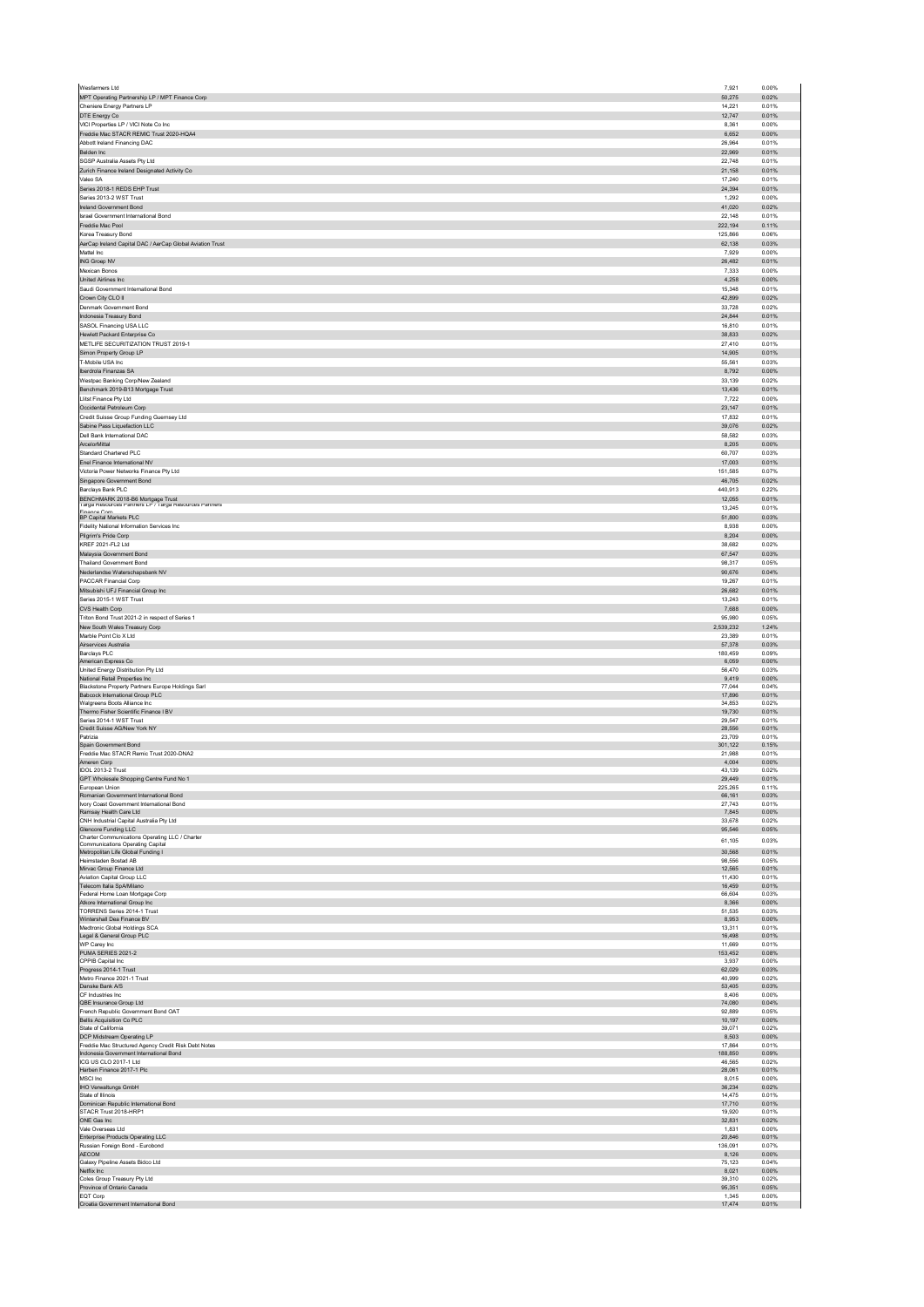| Schroder International Selection Fund - Emerging Markets Debt<br>Absolute Return | 203,043          | 0.10%          |
|----------------------------------------------------------------------------------|------------------|----------------|
| Sirius XM Radio Inc                                                              | 31,637           | 0.02%<br>0.04% |
| Tryon Park CLO Ltd<br>International Bank for Reconstruction & Development        | 76,099<br>25.674 | 0.01%          |
| Citycon OYJ                                                                      | 33,757           | 0.02%          |
| Lincoln Financing SARL                                                           | 35,849           | 0.02%          |
| Volkswagen International Finance NV                                              | 49,093           | 0.02%          |
| Qatar Government International Bond                                              | 40,253           | 0.02%          |
| AFG 2021-1 Trust                                                                 | 122.736          | 0.06%          |
| Origin Energy Finance Ltd                                                        | 36,016           | 0.02%          |
| Societe Generale SA                                                              | 42.199           | 0.02%          |
| SLM Student Loan Trust 2003-1                                                    | 38,538           | 0.02%          |
| American International Group Inc.                                                | 2,085            | 0.00%          |
| PHEAA Student Loan Trust 2016-1                                                  | 42.512           | 0.02%          |
| UBS AG/London                                                                    | 54,509           | 0.03%          |
| Dell International LLC / EMC Corp                                                | 44,445           | 0.02%          |
| Madison Park Funding XXX LTD                                                     | 146,520          | 0.07%          |
| Viridis European Loan Conduit No 38 DAC                                          | 42,015           | 0.02%          |
| Berry Global Inc.                                                                | 33.125           | 0.02%          |
| BNP Paribas SA                                                                   | 92,434           | 0.05%          |
| Akelius Residential Property Financing BV                                        | 18,874           | 0.01%          |
| Essilor International Cie Generale d'Optique SA                                  | 31,644           | 0.02%          |
| Idol 2014-1 Trust                                                                | 66,111           | 0.03%          |
| Progress 2021-1 Trust                                                            | 71.584           | 0.04%          |
| Citizens Bank NA/Providence RI                                                   | 19,595           | 0.01%          |
| Bank of America Corp                                                             | 29,400           | 0.01%          |
| WaMu Mortgage Pass-Through Certificates Series 2005-AR6<br>Trust                 | 8,922            | 0.00%          |
| Cantor Commercial Real Estate Lending 2019-CF2                                   | 19.597           | 0.01%          |
| Westpac Banking Corp                                                             | 326,591          | 0.16%          |
| Vistra Operations Co LLC                                                         | 20.356           | 0.01%          |
| Virgin Media Secured Finance PLC                                                 | 10.922           | 0.01%          |
| Perth Airport Pty Ltd                                                            | 4,139            | 0.00%          |
| Becton Dickinson and Co                                                          | 25.831           | 0.01%          |
| Freeport-McMoRan Inc                                                             | 20,463           | 0.01%          |
| <b>HBS Trust 2017-1</b>                                                          | 85,855           | 0.04%          |
| Highland Holdings Sarl                                                           | 15.417           | 0.01%          |
| Japan Government Twenty Year Bond                                                | 314,821          | 0.15%          |
| CaixaBank SA                                                                     | 56,312           | 0.03%          |
| Towers Watson & Co                                                               | 10,224,895       | 5.01%          |
| AIG Global Funding                                                               | 5,916            | 0.00%          |
| Ginnie Mae II Pool                                                               | 518,969          | 0.25%          |
| Italy Buoni Poliennali Del Tesoro                                                | 504,643          | 0.25%          |
| Avolon Holdings Funding Ltd                                                      | 12.397           | 0.01%          |
| Australian Gas Networks Ltd                                                      | 66,746           | 0.03%          |
| Schroder International Selection Fund - Global Corporate Bond                    | 343,605          | 0.17%          |
| Firstmac Mortgage Funding Trust No 4 Series 2-2014                               | 30,555           | 0.01%          |
| Magnetite XVI Ltd                                                                | 204,073          | 0.10%          |
| Mortgage Funding 2008-1 PLC<br><b>BANK 2018-BNK10</b>                            | 5.312            | 0.00%          |
| General Motors Financial Co Inc                                                  | 13,460<br>56,124 | 0.01%<br>0.03% |
| Province of Quebec Canada                                                        | 24,148           | 0.01%          |
| Volkswagen Bank GmbH                                                             | 9,285            | 0.00%          |
| Macquarie Bank Ltd/London                                                        | 32.838           | 0.02%          |
| Precise Mortgage Funding 2017-1B PLC                                             | 49,356           | 0.02%          |
| Kreditanstalt fuer Wiederaufbau                                                  | 383.680          | 0.19%          |
| Higher Education Funding I                                                       | 38,649           | 0.02%          |
| <b>BWP Trust</b>                                                                 | 4.282            | 0.00%          |
| International Finance Corp                                                       | 344,053          | 0.17%          |
| CSAIL 2018-C14 Commercial Mortgage Trust                                         | 16,132           | 0.01%          |
| Energy Transfer Equity LP                                                        | 17,872           | 0.01%          |
| FCC Aqualia SA                                                                   | 17,319           | 0.01%          |
| European Investment Bank                                                         | 80,447           | 0.04%          |
| AGI Finance Ptv Ltd                                                              | 128,806          | 0.06%          |
| First-Citizens Bank & Trust Co                                                   | 38,959           | 0.02%          |
| Commerzbank AG                                                                   | 55.494           | 0.03%          |
| APPF Commercial Finance Pty Ltd                                                  | 38,627           | 0.02%          |
| Province of British Columbia Canada                                              | 40,933           | 0.02%          |
| United Kingdom Gilt                                                              | 1.643.441        | 0.81%          |
| Woolworths Group Ltd                                                             | 33,049           | 0.02%          |
| Australia Pacific Airports Melbourne Pty Ltd                                     | 51,719           | 0.03%          |
| Centene Corp                                                                     | 9,908            | 0.00%          |
| DBNGP Finance Co Pty Ltd                                                         | 4,365            | 0.00%          |
| Bendino & Adelaide Bank Ltd                                                      | 28.466           | 0.01%          |
| Caltex Australia Ltd                                                             | 85,141           | 0.04%          |
| NBN Co Ltd                                                                       | 196,399          | 0.10%          |
| APT Pipelines Ltd                                                                | 22,549           | 0.01%          |
| Ingevity Corp                                                                    | 11.392           | 0.01%          |
| Suncorp Group Ltd                                                                | 25.047           | 0.01%          |
| Electricite de France SA                                                         | 47,092           | 0.02%          |
| Triton Bond Trust 2021 in respect of Series 1                                    | 118.666          | 0.06%          |
| FP Turbo Series 2021-1 Trust                                                     | 100,704          | 0.05%          |
| Dryden 77 CLO Ltd                                                                | 209,215          | 0.10%          |
| Computershare US Inc                                                             | 28.517           | 0.01%          |
| Tasmanian Public Finance Corp                                                    | 340,761          | 0.17%          |
| Schroder ISF Asian Credit Opportunities                                          | 480.852          | 0.24%          |
| WestConnex Finance Co Pty Ltd                                                    | 101,773          | 0.05%          |
| Vicinity Centres Trust                                                           | 169,524          | 0.08%          |
| Japan Government Ten Year Bond                                                   | 737.903          | 0.36%          |
| Quintiles IMS Inc                                                                | 11,052           | 0.01%          |
| QPH Finance Co Pty Ltd                                                           | 33,617           | 0.02%          |
| International Flavors & Fragrances Inc.                                          | 31,591           | 0.02%          |
| Telefonica Europe BV                                                             | 25,777           | 0.01%          |
| Ausgrid Finance Pty Ltd                                                          | 90.004           | 0.04%          |
| Insurance Australia Group Ltd                                                    | 64,554           | 0.03%          |
| Heimstaden Bostad Treasury BV                                                    | 24,389           | 0.01%          |
| Ford Motor Credit Co LLC                                                         | 16,594           | 0.01%          |
| Western Sydney University                                                        | 31,897           | 0.02%          |
| Asciano Finance Ltd                                                              | 58.861           | 0.03%          |
| Lonsdale Finance Pty Ltd                                                         | 60,839           | 0.03%          |
| ConnectEast Finance Pty Ltd                                                      | 29,428           | 0.01%          |
| Firstmac Mortgage Funding Trust No. 4 Series 2021-2                              | 91,713           | 0.04%          |
| SMART ABS Series 2019-1 Trust                                                    | 15,636           | 0.01%          |
| Minerals Technologies Inc.                                                       | 32.893           | 0.02%          |
| United Technologies Corp                                                         | 734              | 0.00%          |
| Moody's Corp                                                                     | 19,761           | 0.01%          |
| <b>BANK 2018-BNK14</b>                                                           | 12,133           | 0.01%          |
| NXP BV / NXP Funding LLC / NXP USA Inc                                           | 19,503           | 0.01%          |
| Delta Air Lines Inc / SkyMiles IP Ltd                                            | 23.441           | 0.01%          |
| Seagate HDD Cayman                                                               | 37,941           | 0.02%          |
| iShares EUR High Yield Corp Bond ESG UCITS ETF                                   | 230,069          | 0.11%          |
| New Terminal Financing Co Pty Ltd                                                | 27,340           | 0.01%          |
| Huarong Finance 2019 Co Ltd                                                      | 15,198           | 0.01%          |
| Commonwealth Bank of Australia                                                   | 7.476            | 0.00%          |
| Mercury NZ Ltd                                                                   | 28,287           | 0.01%          |
| Liberty Interactive Corp QVC Group                                               | 395              | 0.00%          |
| Tudor Rose Mortgages                                                             | 73,255           | 0.04%          |
| Ziggo BV                                                                         | 9,319            | 0.00%          |
| Sedibelo Platinum Mines Ltd                                                      | 548              | 0.00%          |
| Calpine Corp                                                                     | 9,516            | 0.00%          |
| Santos Finance Ltd                                                               | 25,119           | 0.01%          |
| Samhallsbyggnadsbolaget i Norden AB                                              | 28,430           | 0.01%          |
| London Wall Mortgage Capital PLC                                                 | 21,015           | 0.01%          |
| Bundesrepublik Deutschland Bundesanleihe                                         | 717.973          | 0.35%          |
| Vermilion Bond Trust 2021 in respect of Series 1                                 | 77,536           | 0.04%          |
| Australia Treasury Bill                                                          | 1,079,756        | 0.53%          |
| AMP Life Ltd                                                                     | 41,394           | 0.02%          |
| Solaris Trust 2021-1                                                             | 22,272           | 0.01%          |
| Realty Income Corp                                                               | 30.256           | 0.01%          |
| Mileage Plus Holdings LLC / Mileage Plus Intellectual Property                   | 22.562           | 0.01%          |
| Assets Ltd<br>Vertical Midco GmbH                                                | 15.073           | 0.01%          |
| Zip Master Trust Series 2021-1                                                   | 177,037          | 0.09%          |
| Salute Series 2021-1                                                             | 20,802           | 0.01%          |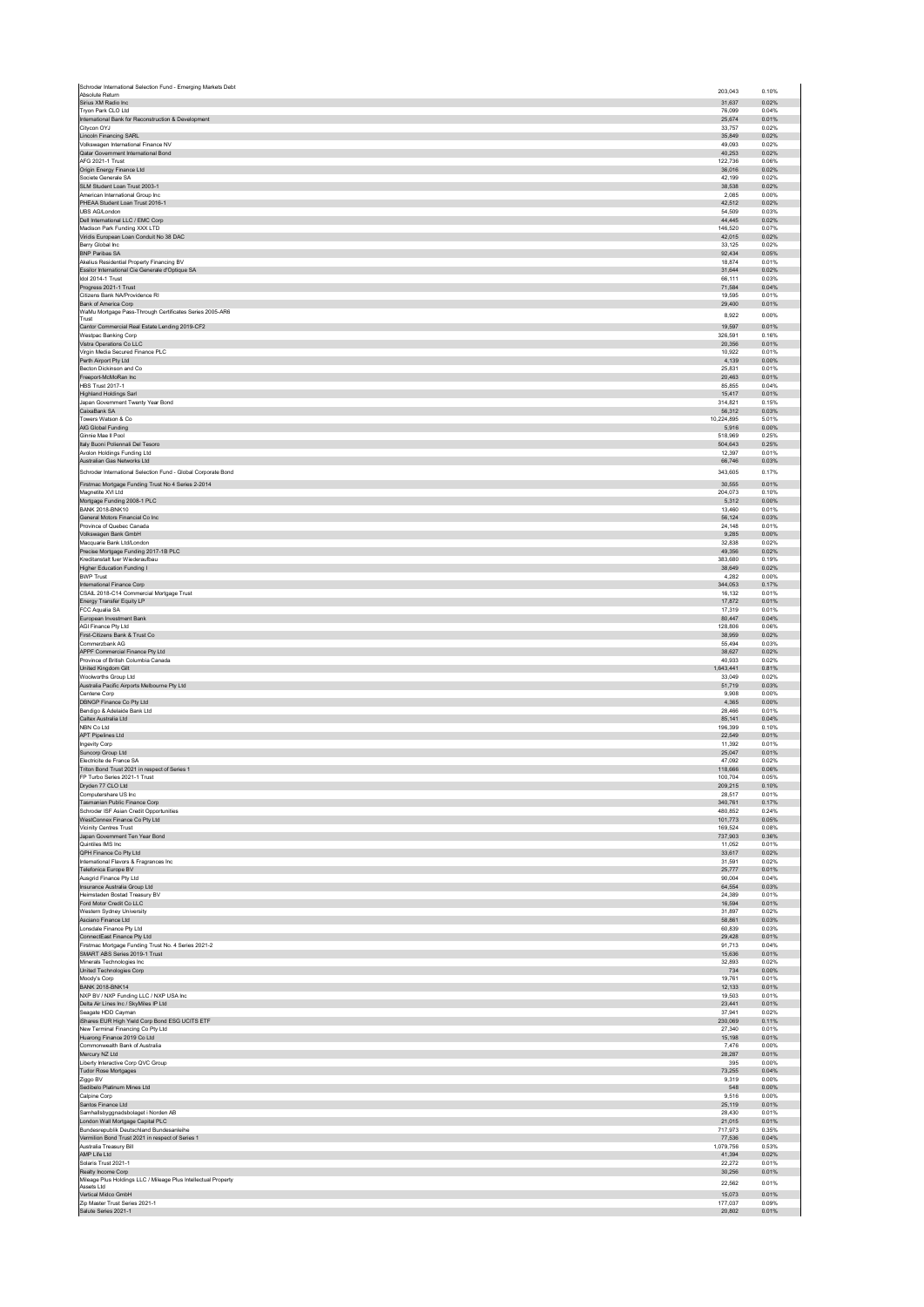| CFCRE Commercial Mortgage Trust 2016-C6<br>John Deere Financial Ltd                                        |                                            |                          | 10,667<br>41.201      | 0.01%<br>0.02%         |
|------------------------------------------------------------------------------------------------------------|--------------------------------------------|--------------------------|-----------------------|------------------------|
| American Airlines Inc<br>CYBG PLC                                                                          |                                            |                          | 35,659<br>36,808      | 0.02%<br>0.02%         |
| Ale Direct Property Trust<br>Durst Organization Inc/The                                                    |                                            |                          | 16.470<br>40,669      | 0.01%<br>0.02%         |
| Nexi SpA<br>ConQuest 2019-2 Trust                                                                          |                                            |                          | 10.851<br>113,944     | 0.01%<br>0.06%         |
| Trustee for Series 2021-1 Reds Ehp Trust/ The<br><b>BPCE SA</b>                                            |                                            |                          | 144,668<br>67,689     | 0.07%<br>0.03%         |
| Export-Import Bank of Korea<br>Heathrow Funding Ltd                                                        |                                            |                          | 28,221<br>17,584      | 0.01%<br>0.01%         |
| Santander UK Group Holdings PLC                                                                            |                                            |                          | 63,313                | 0.03%                  |
| Deutsche Bank AG/New York NY<br>Sumitomo Chemical Co Ltd                                                   |                                            |                          | 73,164<br>351.323     | 0.04%<br>0.17%         |
| Mortgage House RMBS Series 2021-2<br>Freddie Mac Stacr Remic Trust 2020-DNA1                               |                                            |                          | 95,202<br>16.622      | 0.05%<br>0.01%         |
| Silver Arrow Australia Series 2019-1 Trust<br>Wells Fargo Commercial Mortgage Trust 2019-C53               |                                            |                          | 37,308<br>40,924      | 0.02%<br>0.02%         |
| Broadcom Inc<br>Hongkong & Shanghai Banking Corp Ltd/Sydney The                                            |                                            |                          | 45.558<br>56,121      | 0.02%<br>0.03%         |
| Haus European Loan Conduit No 39 DAC<br>Driver Australia Six Trust                                         |                                            |                          | 43.980<br>34,053      | 0.02%<br>0.02%         |
| Light Trust 2018-1<br>Air Lease Corp                                                                       |                                            |                          | 40,010<br>65.246      | 0.02%<br>0.03%         |
| Sydney Airport Finance Co Pty Ltd                                                                          |                                            |                          | 11,946                | 0.01%<br>0.02%         |
| Level 3 Financing Inc<br>Queensland Treasury Corp                                                          |                                            |                          | 31,238<br>4,639,334   | 2.27%                  |
| Asian Development Bank<br>Gatwick Funding Ltd                                                              |                                            |                          | 71,032<br>10.511      | 0.03%<br>0.01%         |
| Series 2021-1 Harvey Trust<br>DEXUS Finance Pty Ltd                                                        |                                            |                          | 52,420<br>5,608       | 0.03%<br>0.00%         |
| Toyota Finance Australia Ltd<br>Aurizon Finance Pty Ltd                                                    |                                            |                          | 152,956<br>7,971      | 0.07%<br>0.00%         |
| Adevinta ASA<br>Prosus NV                                                                                  |                                            |                          | 9.075<br>30,404       | 0.00%<br>0.01%         |
| Volksbank Wien AG                                                                                          |                                            |                          | 35.886<br>58,741      | 0.02%<br>0.03%         |
| Kingdom of Belgium Government Bond<br>NSW Electricity Networks Finance Pty Ltd<br>Lukoil Securities BV     |                                            |                          | 58.495<br>49.203      | 0.03%<br>0.02%         |
| Kraft Heinz Foods Co                                                                                       |                                            |                          | 18,919                | 0.01%                  |
| Paragon Mortgages No 12 PLC<br>BNY Mellon Efficient U.S. High Yield Beta Fund                              |                                            |                          | 83,411<br>108,520     | 0.04%<br>0.05%         |
| GTA Finance Co Pty Ltd<br>Republic of Austria Government Bond                                              |                                            |                          | 27,366<br>32.196      | 0.01%<br>0.02%         |
| Qantas Airways Ltd<br>DWPF Finance Pty Ltd                                                                 |                                            |                          | 89,852<br>3,902       | 0.04%<br>0.00%         |
| Canadian Imperial Bank of Commerce<br>Cellnex Finance Co SA                                                |                                            |                          | 84,837<br>43.142      | 0.04%<br>0.02%         |
| Firstmac Mortgage Funding Trust No. 4 Series 2-2020<br>CANPACK SA / Eastern PA Land Investment Holding LLC |                                            |                          | 64.312<br>11,561      | 0.03%<br>0.01%         |
| iShares China CNY Bond UCITS ETF<br>BNY Mellon Global Funds PLC - Bny Mellon Efficient US Fallen           |                                            |                          | 133,595               | 0.07%                  |
| Angels Beta Fund<br>Volvo Treasury AB                                                                      |                                            |                          | 161,550<br>39,784     | 0.08%<br>0.02%         |
| METRO Finance 2020-1 Trust<br>Pioneer Natural Resources Co                                                 |                                            |                          | 39,091                | 0.02%                  |
| AFG 2021-2 Trust                                                                                           |                                            |                          | 3,782<br>86.212       | 0.00%<br>0.04%         |
| GPT Wholesale Office Fund No 1<br>ING Bank Australia Ltd                                                   |                                            |                          | 29,353<br>28.209      | 0.01%<br>0.01%         |
| Wells Fargo Commercial Mortgage Trust 2016-C37<br>Mizuho Bank Ltd/Sydney                                   |                                            |                          | 7,206<br>319,397      | 0.00%<br>0.16%         |
| National Australia Bank Ltd<br>Ensemble Investment Corp SA                                                 |                                            |                          | 210.935<br>148,602    | 0.10%<br>0.07%         |
| Light Trust 2019-1<br>Banco Mercantil del Norte SA/Grand Cayman                                            |                                            |                          | 121.694<br>15,544     | 0.06%<br>0.01%         |
| Bank of Nova Scotia/The<br>Arconic Inc.                                                                    |                                            |                          | 49,236<br>7.832       | 0.02%<br>0.00%         |
| Bank of Ireland Group PLC<br>ZF Finance GmbH                                                               |                                            |                          | 50,230                | 0.02%<br>0.01%         |
| Teledyne Technologies Inc                                                                                  |                                            |                          | 27.508<br>32,645      | 0.02%                  |
| CSC Holdings LLC<br>Enel SpA                                                                               |                                            |                          | 16,192<br>57,886      | 0.01%<br>0.03%         |
| Ginnie Mae<br>Tesco Corporate Treasury Services PLC                                                        |                                            |                          | $-94$<br>25.990       | 0.00%<br>0.01%         |
| Bank 2019-BNK19<br>Steele Creek CLO 2019-1 LTD                                                             |                                            |                          | 7,066<br>42.843       | 0.00%<br>0.02%         |
| Newmont Mining Corp<br>Zip Master Trust Series 2020-1                                                      |                                            |                          | 9.718<br>68,292       | 0.00%<br>0.03%         |
| Pacific Gas & Electric Co<br>Isle of Man Government International Bond                                     |                                            |                          | 34.012<br>12,854      | 0.02%<br>0.01%         |
| Citigroup Commercial Mortgage Trust 2017-P7                                                                |                                            |                          | 8.231<br>246.154      | 0.00%                  |
| New Zealand Government Bond<br>AusNet Services Holdings Pty Ltd                                            |                                            |                          |                       |                        |
| Progress Residential 2021-SFR11 Trust<br>Australia & New Zealand Banking Group Ltd/United Kingdom          |                                            |                          | 104,447               | 0.12%<br>0.05%         |
|                                                                                                            |                                            |                          | 9,962<br>30.610       | 0.00%<br>0.01%         |
| Western Digital Corp                                                                                       |                                            |                          | 5.877                 | 0.00%                  |
| Anheuser-Busch InBev SA/NV<br>Harbour                                                                      |                                            |                          | 16,916<br>83,637      | 0.01%<br>0.04%         |
| Zip Master Trust Series 2021-2                                                                             |                                            |                          | 111,878               | 0.05%<br>0.01%         |
| JDE Peet's BV<br>Norinchukin Bank/The                                                                      |                                            |                          | 11,496<br>34.468      | 0.02%                  |
| Progress 2019-1 Trust<br>Gazprom OAO Via Gaz Capital SA                                                    |                                            |                          | 50,683<br>30.149      | 0.02%<br>0.01%         |
| UniCredit SpA<br>Korea Development Bank/The                                                                |                                            |                          | 64,396<br>84,386      | 0.03%<br>0.04%         |
| DBS Group Holdings Ltd<br>Agence Francaise de Developpement                                                |                                            |                          | 80,377<br>43,027      | 0.04%<br>0.02%         |
| Japan Government Two Year Bond<br>Banijay Entertainment SASU                                               |                                            |                          | 495,505<br>5.957      | 0.24%<br>0.00%         |
| Air Canada<br>VER Finco Ptv Ltd                                                                            |                                            |                          | 1,387<br>27.077       | 0.00%<br>0.01%         |
| CPIF Finance Pty Ltd<br>Schroder ISF Securitised Credit                                                    |                                            |                          | 32,479<br>343,202     | 0.02%<br>0.17%         |
| DP World Crescent Ltd                                                                                      |                                            |                          | 18,470                | 0.01%                  |
| United States Treasury Note/Bond<br>Summer BC Holdco B SARL                                                |                                            |                          | 3,014,582<br>18,193   | 1.48%<br>0.01%         |
| Aurizon Network Pty Ltd<br>TOTAL SA                                                                        |                                            |                          | 19,625<br>31,410      | 0.01%<br>0.02%         |
| JPMorgan Chase Bank NA<br>Total                                                                            |                                            |                          | 36,488<br>78,549,700  | 0.02%<br>38.48%        |
| <b>LISTED EQUITY *</b>                                                                                     |                                            |                          |                       |                        |
| Name/kind of investment item<br>1Life Healthcare Inc                                                       | <b>Security Identifier</b><br>BBG0026ZDDQ0 | <b>Units held</b><br>935 | Value (AUD)<br>22.607 | Weighting (%)<br>0.01% |
| 29Metals Ltd<br>3M Co                                                                                      | BBG0118S6QD8<br>BBG000BP52R2               | 12,587<br>50             | 38,642<br>12.301      | 0.02%<br>0.01%         |
| 3i Group PLC<br>3i Infrastructure PLC                                                                      | BBG000BZZ876<br>BBG000QZY041               | 2,646<br>35,798          | 71,435<br>236,413     | 0.03%<br>0.12%         |
| ABB Ltd<br>ABN AMRO Bank NV                                                                                | BBG000DM2M32<br>BBG00BDTXC59               | 180<br>98                | 9.495<br>1,971        | 0.00%<br>0.00%         |
| ABS-CBN Holdings Corp                                                                                      | BBG000BF6R34                               | 7,746                    | 2.491                 | 0.00%                  |
| ACS Actividades de Construccio<br>ADT Inc                                                                  | BBG000BMW3R7<br>BBG000BP9WJ1               | 62<br>56                 | 2,303<br>649          | 0.00%<br>0.00%         |
| AEON Financial Service Co Ltd<br>AES Corp/The                                                              | BBG000DR42B4<br>BBG000C23KJ3               | 12<br>130                | 172<br>4,329          | 0.00%<br>0.00%         |
| AGC Inc<br>AGCO Corp                                                                                       | BBG000BG8RD9<br>BBG000DCCZW2               | 26<br>$\sqrt{5}$         | 1.697<br>781          | 0.00%<br>0.00%         |
| <b>AGNC Investment Corp</b><br>Al-Media Technologies Ltd                                                   | BBG000TJ8XZ7<br>BBG00V95C7C8               | 54<br>29,253             | 1,120<br>20.624       | 0.00%<br>0.01%         |
| AIA Group Ltd<br>ALD SA                                                                                    | BBG0016XR1Q8<br>BBG00GQ97286               | 16,303<br>262            | 226,072<br>5,302      | 0.11%<br>0.00%         |
| ALS Ltd<br>AMA Group Ltd                                                                                   | BBG000BRV2C5<br>BBG000BRYKK3               | 3,940<br>875             | 51,533<br>376         | 0.03%<br>0.00%         |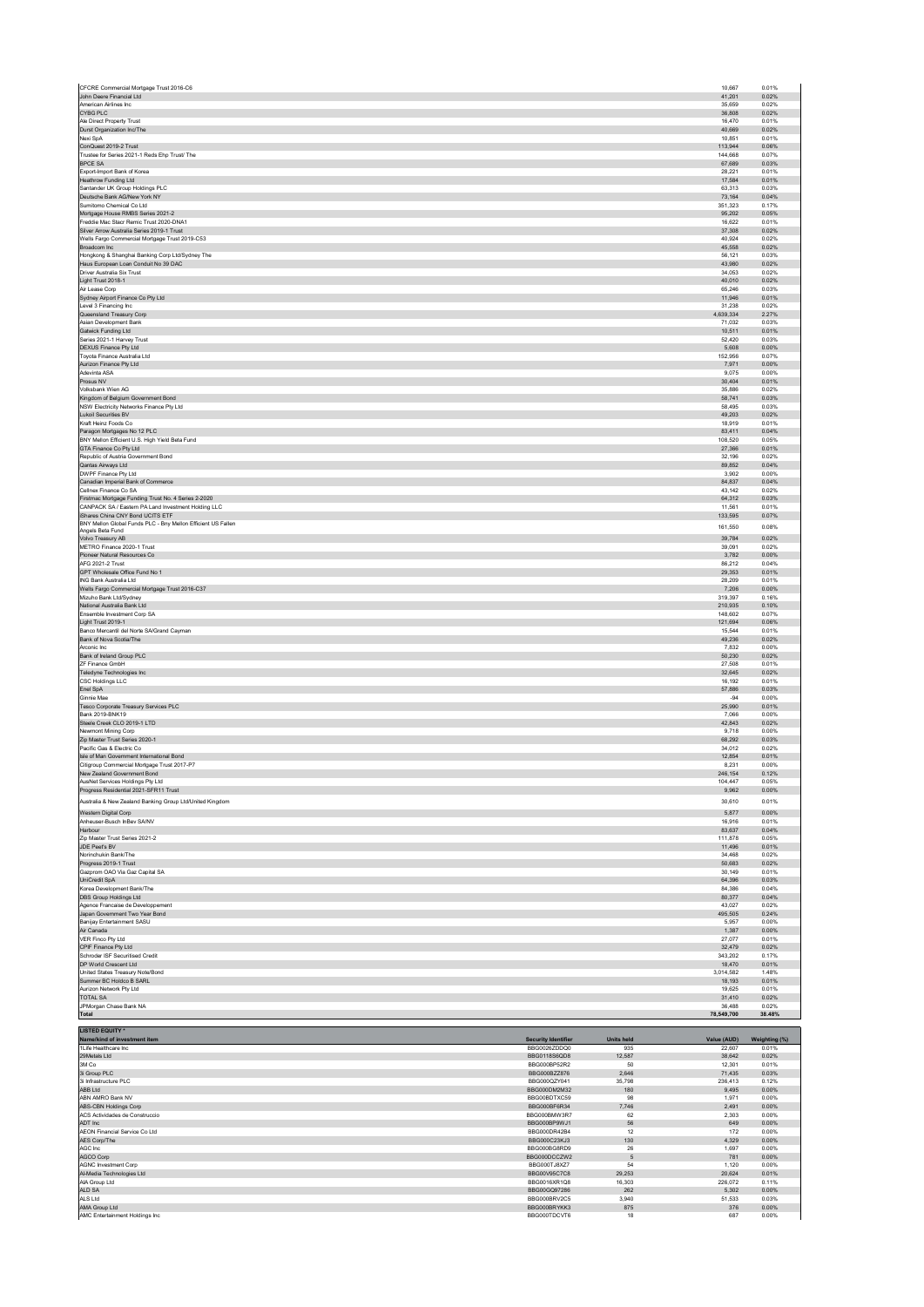| AMC Networks Inc                                      | BBG000H01H92                 | 68             | 3.207             | 0.00%          |
|-------------------------------------------------------|------------------------------|----------------|-------------------|----------------|
| AMETEK Inc                                            | BBG000B9XG87                 | 626            | 126,672           | 0.06%          |
| AMMB Holdings Bhd                                     | BBG000BF49B7                 | 2,126          | 2,225             | 0.00%          |
| AMOREPACIFIC Group                                    | BBG000BDQ5M4                 | 26             | 1,317             | 0.00%          |
| AMP Ltd                                               | BBG000C2W693                 | 139,543        | 140,939           | 0.07%          |
| ANA Holdings Inc                                      | BBG000BH20P9                 | 6              | 182               | 0.00%          |
| ANSYS Inc                                             | BBG000GXZ4W7                 | 39             | 21,687            | 0.01%          |
| AP Moller - Maersk A/S<br>APA Corp                    | BBG000BLYN39<br>BBG00YTS96G2 | 10<br>172      | 49.411<br>6,366   | 0.02%<br>0.00% |
| ARB Corp Ltd                                          | BBG000BFQ4P9                 | 142            | 7,480             | 0.00%          |
| ASE Technology Holding Co Ltd                         | BBG00JVDCH13                 | 227            | 1.203             | 0.00%          |
| ASML Holding NV                                       | BBG000C1HT47                 | 143            | 158,457           | 0.08%          |
| ASOS PLC                                              | BBG000KL73H8                 | 729            | 32.482            | 0.02%          |
| ASR Nederland NV                                      | BBG00CWZ0HG5                 | 15             | 970               | 0.00%          |
| ASX Ltd                                               | BBG000BQ3V25                 | 456            | 42,360            | 0.02%          |
| AU Optronics Corp                                     | BBG000C3V3K6                 | 1.786          | 2.033             | 0.00%          |
| AUB Group Ltd                                         | BBG000JQB909                 | 189            | 4,864             | 0.00%          |
| <b>AURELIUS Equity Opportunities</b>                  | BBG000PN3YM9                 | 73             | 3.098             | 0.00%          |
| AVEVA Group PLC                                       | BBG000C21Y87                 | 274            | 17,378            | 0.01%          |
| AXA SA<br>AbbVie Inc.                                 | BBG000BC8029<br>BBG0025Y4RY4 | 1,762<br>122   | 72,166<br>22.643  | 0.04%<br>0.01% |
| Abbott Laboratories                                   | BBG000B9ZXB4                 | 1,004          | 194,439           | 0.10%          |
| Absa Group Ltd                                        | BBG000BF9DG8                 | 261            | 3,433             | 0.00%          |
| Abu Dhabi Commercial Bank PJSC                        | BBG000DKRVC9                 | 1,028          | 3,283             | 0.00%          |
| Accent Group Ltd                                      | BBG000CHSVJ9                 | 412            | 1,009             | 0.00%          |
| Accenture PLC                                         | BBG000D9D830                 | 239            | 136.552           | 0.07%          |
| Accor SA                                              | BBG000BB4980                 | 683            | 30,403            | 0.01%          |
| Activision Blizzard Inc.<br>Acuity Brands Inc         | BBG000CVWGS6<br>BBG000BJ5HK0 | 137<br>171     | 12.576<br>49,927  | 0.01%<br>0.02% |
| Adairs Ltd                                            | BBG009BJSP55                 | 169            | 677               | 0.00%          |
| Adani Enterprises Ltd                                 | BBG000DRTF73                 | 165            | 5.223             | 0.00%          |
| Adani Green Energy Ltd                                | BBG00BQZTW52                 | 212            | 5,207             | 0.00%          |
| Adbri Ltd                                             | BBG000BFQ6R2                 | 375            | 1,059             | 0.00%          |
| Adecco Group AG                                       | BBG000BSK6S9                 | 15             | 1,082             | 0.00%          |
| Adevinta ASA                                          | BBG00N6FR9F4                 | 133            | 2,427             | 0.00%          |
| Adient PLC                                            | BBG009PN0C87                 | 139            | 9.147             | 0.00%          |
| Adobe Inc<br>Adore Beauty Group Ltd                   | BBG000BB5006<br>BBG00HBPXWQ9 | 255<br>120     | 198,668<br>481    | 0.10%<br>0.00% |
| Advance Auto Parts Inc                                | BBG000F7RCJ1                 | 141            | 46,367            | 0.02%          |
| Advanced Micro Devices Inc                            | BBG000BBQCY0                 | 11             | 2,106             | 0.00%          |
| Advantest Corp                                        | BBG000BGN014                 | 642            | 83.594            | 0.04%          |
| Adyen NV                                              | BBG00L088N79                 | $\overline{4}$ | 15,698            | 0.01%          |
| Aegon NV                                              | BBG000JN9DM6                 | 601            | 4,133             | 0.00%          |
| Aeon Co Ltd                                           | BBG000BN0FD8                 | 201            | 6,508             | 0.00%          |
| AerCap Holdings NV                                    | BBG000Q9FZL4<br>BBG001CMJ1Q4 | 42<br>3.227    | 3,812             | 0.00%<br>0.00% |
| Aeris Resources Ltd                                   |                              |                | 532<br>2,407      |                |
| Aeroflot PJSC<br>Affirm Holdings Inc.                 | BBG000CT9JX5<br>BBG00Y7BP8Y1 | 418<br>119     | 16.451            | 0.00%<br>0.01% |
| Aflac Inc                                             | BBG000BBBNC6                 | 53             | 4,274             | 0.00%          |
| Ageas SA/NV                                           | BBG000BPXHT6                 | 20             | 1,455             | 0.00%          |
| Agile Group Holdings Ltd                              | BBG000BM9384                 | 2.070          | 1.544             | 0.00%          |
| Agilent Technologies Inc                              | BBG000C2V3D6                 | 101            | 22,116            | 0.01%          |
| Agnico Eagle Mines Ltd                                | BBG000CZ8PQ6                 | 454            | 33,184            | 0.02%          |
| Agricultural Bank of China Ltd                        | BBG000T9PJD5                 | 5,068          | 2,396             | 0.00%          |
| Aimia Inc                                             | BBG000BVSVK7                 | 140            | 757               | 0.00%          |
| Air Canada                                            | BBG000PV7F57                 | 328            | 7.536             | 0.00%          |
| Air Liquide SA<br>Air Products and Chemicals Inc.     | BBG000BLGLW1<br>BBG000BC4JJ4 | 480<br>26      | 114,997<br>10.838 | 0.06%<br>0.01% |
| Airbnb Inc.                                           | BBG001Y2XS07                 | 9              | 1.993             | 0.00%          |
| Airbus SE                                             | BBG000CSHLR0                 | $20\,$         | 3,569             | 0.00%          |
| Airtac International Group                            | BBG0014M8L81                 | 48             | 2.452             | 0.00%          |
| Aisin Corp                                            | BBG000BMCGL6                 | 58             | 3,050             | 0.00%          |
| Aitken Spence PLC                                     | BBG000FPCT37                 | 5,318          | 2,972             | 0.00%          |
| Alinomoto Co Inc.                                     | BBG000BJ8LL7                 | 147            | 6.126             | 0.00%          |
| Akamai Technologies Inc                               | BBG000BJQWD2                 | $\mathbf{1}$   | 156               | 0.00%          |
| Akbank TAS                                            | BBG000BV9XY9                 | 1.165          | 868               | 0.00%          |
| Aker BP ASA<br>Akzo Nobel NV                          | BBG000QJ5Q24<br>BBG000BW45W5 | 186<br>231     | 7,894<br>34.850   | 0.00%<br>0.02% |
| Albemarle Corp                                        | BBG000BJ26K7                 | 14             | 4.518             | 0.00%          |
| Albertsons Cos Inc                                    | BBG009KG1750                 | 187            | 7,760             | 0.00%          |
| Alcoa Corp                                            | BBG00B3T3HD3                 | 332            | 27.208            | 0.01%          |
| Alcon Inc                                             | BBG00NPWGYJ9                 | 971            | 118,380           | 0.06%          |
| Alfa SAB de CV                                        | BBG000BQC6W7                 | 1,093          | 1,104             | 0.00%          |
| Alihaha Group Holding Ltd                             | BBG000NZ2MN0                 | 5.254          | 139.831           | 0.07%          |
| Align Technology Inc                                  | BBG000BRNLL2                 | 26             | 23,600            | 0.01%          |
| Alimentation Couche-Tard Inc.<br>Alkane Resources Ltd | BBG000DMT4D2<br>BBG000BRN1P2 | 163<br>719     | 9.405<br>658      | 0.00%<br>0.00% |
| Alleghany Corp                                        | BBG000BX6BJ3                 | $\overline{1}$ | 515               | 0.00%          |
| Alliance Aviation Services Ltd                        | BBG0029TR2P1                 | 243            | 997               | 0.00%          |
| Alliance Data Systems Corp                            | BBG000BFNR17                 | 20             | 1,836             | 0.00%          |
| Allianz SE                                            | BBG000BBF8T7                 | 49             | 15.891            | 0.01%          |
| Allison Transmission Holdings                         | BBG001KY3845                 | 46             | 2,321             | 0.00%          |
| Allkem Ltd                                            | BBG000TT96V7                 | 7,326          | 76,187            | 0.04%          |
| Allstate Corp/The                                     | BBG000BVMGF2                 | 45             | 7,344             | 0.00%          |
| Ally Financial Inc<br>Alpargatas SA                   | BBG000BC2R71<br>BBG000BC1CL9 | 31<br>160      | 2,027<br>1.459    | 0.00%<br>0.00% |
| Alphabet Inc                                          | BBG009S39JX6                 | 173            | 690,382           | 0.34%          |
| Alstom SA                                             | BBG000DQ7884                 | 11             | 544               | 0.00%          |
| Alteogen Inc                                          | BBG007H0XZW6                 | 24             | 2,061             | 0.00%          |
| Altice USA Inc                                        | BBG00GFMPRK0                 | 220            | 4,902             | 0.00%          |
| Altium I td                                           | BBG000DTL0Z9                 | 1,768          | 79,903            | 0.04%          |
| Altius Minerals Corp                                  | BBG000BW8GN7                 | 213            | 4,042             | 0.00%          |
| Alumina Ltd                                           | BBG000C0Y6Y7                 | 114,327        | 213,220           | 0.10%          |
| Aluminum Corp of China Ltd<br>Amadeus IT Group SA     | BBG000CN0Y73<br>BBG000QSDXN7 | 406<br>63      | 309<br>5,904      | 0.00%<br>0.00% |
| Amazon com Inc.                                       | BBG000BVPV84                 | 149            | 684.182           | 0.34%          |
| Ambev SA                                              | BBG000BN5VZ4                 | 3,798          | 14,497            | 0.01%          |
| Ambuia Cements Ltd                                    | BBG000CRXFR7                 | 335            | 2.340             | 0.00%          |
| Amcor PLC                                             | BBG00LNJRQ09                 | 3,109          | 51,364            | 0.03%          |
| Amdocs Ltd                                            | BBG000C3MXG5                 | $\overline{7}$ | 744               | 0.00%          |
| Amedeo Air Four Plus Ltd                              | BBG008N0NY51                 | 7,941          | 4,216             | 0.00%          |
| American Airlines Group Inc                           | BBG005P7Q881<br>BBG000BCQZS4 | 591<br>751     | 14,607<br>169,049 | 0.01%<br>0.08% |
| American Express Co<br>American Financial Group Inc/O | BBG000DPKKK0                 | 5              | 928               | 0.00%          |
| American International Group I                        | BBG000BBDZG3                 | 655            | 51,254            | 0.03%          |
| Americanas SA                                         | BBG000BP7RR0                 | 480            | 3.747             | 0.00%          |
| Ameriprise Financial Inc                              | BBG000G3QLY3                 | $^{\rm 8}$     | 3,154             | 0.00%          |
| AmerisourceBergen Corp                                | BBG000MDCQC2                 | $\mathbf{Q}$   | 1.579             | 0.00%          |
| Amgen Inc                                             | BBG000BBS2Y0                 | 68             | 20.912            | 0.01%          |
| Amorepacific Corp                                     | BBG000M38MQ3                 | 23             | 4,472             | 0.00%          |
| Amphenol Corp<br>Ampol Ltd                            | BBG000B9YJ35<br>BBG000BKC8M7 | 231<br>5,205   | 27,786<br>154,391 | 0.01%<br>0.08% |
| Amundi SA                                             | BBG009F4JBN5                 | 9              | 1,032             | 0.00%          |
| Anadolu Efes Biracilik Ve Malt                        | BBG000BGCSN1                 | 506            | 1.551             | 0.00%          |
| Analog Devices Inc                                    | BBG000BB6G37                 | 95             | 22,911            | 0.01%          |
| Anglo American PLC                                    | BBG000BWF7M0                 | 1,102          | 61,910            | 0.03%          |
| Anglo American Platinum Ltd                           | BBG000BTXNT5                 | 43             | 6,787             | 0.00%          |
| Anheuser-Busch InBev SA/NV                            | BBG00DQ4YZ45                 | 298            | 24,762            | 0.01%          |
| Anhui Conch Cement Co Ltd                             | BBG000BVKWW0                 | 1,334          | 9.166             | 0.00%          |
| Ansell Ltd                                            | BBG000D9RSX8                 | 1,269          | 39,979            | 0.02%          |
| Anthem Inc.<br>Antofagasta PLC                        | BBG000BCG930<br>BBG000BD4SC9 | 44<br>936      | 28,308<br>23,329  | 0.01%<br>0.01% |
| Aon PLC                                               | BBG00SSQFPK6                 | 125            | 51,580            | 0.03%          |
| Appen Ltd                                             | BBG007NJYHP5                 | 296            | 3.305             | 0.00%          |
| Apple Inc                                             | BBG000B9XRY4                 | 591            | 144,338           | 0.07%          |
| Applied Materials Inc.                                | BBG000BBPFB9                 | 170            | 36,848            | 0.02%          |
| Aptiv PLC                                             | BBG001QD41M9                 | 491            | 111,447           | 0.05%          |
| Aquila European Renewables Inc.                       | BBG00PBBHWF2                 | 19,706         | 31,438            | 0.02%          |
| Arca Continental SAB de CV                            | BBG000BJPM18                 | 105            | 921               | 0.00%          |
| ArcelorMittal SA                                      | BBG000BYLJ52                 | 236            | 10,392            | 0.01%          |
| Arch Capital Group Ltd<br>Archer-Daniels-Midland Co   | BBG000HXNN20<br>BBG000BB6WG8 | 19<br>58       | 1,185<br>5,402    | 0.00%<br>0.00% |
| Argenx SE                                             | BBG006MF2DW2                 | $27\,$         | 13,474            | 0.01%          |
| Aristocrat Leisure Ltd                                | BBG000G2SMB6                 | 5.823          | 253.725           | 0.12%          |
| Arkema SA                                             | BBG000KJS442                 | 5              | 980               | 0.00%          |
|                                                       |                              |                |                   |                |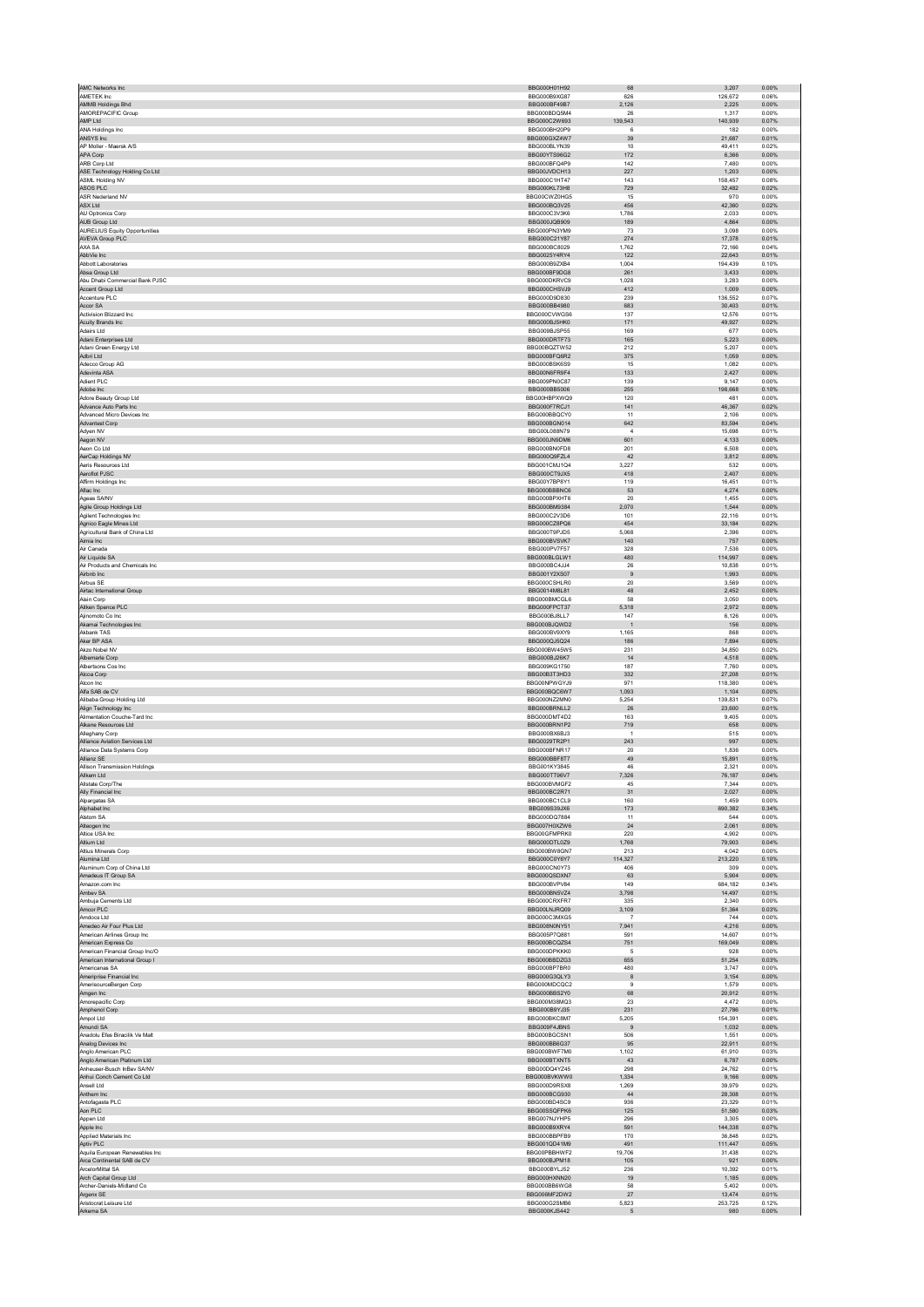| Aroundtown SA                                                | BBG00B6S34Y8                 | 177                   | 1,473            | 0.00%          |
|--------------------------------------------------------------|------------------------------|-----------------------|------------------|----------------|
| <b>Arrow Electronics Inc.</b>                                | BBG000BCD3D5                 | 19                    | 3.431            | 0.00%          |
| Arthur J Gallagher & Co<br>Asahi Group Holdings Ltd          | BBG000BBHXQ3<br>BBG000BFVY31 | $\sqrt{4}$<br>149     | 1,029<br>7,943   | 0.00%<br>0.00% |
| Asahi Intecc Co Ltd                                          | BBG000BYXN05                 | 70                    | 2.055            | 0.00%          |
| Asahi Kasei Corp                                             | BBG000BFYC09                 | 133                   | 1,720            | 0.00%          |
| Ascential PLC                                                | BBG00BWCTGG9                 | 2.869                 | 21.504           | 0.01%          |
| Ashtead Group PLC<br>Asian Paints Ltd                        | BBG000BD42C6<br>BBG000CNL074 | 880<br>102            | 97,406<br>6,408  | 0.05%<br>0.00% |
| Assa Ablov AB                                                | BBG000BGRY70                 | 255                   | 10,694           | 0.01%          |
| Assicurazioni Generali SpA                                   | BBG000BC1V91                 | 297                   | 8,651            | 0.00%          |
| Associated British Foods PLC                                 | BBG000BD3SC0                 | 2,181                 | 81.597           | 0.04%          |
| Assurant Inc<br>Assured Guaranty Ltd                         | BBG000BZX1N5<br>BBG000CQB185 | $\sqrt{5}$<br>16      | 1,062<br>1,132   | 0.00%<br>0.00% |
| Astellas Pharma Inc.                                         | BBG000BCLDW3                 | 4.303                 | 96.137           | 0.05%          |
| Astra International Tbk PT                                   | BBG000BDMXJ1                 | 3,015                 | 1,659            | 0.00%          |
| AstraZeneca PLC                                              | BBG000C0YGH4                 | 1.949                 | 315.070          | 0.15%          |
| Asustek Computer Inc<br>Atacadao SA                          | BBG000HPV974<br>BBG000BPWJV0 | 68<br>470             | 1,269<br>1,770   | 0.00%<br>0.00% |
| Atlas Copco AB                                               | BBG000BB5SQ7                 | 123                   | 10.633           | 0.01%          |
| Atlassian Corp PLC                                           | BBG00BDQ1H13                 | 39                    | 20,285           | 0.01%          |
| Atomos Ltd                                                   | BBG00MS383F3                 | 295                   | 313              | 0.00%          |
| Atos SE                                                      | BBG000BHPQX8                 | $9\,$                 | 524              | 0.00%          |
| Atrato Onsite Energy PLC<br>Audinate Group Ltd               | BBG0135FRBD5<br>BBG00GXS6LM9 | 12,909<br>78          | 26,334<br>688    | 0.01%<br>0.00% |
| Aurelia Metals Ltd                                           | BBG000R5D3F1                 | 5,013                 | 2,055            | 0.00%          |
| Aurizon Holdings Ltd                                         | BBG00171FVP5                 | 36,985                | 129.076          | 0.06%          |
| Austal Ltd<br>Australia & New Zealand Bankin                 | BBG000BHLC18<br>BBG000BB79Q7 | 955                   | 1,862            | 0.00%<br>0.11% |
| Australian Agricultural Co Ltd                               | BBG000JWXFW3                 | 7,868<br>568          | 216,457<br>840   | 0.00%          |
| Australian Ethical Investment                                | BBG000PKD4T3                 | 299                   | 4,125            | 0.00%          |
| Australian Finance Group Ltd                                 | BBG000Q6DRL0                 | 154                   | 415              | 0.00%          |
| Australian Pharmaceutical Indu                               | BBG000BW27C5                 | 494                   | 855              | 0.00%          |
| Australian Strategic Materials<br>Auto Trader Group PLC      | BBG00BN4ZM13<br>BBG0086LKMG1 | 157<br>144            | 1,670<br>1.983   | 0.00%<br>0.00% |
| AutoNation Inc                                               | BBG000BBXLW4                 | $35\,$                | 5,557            | 0.00%          |
| AutoZone Inc.                                                | BBG000C7LMS8                 | 30                    | 86,775           | 0.04%          |
| Autodesk Inc                                                 | BBG000BM7HL0                 | $\overline{2}$        | 748              | 0.00%          |
| Autohellas Tourist and Trading<br>Autoliv Inc.               | BBG000C1XKH4<br>BBG000BVLRY8 | 119<br>6              | 1,683<br>856     | 0.00%<br>0.00% |
| Automatic Data Processing Inc.                               | BBG000JG0547                 | $\boldsymbol{9}$      | 3,178            | 0.00%          |
| Avantor Inc.                                                 | BBG00G2HHYD7                 | 2,179                 | 126.303          | 0.06%          |
| Avenue Supermarts Ltd                                        | BBG002PWG795                 | 13                    | 1,135            | 0.00%          |
| Avery Dennison Corp                                          | BBG000BCQ4P6                 | 10                    | 3,036            | 0.00%          |
| Avis Budget Group Inc<br>Aviva PLC                           | BBG000FLPRH1<br>BBG000DCK9D2 | 31<br>887             | 8.791<br>6,784   | 0.00%<br>0.00% |
| Avnet Inc.                                                   | BBG000BCPB71                 | 15                    | 869              | 0.00%          |
| Axis Bank Ltd                                                | BBG000BD5ZZ7                 | 191                   | 2,396            | 0.00%          |
| Axis Capital Holdings Ltd                                    | BBG000FLF615                 | 9                     | 652              | 0.00%          |
| B3 SA - Brasil Bolsa Balcao<br><b>BAE Systems PLC</b>        | BBG000FYRGX7<br>BBG000BD5TW4 | 25.801<br>3,831       | 70,974<br>39,240 | 0.03%<br>0.02% |
| <b>BAIC Motor Corp Ltd</b>                                   | BBG007PQF8H7                 | 10,725                | 6,339            | 0.00%          |
| <b>BASF SE</b>                                               | BBG000BBVT77                 | 151                   | 14,640           | 0.01%          |
| BB Seguridade Participacoes SA                               | BBG004DK6P91                 | 426                   | 2,185            | 0.00%          |
| <b>BBMG Corp</b>                                             | BBG000GMYY92                 | 4.130                 | 882              | 0.00%          |
| <b>BCI Minerals Ltd</b><br><b>BGF</b> retail Co Ltd          | BBG000BK6540<br>BBG00GW74856 | 910<br>10             | 391<br>1.646     | 0.00%<br>0.00% |
| <b>BHP Group Ltd</b>                                         | BBG000D0D358                 | 14,208                | 589,636          | 0.29%          |
| <b>BIM Birlesik Magazalar AS</b>                             | BBG000BWQN43                 | 3,277                 | 20,803           | 0.01%          |
| BJ's Wholesale Club Holdings I                               | BBG00FQ8T4G3                 | 225                   | 20.754           | 0.01%          |
| <b>BNP Paribas SA</b><br><b>BOC Hong Kong Holdings Ltd</b>   | BBG000BBXJ95<br>BBG000F6F1G3 | 183<br>493            | 17,358<br>2,223  | 0.01%<br>0.00% |
| BP PLC                                                       | BBG000BT4FC2                 | 5,855                 | 62,753           | 0.03%          |
| <b>BPER Banca</b>                                            | BBG000BJ5FG9                 | 247                   | 704              | 0.00%          |
| <b>BRF SA</b>                                                | BBG000BGPWS3                 | 485                   | 2.694            | 0.00%          |
| <b>BWX Ltd</b>                                               | BBG00B8PZ128                 | 405                   | 1,762            | 0.00%          |
| BYD Co Ltd<br>Baby Bunting Group Ltd                         | BBG000G6RLL9<br>BBG00B2G61D4 | 24<br>142             | 1,137<br>797     | 0.00%<br>0.00% |
| Baidu Inc                                                    | BBG000Q1VPS8                 | 543                   | 48,936           | 0.02%          |
| Bajaj Auto Ltd                                               | BBG000CKDY02                 | 37                    | 2.244            | 0.00%          |
| Bajaj Finance Ltd                                            | BBG000DBLZQ1                 | 24                    | 3,111            | 0.00%          |
| Baker Hughes Co<br>Balkrishna Industries Ltd                 | BBG00GBVBK51<br>BBG000CNXZC8 | 170<br>50             | 5.633<br>2,164   | 0.00%<br>0.00% |
| <b>Ball Corp</b>                                             | BBG000BDDNH5                 | 42                    | 5,606            | 0.00%          |
| Baloise Holding AG                                           | BBG000BVQZ75                 | -3                    | 775              | 0.00%          |
| Banca IFIS SpA                                               | BBG000BDNHG8                 | 196                   | 5,230            | 0.00%          |
| <b>Banco BPM SnA</b><br>Banco BTG Pactual SA                 | BBG00FN3C910<br>BBG00FZW5NH3 | 1.597<br>585          | 6.595<br>3,036   | 0.00%<br>0.00% |
| Banco Bilbao Vizcaya Argentari                               | BBG000H90QG6                 | 1,313                 | 10,783           | 0.01%          |
| Banco Bradesco SA                                            | BBG000BBKQT1                 | 1.915                 | 9.084            | 0.00%          |
| Banco Santander Brasil SA                                    | BBG000QP1F00                 | 548                   | 4,057            | 0.00%          |
| Banco Santander Chile<br>Banco Santander SA                  | BBG000BCZQ13<br>BBG000K65GY5 | $26\,$<br>3,253       | 589<br>14,964    | 0.00%<br>0.01% |
| Banco de Chile                                               | BBG000BHC3Z1                 | 4,926                 | 529              | 0.00%          |
| Banco de Sabadell SA                                         | BBG000BC1543                 | 512                   | 474              | 0.00%          |
| Banco do Brasil SA                                           | BBG000BG5VC4                 | 100                   | 709              | 0.00%          |
| Bandai Namco Holdings Inc<br>Bang & Olufsen A/S              | BBG000BKJ7P9                 | $\overline{2}$        | 208              | 0.00%          |
| Bangkok Bank PCL                                             | BBG000BSFT05<br>BBG000BDGM57 | 503<br>1,088          | 2,953<br>5,419   | 0.00%<br>0.00% |
| Bank Central Asia Tbk PT                                     | BBG000CC3P00                 | 22.152                | 15.605           | 0.01%          |
| Bank Hapoalim BM                                             | BBG000F23M06                 | 87                    | 1,235            | 0.00%          |
| Bank Leumi Le-Israel BM                                      | BBG000BXB0V7                 | 217                   | 3,214            | 0.00%          |
| Bank Mandiri Persero Tbk PT<br>Bank Negara Indonesia Persero | BBG000CGNY64<br>BBG000HNGYH0 | 9,025<br>4,699        | 6,119<br>3,061   | 0.00%<br>0.00% |
| Bank Polska Kasa Opieki SA                                   | BBG000F714H9                 | 56                    | 2.328            | 0.00%          |
| Bank Rakyat Indonesia Persero                                | BBG000MJGQ35                 | 25,959                | 10,296           | 0.01%          |
| Bank of America Corp<br>Bank of Beijing Co Ltd               | BBG000BCTLF6<br>BBG00709J9F8 | 3,960<br>572          | 242,353<br>549   | 0.12%<br>0.00% |
| Bank of China Ltd                                            | BBG000NQGF05                 | 20,358                | 10,092           | 0.00%          |
| Bank of Communications Co Ltd                                | BBG000FTZ082                 | 15,493                | 12,874           | 0.01%          |
| Bank of East Asia Ltd/The                                    | BBG000BDTKJ2                 | 143                   | 283              | 0.00%          |
| Bank of Georgia Group PLC<br>Bank of Ireland Group PLC       | BBG00KTG3KG3<br>BBG00GDCWJB4 | 16<br>2,130           | 505<br>16,612    | 0.00%<br>0.01% |
| Bank of Montreal                                             | BBG000BXSQ97                 | 34                    | 5,054            | 0.00%          |
| Bank of New York Mellon Corp/T                               | BBG000BD8PN9                 | 86                    | 6.879            | 0.00%          |
| Bank of Nova Scotia/The                                      | BBG000BXSXH3                 | 79                    | 7,733            | 0.00%          |
| Bank of Queensland Ltd<br>Bank of Shanghai Co Ltd            | BBG000ML20Q7<br>BBG00GVXBQZ9 | 7,646<br>100          | 61,854<br>154    | 0.03%<br>0.00% |
| Bapcor Ltd                                                   | BBG0068LJSL6                 | 379                   | 2,655            | 0.00%          |
| <b>Barclays PLC</b>                                          | BBG000C04D57                 | 4.863                 | 16.940           | 0.01%          |
| <b>Barratt Developments PLC</b>                              | BBG000BD6DG6                 | 6,281                 | 87,530           | 0.04%          |
| Barrick Gold Corp<br>Barry Callebaut AG                      | BBG000BB07P9<br>BBG000C35LZ9 | 45<br>5               | 1,188<br>15,107  | 0.00%<br>0.01% |
| Base Resources Ltd                                           | BBG000HK0Q35                 | 273                   | 91               | 0.00%          |
| Bath & Body Works Inc.                                       | BBG000BNGTQ7                 | 25                    | 2.414            | 0.00%          |
| Bausch Health Cos Inc                                        | BBG000DC8RC7                 | 57                    | 2,171            | 0.00%          |
| Baxter International Inc.<br>Bayer AG                        | BBG000BCVJ77<br>BBG000BBWDG1 | 37<br>1,275           | 4.330<br>93,702  | 0.00%<br>0.05% |
| Bayerische Motoren Werke AG                                  | BBG000BBX8Q0                 | 112                   | 15,499           | 0.01%          |
| BeNext-Yumeshin Group Co                                     | BBG000CYN6W7                 | 132                   | 2.679            | 0.00%          |
| Beach Energy Ltd                                             |                              | 5,122                 | 6,454            | 0.00%          |
| Becton Dickinson and Co.                                     | BBG000MBHMY6                 | 237                   | 82,077           | 0.04%<br>0.01% |
| Bed Bath & Beyond Inc                                        | BBG000BCZYD3                 |                       |                  |                |
|                                                              | BBG000CSY9H9                 | 542                   | 10,872           |                |
| Bega Cheese Ltd<br>BeiGene Ltd                               | BBG000BXVLV9<br>BBG00B6WF7T5 | 360<br>5              | 2,040<br>1.802   | 0.00%<br>0.00% |
| <b>Beiersdorf AG</b>                                         | BBG000BBKL21                 | 51                    | 7,193            | 0.00%          |
| Bellevue Gold Ltd                                            | BBG000K5PKD9                 | 904                   | 763              | 0.00%          |
| Bendigo & Adelaide Bank Ltd                                  | BBG000BW9FP6                 | 618<br>$\overline{2}$ | 5.624            | 0.00%          |
| Berkeley Group Holdings PLC<br>Berkshire Hathaway Inc        | BBG000BD7064<br>BBG000DWG505 | 339                   | 154<br>139.591   | 0.00%<br>0.07% |
| Best Buy Co Inc                                              | BBG000BCWCG1                 | 31                    | 4,365            | 0.00%          |
| Betmakers Technology Group Ltd                               | BBG00BLSPJX5                 | 567                   | 454              | 0.00%          |
| <b>Bharat Electronics Ltd</b>                                | BBG000CP4T57                 | 836                   | 3.249            | 0.00%          |
| Bharat Forge Ltd<br>Bharat Petroleum Corp Ltd                | BBG000CP4ZP1<br>BBG000CP6CT6 | 83<br>243             | 1,072<br>1,735   | 0.00%<br>0.00% |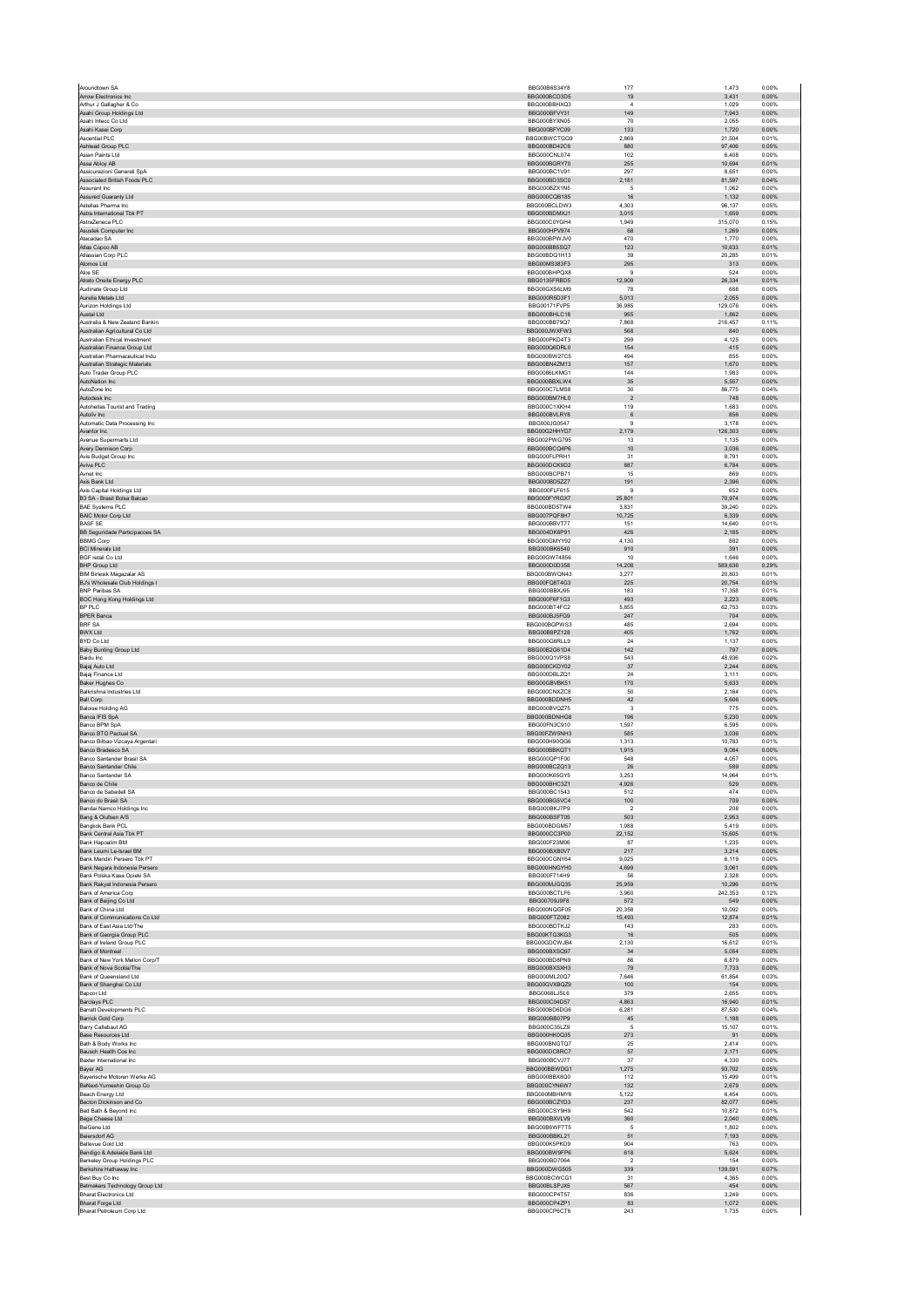| <b>Bid Corp Ltd</b>                                            | BBG00CP99BP5                 | 1,020                    | 28,705<br>0.01%                      |
|----------------------------------------------------------------|------------------------------|--------------------------|--------------------------------------|
| <b>Bidvest Group Ltd/The</b><br>Bio-Rad Laboratories Inc.      | BBG000BFBR74<br>BBG000DY28W5 | 102<br>42                | 1,666<br>0.00%<br>43,879<br>0.02%    |
| <b>Biogen</b> Inc.                                             | BBG000C17X76                 | 146                      | 48,178<br>0.02%                      |
| <b>BlackRock Inc.</b>                                          | BBG000C2PW58                 | 9                        | 0.01%<br>11,497                      |
| <b>Blackmores Ltd</b>                                          | BBG000BK90X6                 | 46                       | 4,240<br>0.00%                       |
| <b>Blackstone Inc.</b><br><b>Block Inc</b>                     | BBG000BH0106<br>BBG0018SLC07 | 45<br>79                 | 7,952<br>0.00%<br>17.615<br>0.01%    |
| <b>BlueBet Holdings Ltd</b>                                    | BBG011CLL985                 | 137                      | 202<br>0.00%                         |
| <b>BlueScope Steel Ltd</b>                                     | BBG000KPMQF3                 | 565                      | 11.815<br>0.01%                      |
| Bodycote PLC                                                   | BBG000BD7YV2                 | 1,912                    | 30,829<br>0.02%                      |
| Boeing Co/The<br>Boliden AB                                    | BBG000BCSST7<br>BBG000C2VT85 | 21<br>90                 | 5,766<br>0.00%<br>4,762<br>0.00%     |
| <b>Bollore SE</b>                                              | BBG000BNKMR6                 | 141                      | 1,085<br>0.00%                       |
| Booking Holdings Inc                                           | BBG000BLBVN4                 | 72                       | 0.12%<br>237,191                     |
| <b>Boral Ltd</b>                                               | BBG000CBQJR2                 | 390                      | 2,381<br>0.00%                       |
| BorgWarner Inc                                                 | BBG000BJ49H3                 | 16                       | 1,007<br>0.00%                       |
| <b>Boston Scientific Corp</b>                                  | BBG000C0LW92                 | 1.831                    | 106,960<br>0.05%                     |
| Bouygues SA<br><b>BrainChip Holdings Ltd</b>                   | BBG000BBXV34<br>BBG0022SXS49 | 106<br>1.148             | 5,197<br>0.00%<br>780<br>0.00%       |
| Brambles Ltd                                                   | BBG000Q8XH27                 | 8,976                    | 95,411<br>0.05%                      |
| <b>Braskem SA</b>                                              | BBG000BSD386                 | 73                       | 1,033<br>0.00%                       |
| <b>Bravura Solutions Ltd</b>                                   | BBG00F461MF2                 | 593                      | 1,465<br>0.00%                       |
| <b>Brenntag SE</b>                                             | BBG000CVSV53<br>BBG000BV79S1 | 6<br>208                 | 779<br>0.00%<br>0.00%                |
| <b>Breville Group Ltd</b><br>Brickworks Ltd                    | BBG000BMCRH7                 | 217                      | 6,586<br>5,234<br>0.00%              |
| <b>Bridgestone Corp</b>                                        | BBG000BG87J7                 | 109                      | 6,414<br>0.00%                       |
| <b>Brighthouse Financial Inc.</b>                              | BBG00DYPZ4T0                 | 79                       | 5.629<br>0.00%                       |
| Bristol-Myers Squibb Co                                        | BBG000DQLV23                 | 1,215                    | 104,206<br>0.05%                     |
| Broadcom Inc<br>Brookfield Asset Management In                 | BBG00KHY5S69<br>BBG000C9KL89 | 25<br>11                 | 22.898<br>0.01%<br>924<br>0.00%      |
| Brother Industries Ltd                                         | BBG000BLR8D9                 | 64                       | 1,686<br>0.00%                       |
| Brown-Forman Corp                                              | BBG000BD2NY8                 | 25                       | 2,539<br>0.00%                       |
| <b>Bunge Ltd</b>                                               | BBG000DGPR66                 | 54                       | 6,874<br>0.00%                       |
| <b>Bunzl PLC</b>                                               | BBG000BD7MX6                 | 282                      | 15,130<br>0.01%                      |
| <b>Burberry Group PLC</b><br>Bureau Veritas SA                 | BBG000NSXQ99<br>BBG000LHT4L5 | 14<br>2,360              | 465<br>0.00%<br>107,701<br>0.05%     |
| <b>Burlington Stores Inc.</b>                                  | BBG004S641N5                 | 56                       | 0.01%<br>22.488                      |
| CBRE Group Inc                                                 | BBG000C04224                 | 524                      | 78,156<br>0.04%                      |
| CDW Corp/DE                                                    | BBG001P63B80                 | $\boldsymbol{A}$         | 1.090<br>0.00%                       |
| CECONOMY AG                                                    | BBG000H4S5W5                 | 365                      | 2,162<br>0.00%                       |
| CF Industries Holdings Inc<br>CGI Inc                          | BBG000BWJFZ4<br>BBG000BYYC35 | 66<br>25                 | 6,468<br>0.00%<br>3.009<br>0.00%     |
| CGN Power Co Ltd                                               | BBG00732Y4J0                 | 5,222                    | 2,184<br>0.00%                       |
| CH Robinson Worldwide Inc                                      | BBG000BTCH57                 | 5                        | 729<br>0.00%                         |
| CIMB Group Holdings Bhd                                        | BBG000BQFHV1                 | 6,804                    | 12,242<br>0.01%                      |
| CIMIC Group Ltd                                                | BBG000BC3DG1                 | 68                       | 1,143<br>0.00%                       |
| CITIC Ltd                                                      | BBG000BF0V40                 | 3.661                    | 4.973<br>0.00%                       |
| CITIC Securities Co Ltd<br>CJ CheilJedang Corp                 | BBG001MM1RL0<br>BBG000RSMDH7 | 508<br>10 <sup>1</sup>   | 1,823<br>0.00%<br>4.271<br>0.00%     |
| CJ Corp                                                        | BBG000BCRJD5                 | $13$                     | 1,297<br>0.00%                       |
| CK Asset Holdings Ltd                                          | BBG007WDD4B5                 | 561                      | 4,865<br>0.00%                       |
| CK Hutchison Holdings Ltd                                      | BBG0087DLDQ6                 | 1,669                    | 14.814<br>0.01%                      |
| CME Group Inc                                                  | BBG000BHLYP4                 | 1,079                    | 339,153<br>0.17%                     |
| CNH Industrial NV<br>CNOOC Ltd                                 | BBG005C4M644<br>BBG000DCXP06 | 215<br>1,663             | 0.00%<br>5,753<br>2,357<br>0.00%     |
| <b>CNP Assurances</b>                                          | BBG000J355V1                 | 95                       | 3,246<br>0.00%                       |
| CRH PLC                                                        | BBG000BDCN13                 | 1.975                    | 143,669<br>0.07%                     |
| CRRC Corp Ltd                                                  | BBG000BGGR86                 | 406                      | 240<br>0.00%                         |
| CSL Ltd                                                        | BBG000BKBN81                 | 2.226                    | 647,198<br>0.32%                     |
| CSN Mineracao SA<br>CSPC Pharmaceutical Group Ltd              | BBG00DW0M9Q3<br>BBG000C3N3B5 | 526<br>1,445             | 876<br>0.00%<br>2,160<br>0.00%       |
| <b>CSR Ltd</b>                                                 | BBG000BCQ0T0                 | 1.066                    | 0.00%<br>6.269                       |
| CSX Corp                                                       | BBG000BGJRC8                 | 2,931                    | 151,559<br>0.07%                     |
| CT Holdings PLC                                                | BBG000BY1FR8                 | 2,080                    | 2,349<br>0.00%                       |
| CTBC Financial Holding Co Ltd                                  | BBG000N1KTQ7                 | 1,151                    | 1,484<br>0.00%                       |
|                                                                |                              | 693                      |                                      |
| CVS Health Corp                                                | BBG000BGRY34                 |                          | 98,298<br>0.05%                      |
| Cadence Design Systems Inc.                                    | BBG000C13CD9                 | 86                       | 22.037<br>0.01%                      |
| Caesars Entertainment Inc<br>CaixaBank SA                      | BBG0074Q3NK6<br>BBG000TFZP37 | $39\,$<br>1.013          | 5,011<br>0.00%<br>3.823<br>0.00%     |
| Calix Ltd                                                      | BBG0032WNXX6                 | 237                      | 1,578<br>0.00%                       |
| Cameco Corp                                                    | BBG000BXYMJ8                 | 170                      | 5,109<br>0.00%                       |
| Campbell Soup Co.                                              | BBG000BG4202                 | $13$                     | 752<br>0.00%                         |
| Canadian Imperial Bank of Comm                                 | BBG000BY34Q2                 | $32\,$                   | 5,088<br>0.00%                       |
| Canadian National Railway Co<br>Canadian Pacific Railway Ltd   | BBG000GLP2C0<br>BBG000BCVMH9 | 657<br>1,180             | 111,152<br>0.05%<br>116,771<br>0.06% |
| Canadian Tire Corp Ltd                                         | BBG000BYD2V9                 | $\boldsymbol{8}$         | 1,485<br>0.00%                       |
| Canon Inc.                                                     | BBG000BBZM32                 | 222                      | 7.431<br>0.00%                       |
| Capgemini SE                                                   | BBG000BBY7M5                 | 17                       | 5,565<br>0.00%                       |
| Capita PLC                                                     | BBG000BDCHL4                 | 3.293                    | 2.239<br>0.00%                       |
| Capital One Financial Corp<br>Capitaland Investment Ltd/Sing   | BBG000BGKTF9<br>BBG01231SS06 | 164<br>798               | 32,727<br>0.02%<br>2,776<br>0.00%    |
| Capitec Bank Holdings Ltd                                      | BBG000D4HYB1                 | 154                      | 0.01%<br>27.027                      |
| Capri Holdings Ltd                                             | BBG0029SNR63                 | 257                      | 22,965<br>0.01%                      |
| Capricorn Metals Ltd                                           | BBG000C0X7Y6                 | 304                      | 1,034<br>0.00%                       |
| CarMax Inc<br>Carbon Revolution Ltd                            | BBG000BLMZK6<br>BBG00QS6J846 | $\overline{4}$<br>22,969 | 800<br>0.00%<br>23,543<br>0.01%      |
| Cardinal Health Inc.                                           | BBG000D898T9                 | 32                       | 0.00%<br>2.245                       |
| Carlsberg AS                                                   | BBG000BLW5N8                 | $\,6$                    | 1,500<br>0.00%                       |
| Carnarvon Energy Ltd                                           | BBG000BT7Q71                 | 6.377                    | 2.168<br>0.00%                       |
| Carnival Corp                                                  | BBG000BF6LY3                 | 82                       | 2.275<br>0.00%                       |
| Carrefour SA<br>Carrier Global Corp                            | BBG000BBY8X1<br>BBG00RP5HYS8 | 326<br>60                | 8,211<br>0.00%<br>0.00%<br>4.461     |
| Casino Guichard Perrachon SA                                   | BBG000BBYC08                 | 40                       | 1,461<br>0.00%                       |
| Catalent Inc                                                   | BBG005XR47P5                 | 9                        | 1,533<br>0.00%                       |
| Catapult Group International L                                 | BBG007MKF9M5                 | 22.982                   | 35.622<br>0.02%                      |
| Catcher Technology Co Ltd<br>Caterpillar Inc.                  | BBG000DB0YY8<br>BBG000BF0K17 | 67<br>124                | 521<br>0.00%<br>35.184<br>0.02%      |
| Cathay Financial Holding Co Lt                                 | BBG000LMMWC9                 | 1,054                    | 3,275<br>0.00%                       |
| Cathay Pacific Airways Ltd                                     | BBG000BDTXH6                 | 145                      | 164<br>0.00%                         |
| Cedar Woods Properties Ltd                                     | BBG000DDCL79                 | 175                      | 953<br>0.00%                         |
| Celanese Corp<br>Celltrion Healthcare Co Ltd.                  | BBG000JYP7L8                 | ${\bf 26}$               | 6,090<br>0.00%                       |
|                                                                | BBG0027SL6Q1                 | $75\,$                   | 0.00%<br>6.915                       |
| Celltrion Inc<br>Celltrion Pharm Inc                           | BBG000F7P1Y0<br>BBG000L3VNR5 | 75<br>14                 | 17,244<br>0.01%<br>2,075<br>0.00%    |
| Cemex SAB de CV                                                | <b>BBG000BJK182</b>          | 6,671                    | 24,544<br>0.01%                      |
| Cencosud SA                                                    | BBG000PPDZT3                 | 355                      | 817<br>0.00%                         |
| Centene Corp                                                   | BBG000BDXCJ5                 | 56                       | 6,380<br>0.00%                       |
| Central Japan Railway Co<br>Cerner Corp                        | BBG000JD6QG9<br>BBG000BFDLV8 | 586<br>32                | 107,332<br>0.05%<br>4,141<br>0.00%   |
| Cettire Ltd                                                    | BBG00YD15921                 | 553                      | 0.00%<br>1.967                       |
| Ceylon Guardian Investment Tru                                 | BBG000F2GV57                 | 1,009                    | 712<br>0.00%                         |
| Chalice Mining Ltd                                             | BBG000MVBFP3                 | 420                      | 4.029<br>0.00%                       |
| Challenger Exploration Ltd                                     | BBG000TGKHT1                 | 1,279<br>644             | 377<br>0.00%                         |
| Challenger Ltd<br>Champion Iron Ltd                            | BBG000DY11K4<br>BBG000R65Y33 | 1.622                    | 4,208<br>0.00%<br>8.835<br>0.00%     |
| Charles Schwab Corp/The                                        | BBG000BSLZY7                 | 1,363                    | 157,703<br>0.08%                     |
| Charoen Pokphand Foods PCL                                     | BBG000BMC8H9                 | 501                      | 0.00%<br>526                         |
| Charter Communications Inc                                     | BBG000VPGNR2                 | 64                       | 57,635<br>0.03%                      |
| Check Point Software Technolog                                 | BBG000K82ZT8                 | 436                      | 69,964<br>0.03%                      |
| Chevron Corp<br>Chiba Bank Ltd/The                             | BBG000K4ND22<br>BBG000BHLL18 | 336<br>74                | 0.03%<br>54,253<br>586<br>0.00%      |
| Chimera Investment Corp.                                       | BBG000PFLGY2                 | 23                       | 481<br>0.00%                         |
| China CITIC Bank Corp Ltd                                      | BBG000J7DX33                 | 2,166                    | 1,292<br>0.00%                       |
| China Cinda Asset Management C                                 | BBG005LZHGL0                 | 7,118                    | 1,783<br>0.00%                       |
| China Coal Energy Co Ltd                                       | BBG000NYJKS4                 | 542                      | 0.00%<br>430                         |
| China Communications Construct<br>China Construction Bank Corp | BBG000M0JS84<br>BBG000NW2S18 | 1,161<br>13.249          | 868<br>0.00%<br>0.01%                |
| China Eastern Airlines Corp Lt                                 | BBG00709HFJ2                 | 1,332                    | 12,622<br>1,486<br>0.00%             |
| China Everbright Bank Co Ltd                                   | BBG001R0MC06                 | 3,298                    | 1,606<br>0.00%                       |
| China Feihe Ltd                                                | BBG00QPY7B08                 | 551                      | 0.00%<br>1.017                       |
| China Galaxy Securities Co Ltd                                 | BBG004JC5VD6                 | 542                      | 428<br>0.00%                         |
| China Hongqiao Group Ltd<br>China Huarong Asset Management     | BBG001DMCGS5<br>BBG00B6CF032 | 1,030<br>3,104           | 1,495<br>0.00%<br>0.00%<br>559       |
| China Life Insurance Co Ltd                                    | BBG000FD8023                 | 699                      | 1,594<br>0.00%                       |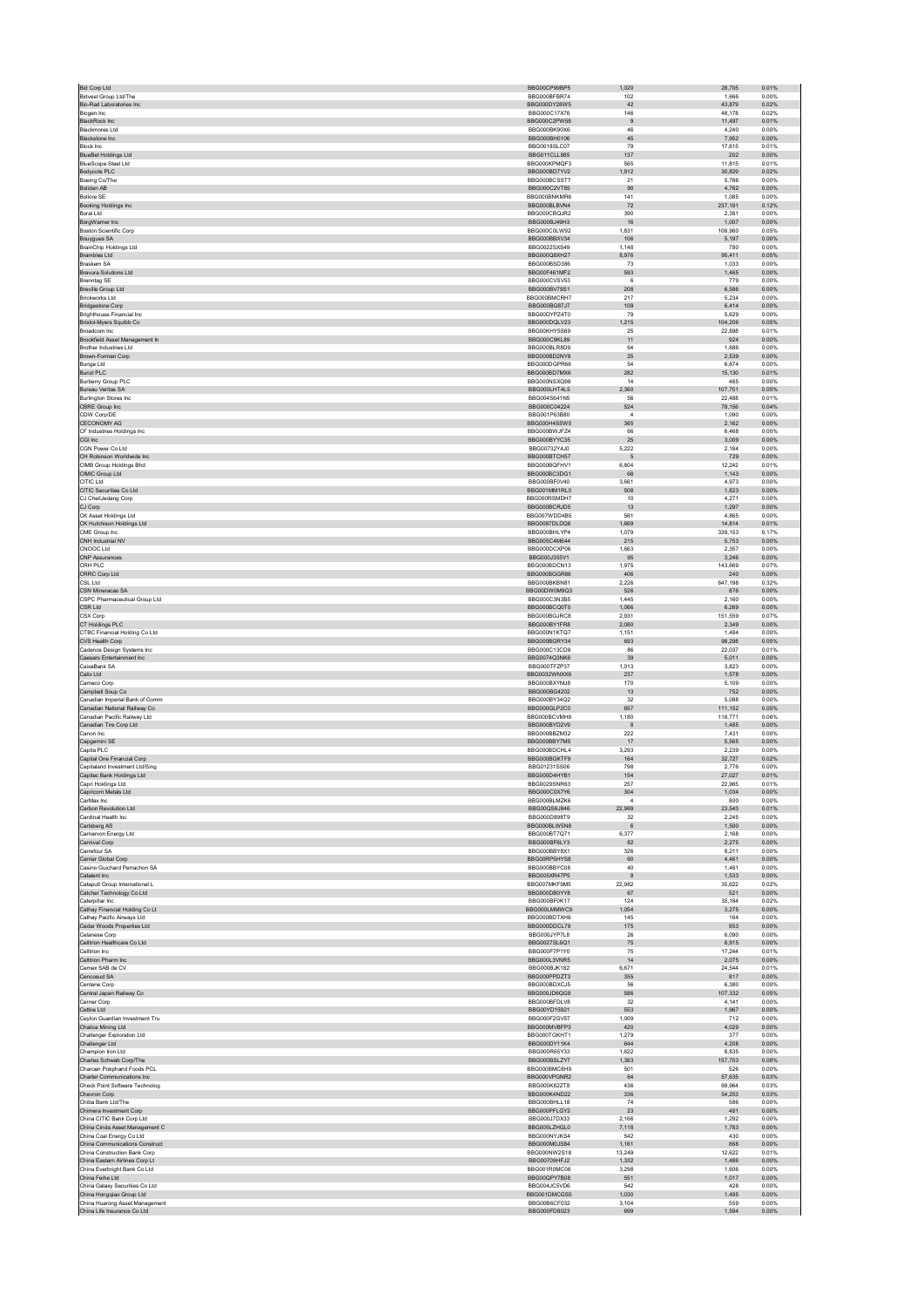| China Mengniu Dairy Co Ltd                                      |                               |                     |                  |                |
|-----------------------------------------------------------------|-------------------------------|---------------------|------------------|----------------|
| China Merchants Bank Co Ltd                                     | BBG000PXTGY5<br>BBG000DVPPK1  | 300<br>1,141        | 2,338<br>12,190  | 0.00%<br>0.01% |
| China Minsheng Banking Corp Lt                                  | BBG000DHR8R1                  | 10,523              | 5,532            | 0.00%          |
| China National Building Materi                                  | BBG000BLBWT6                  | 4,217               | 7,112            | 0.00%          |
| China Oilfield Services Ltd                                     | BBG000PH54R1                  | 1.277               | 1.538            | 0.00%          |
| China Overseas Land & Investme                                  | BBG000BGD8W4<br>BBG000KVB7C7  | 739<br>959          | 2,408            | 0.00%          |
| China Pacific Insurance Group<br>China Petroleum & Chemical Cor | BBG000MQF8G6                  | 18,349              | 3,580<br>12,202  | 0.00%<br>0.01% |
| China Railway Construction Cor                                  | BBG000QNN9H7                  | 1,678               | 1,510            | 0.00%          |
| China Railway Group Ltd                                         | BBG000TTDDN6                  | 2.640               | 1.919            | 0.00%          |
| China Resources Beer Holdings                                   | BBG000BKWM80                  | 135                 | 1,525            | 0.00%          |
| China Resources Cement Holding<br>China Resources Land Ltd      | BBG000SZV3K8<br>BBG000HPNDX5  | 3.327<br>503        | 3.457<br>2,910   | 0.00%<br>0.00% |
| China Resources Power Holdings                                  | BBG000C1DC75                  | 561                 | 2,583            | 0.00%          |
| China Shenhua Energy Co Ltd                                     | BBG000BX4MS1                  | 1.641               | 5.718            | 0.00%          |
| China Southern Airlines Co Ltd                                  | BBG00709HBR2                  | 1,233               | 1,816            | 0.00%          |
| China State Construction Engin                                  | BBG00709JCW2                  | 1,096               | 1,185            | 0.00%          |
| China Steel Corp<br>China Taiping Insurance Holdin              | BBG000BDBXZ5<br>BBG000BY28H4  | 1,751<br>394        | 3,077<br>744     | 0.00%<br>0.00% |
| China Vanke Co Ltd                                              | BBG006KY4KF4                  | 668                 | 2.139            | 0.00%          |
| China Yangtze Power Co Ltd                                      | BBG00709J6L7                  | 877                 | 4,307            | 0.00%          |
| Chipotle Mexican Grill Inc.                                     | BBG000QX74T1                  | $\overline{1}$      | 2,325            | 0.00%          |
| Chocoladefabriken Lindt & Spru                                  | BBG000BC5J58                  | $\,$ 0              | 14,270           | 0.01%          |
| Chongqing Rural Commercial Ban<br>Chow Tai Fook Jewellery Group | BBG0018HRM67<br>BBG00299NPM1  | 2,263<br>1.443      | 1,106<br>3.569   | 0.00%<br>0.00% |
| Chr Hansen Holding A/S                                          | BBG000QTX0M6                  | 76                  | 8,239            | 0.00%          |
| Chubb Ltd                                                       | BBG000BR14K5                  | 786                 | 209,068          | 0.10%          |
| Chugai Pharmaceutical Co Ltd                                    | BBG000BJVLC1                  | 155                 | 6,922            | 0.00%          |
| Church & Dwight Co Inc                                          | BBG000BFJT36                  | $27\,$              | 3,777            | 0.00%          |
| Cia Siderurgica Nacional SA<br>Cie Financiere Richemont SA      | BBG000BT9WZ5<br>BBG000BSJVR7  | 222<br>71           | 1.373<br>14,663  | 0.00%<br>0.01% |
| Cie Generale des Etablissement                                  | BBG000BC84V9                  | 14                  | 3.168            | 0.00%          |
| Cie de Saint-Gobain                                             | BBG000BCCNZ8                  | 219                 | 21,241           | 0.01%          |
| Cielo SA                                                        | BBG000QVRYS8                  | 810                 | 456              | 0.00%          |
| Cigna Corp                                                      | BBG00KXRCDP0                  | 46                  | 14.488           | 0.01%          |
| Cincinnati Financial Corp<br>Cintas Corp                        | BBG000BFPK65<br>BBG000H3YXF8  | $\overline{7}$<br>8 | 1,105<br>4,846   | 0.00%<br>0.00% |
| Cisco Systems Inc                                               | BBG000C3J3C9                  | 1,389               | 121,107          | 0.06%          |
| Citigroup Inc                                                   | BBG000FY4S11                  | 838                 | 69,624           | 0.03%          |
| Citizens Financial Group Inc                                    | BBG006Q0HY77                  | 249                 | 16,200           | 0.01%          |
| Citrix Systems Inc                                              | BBG000FQ6PY6                  | $\overline{7}$      | 910              | 0.00%          |
| City Chic Collective Ltd<br>Cleanaway Waste Management Ltd      | BBG000BD42V5<br>BBG000F6PFP1  | 628<br>6,662        | 3,452<br>20,853  | 0.00%<br>0.01% |
| ClearView Wealth Ltd/Australia                                  | BBG000BZ6SW6                  | 1,015               | 802              | 0.00%          |
| Clicks Group Ltd                                                | BBG000BWY9T8                  | 173                 | 4.714            | 0.00%          |
| Clinuvel Pharmaceuticals Ltd                                    | BBG000C41K83                  | 122                 | 3,327            | 0.00%          |
| Clorox Co/The                                                   | BBG000BFS7D3                  | 13                  | 3,085            | 0.00%          |
| Cloudflare Inc<br>Clover Corp Ltd                               | BBG001WMKHH5                  | 90                  | 16,266           | 0.01%          |
| CoStar Group Inc.                                               | BBG000DGNF37<br>BBG000D7.IKW9 | 12<br>19            | 21<br>2.102      | 0.00%<br>0.00% |
| Coal India Ltd                                                  | BBG000C45298                  | 454                 | 1,227            | 0.00%          |
| Coca-Cola Co/The                                                | BBG000BMX289                  | 2,129               | 173,354          | 0.08%          |
| Coca-Cola Europacific Partners                                  | BBG00B6BFWH9                  | 55                  | 4,241            | 0.00%          |
| Coca-Cola Femsa SAB de CV<br>Coca-Cola HBC AG                   | BBG00N86FP14<br>BBG004HJRJ19  | 368                 | 2,763            | 0.00%<br>0.00% |
| Cochlear Ltd                                                    | BBG000FT0MR1                  | 17<br>479           | 817<br>103,522   | 0.05%          |
| Codan Ltd/Australia                                             | BBG000C0YHF4                  | 400                 | 3,736            | 0.00%          |
| Cognizant Technology Solutions                                  | BBG000BBDV81                  | 347                 | 42,361           | 0.02%          |
| Cogstate Ltd                                                    | BBG000H3XD72                  | 264                 | 639              | 0.00%          |
| Coles Group Ltd                                                 | BBG00MK2SRM0                  | 10.917              | 195,844          | 0.10%          |
| Colgate-Palmolive Co<br>Colgate-Palmolive India Ltd             | BBG000BFQYY3<br>BBG000CQ3326  | 85<br>68            | 9,961<br>1,854   | 0.00%<br>0.00% |
| Collins Foods Ltd                                               | BBG001WF3F10                  | 129                 | 1,726            | 0.00%          |
| Coloplast A/S                                                   | BBG000BLV8Z0                  | $\overline{1}$      | 185              | 0.00%          |
| Comcast Corp                                                    | BBG000BFT2L4                  | 1.020               | 70.602           | 0.03%          |
| Comerica Inc                                                    | BBG000C75N77                  | 14                  | 1,683            | 0.00%          |
| Commercial Bank PSQC/The<br>Commerzbank AG                      | BBG000FG8ZR2<br>BBG000BBYDZ8  | 707<br>84           | 1,802<br>876     | 0.00%<br>0.00% |
| Commonwealth Bank of Australia                                  | BBG000BS8L64                  | 3,669               | 370,538          | 0.18%          |
| Compass Group PLC                                               | BBG000FNNYW7                  | 51                  | 1.577            | 0.00%          |
| Computershare Ltd                                               | BBG000BKP120                  | 1,238               | 24,762           | 0.01%          |
|                                                                 |                               |                     |                  | 0.00%          |
| Conagra Brands Inc                                              | BBG000BDXGP9                  | 54                  | 2,559            |                |
| Concordia Financial Group Ltd                                   | BBG00B0HC6V6                  | 103                 | 512              | 0.00%          |
| ConocoPhillips                                                  | BBG000BQQH30                  | 1,172               | 116,315          | 0.06%          |
| Consorcio ARA SAB de CV                                         | BBG000LXWD18<br>BBG000J1QLT0  | 4.838               | 1.395            | 0.00%          |
| Constellation Brands Inc<br>Constellation Software Inc/Can      | BBG000BMZ5P1                  | 13<br>14            | 4,557<br>36,528  | 0.00%<br>0.02% |
| Container Corp Of India Ltd.                                    | BBG000DC6HC1                  | 123                 | 1.400            | 0.00%          |
| Contemporary Amperex Technolog                                  | BBG00MYKWDB3                  | 14                  | 1,722            | 0.00%          |
| Continental AG                                                  | BBG000BBZ9D0                  | 916                 | 133,360          | 0.07%          |
| Continental Resources Inc/OK                                    | BBG000BHBGN6<br>BBG000M5T289  | 31<br>4.200         | 1,905<br>1,176   | 0.00%<br>0.00% |
| Cooper Energy Ltd<br>Copa Holdings SA                           | BBG000C29813                  | 39                  | 4.440            | 0.00%          |
| Copart Inc                                                      | BBG000BM9RH1                  | 15                  | 3,025            | 0.00%          |
| Cordiant Digital Infrastructur                                  | BBG00Z160FF7                  | 15.003              | 31.583           | 0.02%          |
| Corning Inc                                                     | BBG000BKFZM4                  | 181                 | 9,252            | 0.00%          |
| Coronado Global Resources Inc<br>Corporate Travel Management Lt | BBG00M30ZGN8<br>BBG00192DRH1  | 923<br>2,117        | 1,144<br>46.603  | 0.00%<br>0.02% |
| Corteva Inc.                                                    | BBG00BN969C1                  | 200                 | 13,032           | 0.01%          |
| Cosan SA                                                        | BBG000QC7H36                  | 348                 | 1,865            | 0.00%          |
| Cosmos Pharmaceutical Corp                                      | BBG000Q2PV82                  | 14                  | 2,789            | 0.00%          |
| Costa Group Holdings Ltd                                        | BBG009HXK7X5<br>BBG000F6H8W8  | 514<br>161          | 1,558            | 0.00%          |
| Costco Wholesale Corp<br>Coterra Energy Inc                     | BBG000C3GN47                  | 113                 | 125,549<br>2,957 | 0.06%<br>0.00% |
| Country Garden Holdings Co Ltd                                  | BBG000QQCY41                  | 2.669               | 3,259            | 0.00%          |
| Country Garden Services Holdin                                  | BBG00L3B3R02                  | 193                 | 1,594            | 0.00%          |
| Covestro AG<br>Coway Co Ltd                                     | BBG009YTYWV7                  | 195                 | 16,493           | 0.01%          |
| Credicorp Ltd                                                   | BBG000DBD5Z6<br>BBG000FKX7Z8  | 16<br>303           | 1.384<br>50,913  | 0.00%<br>0.02% |
| Credit Agricole SA                                              | BBG000DVJ6L9                  | 282                 | 5.541            | 0.00%          |
| Credit Corp Group Ltd                                           | BBG000C0WPF8                  | 1,669               | 55,878           | 0.03%          |
| Credit Saison Co Ltd                                            | BBG000BGVW33                  | 55                  | 796              | 0.00%          |
| Credit Suisse Group AG                                          | BBG000BVPZL0                  | 213                 | 2,859            | 0.00%          |
| Crown Holdings Inc<br>Crown Resorts Ltd                         | BBG000BF6756<br>BBG000PFQHS2  | 11<br>778           | 1,647<br>9,310   | 0.00%<br>0.00% |
| Cummins Inc.                                                    | BBG000BGPTV6                  | 18                  | 5,391            | 0.00%          |
| Currys PLC                                                      | BBG000Q950P8                  | 1,849               | 3,942            | 0.00%          |
| <b>CyberAgent Inc.</b>                                          | BBG000BQZ1C5                  | 448                 | 10.231           | 0.01%          |
| CyberArk Software Ltd                                           | BBG006Q52QV2                  | 10                  | 2,305            | 0.00%          |
| D-MARKET Elektronik Hizmetler<br>DB Insurance Co Ltd            | BBG0118LTKW0<br>BBG000BD1BC9  | 1,245<br>12         | 3,269<br>773     | 0.00%<br>0.00% |
| DBS Group Holdings Ltd                                          | BBG000BFDGY6                  | 902                 | 30,063           | 0.01%          |
| DDH1 Ltd                                                        | BBG009S5BM89                  | 472                 | 521              | 0.00%          |
| DENTSPLY SIRONA Inc                                             | BBG000BX57K1                  | $\sqrt{5}$          | 371              | 0.00%          |
| DGL Group Ltd/Au<br><b>DISH Network Corp</b>                    | BBG010W1SLP6<br>BBG000C2YHG9  | 416<br>28           | 1,302<br>1,251   | 0.00%<br>0.00% |
| DMG Mori Co Ltd                                                 | BBG000BLJ688                  | 151                 | 3,563            | 0.00%          |
| DNB Bank ASA                                                    | BBG011M0SYC3                  | 214                 | 6.753            | 0.00%          |
| DP Eurasia NV                                                   | BBG00GVW8TX1                  | 887                 | 1,427            | 0.00%          |
| DR Horton Inc.                                                  | BBG000DQTXY6                  | 24                  | 3.596            | 0.00%          |
| DS Smith PLC<br>DSV A/S                                         | BBG000BF1LF9<br>BBG000BSNXK5  | 86<br>18            | 611<br>5,872     | 0.00%<br>0.00% |
| DXC Technology Co                                               | BBG00FN64XT9                  | 235                 | 10.393           | 0.01%          |
| DaVita Inc                                                      | BBG000MQ1SN9                  | 17                  | 2,650            | 0.00%          |
| Dabur India Ltd                                                 | BBG000D3C4H8                  | 177                 | 1,903            | 0.00%          |
| Dai Nippon Printing Co Ltd                                      | BBG000BMJDM5                  | 35                  | 1,211            | 0.00%          |
| Dai-ichi Life Holdings Inc<br>Daiichi Sankvo Co Ltd             | BBG000HRVPM7<br>BBG000BWPLT1  | 149<br>272          | 4,137<br>9.494   | 0.00%<br>0.00% |
| Daikin Industries Ltd                                           | BBG000BLNXT1                  | $\overline{7}$      | 2,110            | 0.00%          |
| Daimler Truck Holding AG                                        | BBG012SQ7SX1                  | 142                 | 7,191            | 0.00%          |
| Dairy Farm International Holdi                                  | BBG000BRMBY1                  | 105                 | 415              | 0.00%          |
| Daito Trust Construction Co Lt                                  | BBG000BNKQL3                  | 257                 | 40,492           | 0.02%          |
| Daiwa House Industry Co Ltd<br>Daiwa Securities Group Inc       | BBG000BFTDT2<br>BBG000BGW979  | 56<br>526           | 2.216<br>4,077   | 0.00%<br>0.00% |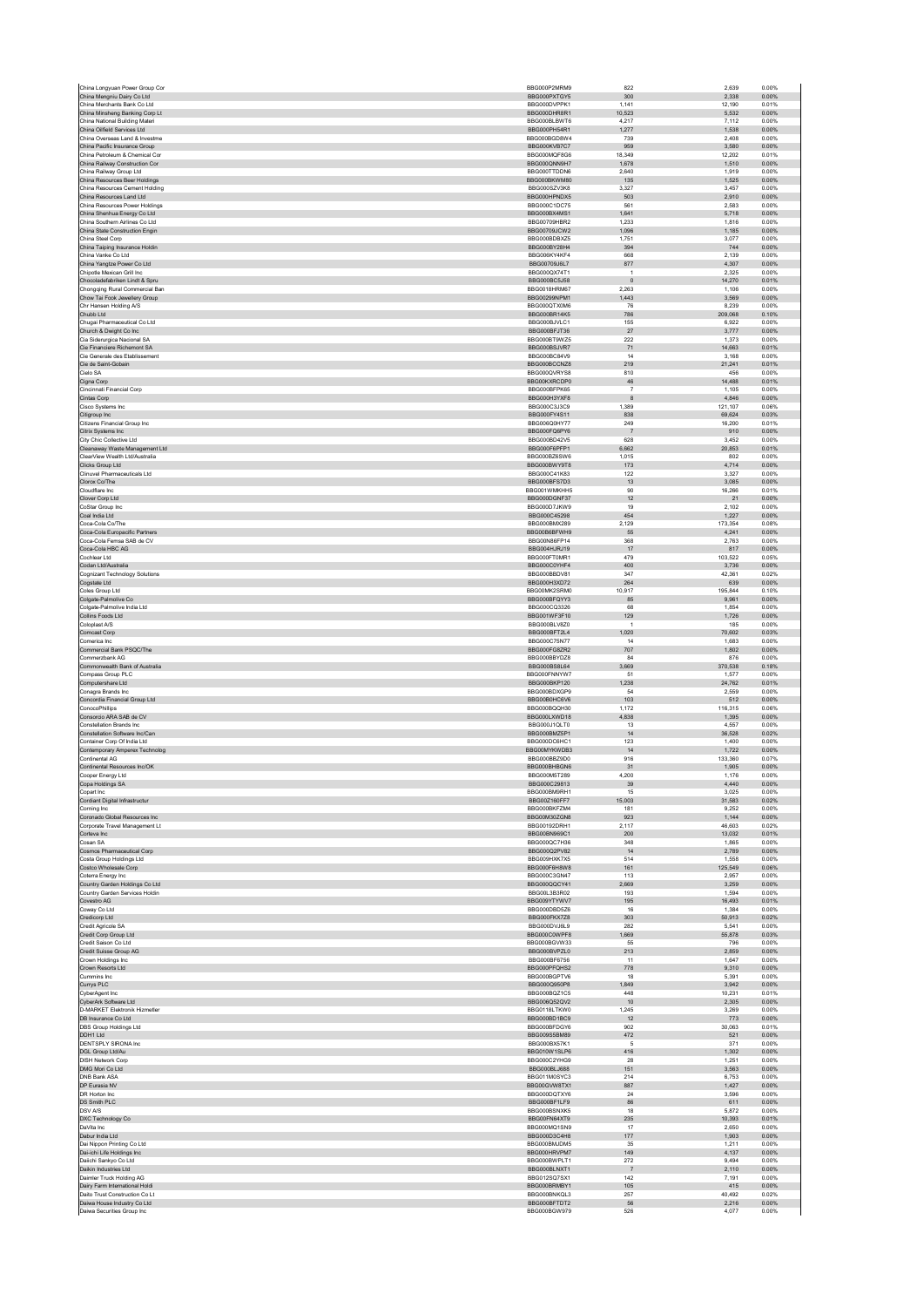| Danone SA                                                        | BBG000BH3JF8                 | 75                               | 34,121           | 0.02%          |
|------------------------------------------------------------------|------------------------------|----------------------------------|------------------|----------------|
|                                                                  | BBG000BBY1B0                 | 538                              | 45.913           | 0.02%          |
| Danske Bank A/S<br>Dagin Railway Co Ltd                          | BBG000BR5TK6<br>BBG00709J7W3 | 214<br>2.095                     | 5,078<br>2.900   | 0.00%<br>0.00% |
| Darden Restaurants Inc.                                          | BBG000BBNYF6                 | $\overline{4}$                   | 932              | 0.00%          |
| <b>Dassault Aviation SA</b>                                      | BBG000BBR565                 | $\overline{4}$                   | 573              | 0.00%          |
| <b>Dassault Systemes SE</b>                                      | BBG000GVXC37                 | 203                              | 16.577           | 0.01%          |
| Data#3 Ltd                                                       | BBG000BBPHM3<br>BBG003NJHZT9 | 177<br>82                        | 1,039<br>20,136  | 0.00%<br>0.01% |
| Datadog Inc<br>Davide Campari-Milano NV                          | BBG000G00TW2                 | 659                              | 13,241           | 0.01%          |
| De Grey Mining Ltd                                               | BBG000N29K41                 | 1,197                            | 1,455            | 0.00%          |
| Deere & Co.                                                      | BBG000BH1NH9                 | 16                               | 7.754            | 0.00%          |
| Dell Technologies Inc<br>Delta Air Lines Inc.                    | BBG00DW3SZS1                 | 394                              | 30,428           | 0.01%          |
| Delta Electronics Inc                                            | BBG000R7Z112<br>BBG000BDXMZ5 | 510<br>74                        | 27,433<br>1.013  | 0.01%<br>0.00% |
| Denso Corp                                                       | BBG000BGN9N1                 | 49                               | 5,614            | 0.00%          |
| Dentsu Group Inc.                                                | BBG000BT53Q3                 | 23                               | 1.120            | 0.00%          |
| Deterra Royalties Ltd                                            | BBG00RTWXWG4                 | 5,139                            | 22,098           | 0.01%          |
| Deutsche Bank AG                                                 | BBG000BBZTH2                 | 292                              | 5,031            | 0.00%          |
| Deutsche Boerse AG<br>Deutsche Lufthansa AG                      | BBG000D54HT0<br>BBG000BC6K90 | 13<br>39                         | 2,897<br>374     | 0.00%<br>0.00% |
| Deutsche Post AG                                                 | BBG000LW3MC0                 | 244                              | 21.616           | 0.01%          |
| Deutsche Wohnen SE                                               | BBG000GM5V54                 | 11                               | 663              | 0.00%          |
| Deutz AG                                                         | BBG000BN8Y58                 | 194                              | 1.999            | 0.00%          |
| Devon Energy Corp                                                | BBG000BBVJZ8                 | 59                               | 3,550            | 0.00%          |
| Dexcom Inc<br>Diageo PLC                                         | BBG000QTF8K1<br>BBG000BS69D5 | $\overline{\mathbf{3}}$<br>2,379 | 2,143<br>178.894 | 0.00%<br>0.09% |
| Diamondback Energy Inc                                           | BBG002PHSYX9                 | 47                               | 7,030            | 0.00%          |
| Diana Shipping Inc                                               | BBG000BV1NV2                 | 1,789                            | 9,574            | 0.00%          |
| Dick's Sporting Goods Inc.                                       | BBG000F6ZWH2                 | 15                               | 2,447            | 0.00%          |
| Dicker Data Ltd                                                  | BBG00191RKK9                 | 62                               | 925              | 0.00%          |
| Digital 9 Infrastructure PLC/F<br>Direct Line Insurance Group PL | BBG00Z3T0YF4<br>BBG003CZ6DZ9 | 38.649<br>155                    | 81.938<br>807    | 0.04%<br>0.00% |
| <b>Discover Financial Services</b>                               | BBG000QBR5J5                 | 22                               | 3.496            | 0.00%          |
| Discovery Inc                                                    | BBG000CHWP52                 | 42                               | 1,349            | 0.00%          |
| Discovery Ltd                                                    | BBG000DD6054                 | 663                              | 8,197            | 0.00%          |
| Dollar General Corp                                              | BBG000NV1KK7                 | 17                               | 5.480            | 0.00%          |
| Dollar Tree Inc<br>Dollarama Inc                                 | BBG000BSC0K9<br>BBG000P87B57 | 127<br>46                        | 24,538<br>3,199  | 0.01%<br>0.00% |
| Domain Holdings Australia I td                                   | BBG00HTD4B94                 | 863                              | 4.878            | 0.00%          |
| Domino's Pizza Enterprises Ltd                                   | BBG000BLRB60                 | 768                              | 90,693           | 0.04%          |
| Domino's Pizza Inc.                                              | BBG000P458P3                 | $\overline{1}$                   | 751              | 0.00%          |
| Dongfeng Motor Group Co Ltd                                      | BBG000PCLZV0                 | 406                              | 464              | 0.00%          |
| DoorDash Inc.<br>Doosan Co Ltd                                   | BBG005D7QCJ3<br>BBG000BCX192 | 6<br>$\overline{7}$              | 1,188<br>940     | 0.00%<br>0.00% |
| Doosan Heavy Industries & Cons                                   | BBG000C4SV53                 | 12                               | 291              | 0.00%          |
| Dover Corp                                                       | BBG000BHB3M6                 | $\overline{4}$                   | 1,063            | 0.00%          |
| Dow Inc                                                          | BBG00BN96922                 | 175                              | 13,654           | 0.01%          |
| Downer EDI Ltd                                                   | BBG000CPKJJ6                 | 803                              | 4,787            | 0.00%          |
| Dr Reddy's Laboratories Ltd                                      | BBG000CQNB44                 | 16                               | 1.458            | 0.00%          |
| DraftKings Inc<br>Drilling Co of 1972 A/S/The                    | BBG00TCBG714<br>BBG00NSHY281 | $33\,$<br>19                     | 1,242<br>1.029   | 0.00%<br>0.00% |
| DuPont de Nemours Inc                                            | BBG00BN961G4                 | 80                               | 8,926            | 0.00%          |
| Dubai Islamic Bank PJSC                                          | BBG000BFMXR7                 | 330                              | 664              | 0.00%          |
| Dubber Corp Ltd                                                  | BBG000BTCD38                 | 275                              | 749              | 0.00%          |
| Dufry AG                                                         | BBG000HHBQD9                 | $\overline{\mathbf{2}}$          | 111              | 0.00%          |
| E-MART Inc<br>EDP Renovaveis SA                                  | BBG001J399N6<br>BBG000PRGX02 | 20<br>124                        | 3,504<br>4,253   | 0.00%<br>0.00% |
| EML Payments Ltd                                                 | BBG000KSJCT7                 | 387                              | 1,250            | 0.00%          |
| <b>ENEOS Holdings Inc.</b>                                       | BBG000QDR164                 | 2.908                            | 14.946           | 0.01%          |
| EOG Resources Inc                                                | BBG000BZ9223                 | 831                              | 101,535          | 0.05%          |
| <b>EPAM Systems Inc.</b>                                         | BBG000MHTV89                 | 24                               | 22,034           | 0.01%          |
| EQT Corp<br><b>EQT Holdings Ltd</b>                              | BBG000BHZ5J9<br>BBG00BKZZL64 | 32<br>28                         | 957<br>750       | 0.00%<br>0.00% |
| ESR Cayman Ltd                                                   | BBG00P4RD0R6                 | 263                              | 1.223            | 0.00%          |
| <b>EVENT Hospitality and Entertai</b>                            | BBG000BGGX29                 | 122                              | 1,804            | 0.00%          |
| <b>EXOR NV</b>                                                   | BBG00FH38TD5                 | $\overline{1}$                   | 131              | 0.00%          |
| Eagers Automotive Ltd                                            | BBG000BT8TB9                 | 191                              | 2,572            | 0.00%          |
| Eagle Materials Inc<br>East Japan Railway Co                     | BBG000BJW241<br>BBG000BJ2DR5 | 97<br>13                         | 22,218<br>1.062  | 0.01%<br>0.00% |
| East West Bancorp Inc                                            | BBG000CR20B1                 | 198                              | 21,453           | 0.01%          |
| Eastman Chemical Co.                                             | BBG000BLW530                 | 33                               | 5.500            | 0.00%          |
| Eaton Corp PLC                                                   | BBG000BJ3PD2                 | $38\,$                           | 9,106            | 0.00%          |
| Ebara Corp                                                       | BBG000BLN558                 | 387                              | 29,501           | 0.01%          |
| Eclat Textile Co Ltd<br>Eclipx Group Ltd                         | BBG000HCLBQ8<br>BBG008DWVPJ7 | 87<br>341                        | 2.730<br>755     | 0.00%<br>0.00% |
| Ecofin US Renewables Infrastru                                   | BBG00Y4YFL21                 | 15,380                           | 20,943           | 0.01%          |
| Ecolab Inc                                                       |                              |                                  | 147,112          | 0.07%          |
|                                                                  |                              | 456                              |                  |                |
| Ecopetrol SA                                                     | BBG000BHKYH4<br>BBG000QCHTL9 | 830                              | 754              | 0.00%          |
| Edwards Lifesciences Corp.                                       | BBG000BRXP69                 | 150                              | 26.712           | 0.01%          |
| Eicher Motors Ltd                                                | BBG000CQTR98                 | 55                               | 2,644            | 0.00%          |
| Eiffage SA                                                       | BBG000BC1SB5                 | 8                                | 1.077            | 0.00%          |
| Eisai Co Ltd                                                     | BBG000BG6F83                 | 47                               | 3,667<br>735     | 0.00%          |
| El Puerto de Liverpool SAB de<br>Elanco Animal Health Inc        | BBG000BQXXV6<br>BBG00LJYS1P8 | 123<br>941                       | 36.747           | 0.00%<br>0.02% |
| Elastic NV                                                       | BBG00LWZDYB9                 | 98                               | 16,539           | 0.01%          |
| Elders Ltd                                                       | BBG000BKCVW5                 | 416                              | 5,104            | 0.00%          |
| Electric Power Development Co                                    | BBG000P26QQ5                 | 40                               | 723              | 0.00%          |
| Electro Optic Systems Holdings<br>Flectrolux AB                  | BBG000DYTNY1                 | 113                              | 265              | 0.00%          |
| Electronic Arts Inc                                              | BBG000BC1188<br>BBG000BP0KQ8 | 88<br>$147$                      | 2.941<br>26,631  | 0.00%<br>0.01% |
| Eli Lilly & Co                                                   | BBG000BNBDC2                 | 136                              | 51,720           | 0.03%          |
| Emaar Properties PJSC                                            | BBG000BV4SB0                 | 798                              | 1,461            | 0.00%          |
| Embracer Group AB                                                | BBG00F7Z9CB3<br>BBG000BVHXT6 | 262<br>374                       | 3,837<br>329     | 0.00%<br>0.00% |
| Emeco Holdings Ltd<br>Emerson Electric Co                        | BBG000BHX7N2                 | 55                               | 7,071            | 0.00%          |
| Emirates NBD Bank PJSC                                           | BBG000TGY889                 | 692                              | 3,512            | 0.00%          |
| Empire Co Ltd                                                    | BBG000BYMXV1                 | 68                               | 2,868            | 0.00%          |
| Empresas CMPC SA                                                 | BBG000BF50K5                 | 183                              | 423              | 0.00%          |
| Empresas COPEC SA<br>Endeavour Group Ltd/Australia               | BBG000BF4Z74                 | 101                              | 1.074            | 0.00%          |
| Enero Group Ltd                                                  | BBG006YQKTG8<br>BBG000NPXV94 | 2,300<br>119                     | 15,501<br>477    | 0.01%<br>0.00% |
| Eni SpA                                                          | BBG000FVRV79                 | 1,842                            | 35,208           | 0.02%          |
| Enphase Energy Inc                                               | BBG001R3MNY9                 | 63                               | 15,767           | 0.01%          |
| Epiroc AB                                                        | BBG00JWT5W30                 | 390                              | 13.563           | 0.01%          |
| Equifax Inc                                                      | BBG000BHPL78<br>BBG000NSV6T3 | $\overline{7}$<br>770            | 2,726<br>28,319  | 0.00%<br>0.01% |
| Equinor ASA<br>Equitable Holdings Inc.                           | BBG00J7CBVW8                 | 44                               | 1,963            | 0.00%          |
| Eregli Demir ve Celik Fabrikal                                   | BBG000BVCBJ0                 | 240                              | 701              | 0.00%          |
| Erste Group Bank AG                                              | BBG000BMV263                 | 85                               | 5.481            | 0.00%          |
| Esprit Holdings Ltd                                              | BBG000BLPR85                 | 12,770                           | 1,600            | 0.00%          |
| EssilorLuxottica SA<br>Essity AB                                 | BBG000BC16D1<br>BBG00GV10DH0 | 303<br>297                       | 88,625<br>13,309 | 0.04%<br>0.01% |
| Estee Lauder Cos Inc/The                                         | BBG000FKJRC5                 | 58                               | 29,662           | 0.01%          |
| Etsy Inc                                                         | BBG000N7MXL8                 | $\overline{7}$                   | 2.039            | 0.00%          |
| Eurazeo SE                                                       | BBG000BC18W6                 | $\overline{\mathbf{3}}$          | 324              | 0.00%          |
| Eurofins Scientific SE<br>Euronext NV                            | BBG000BH7B07<br>BBG006KCQPV9 | 23                               | 3.948            | 0.00%          |
| Everest Re Group Ltd                                             | BBG000C1XVK6                 | 409<br>$177$                     | 58,334<br>66,737 | 0.03%<br>0.03% |
| Evergreen Marine Corp Taiwan L                                   | BBG000BDC3S8                 | 513                              | 3.631            | 0.00%          |
| Evolution AB                                                     | BBG0088M4LQ6                 | 14                               | 2,797            | 0.00%          |
| <b>Evolution Mining Ltd</b>                                      | BBG000NF2249                 | 2,044                            | 8,300            | 0.00%          |
| Evonik Industries AG                                             | BBG000DD3GQ9                 | 39                               | 1,721            | 0.00%          |
| Evraz PLC<br>Expedia Group Inc                                   | BBG0027J63T2<br>BBG000QY3XZ2 | 483<br>$\overline{1}$            | 5,419<br>243     | 0.00%<br>0.00% |
| Experian PLC                                                     | BBG000FBCMD2                 | 62                               | 4,206            | 0.00%          |
| Exponent Inc                                                     | BBG000F31Z34                 | 128                              | 20,499           | 0.01%          |
| Exxon Mobil Corp                                                 | BBG000GZQ728                 | 316                              | 26.578           | 0.01%          |
| F5 Inc<br><b>FANUC Corp</b>                                      | BBG000CXYSZ6<br>BBG000BM3TW6 | $\overline{1}$<br>99             | 326<br>28.830    | 0.00%<br>0.01% |
| FMC Corp                                                         | BBG000BJP882                 | 21                               | 3,137            | 0.00%          |
| FTI Consulting Inc                                               | BBG000K88H58                 | 234                              | 49,445           | 0.02%          |
| FUJIFILM Holdings Corp                                           | BBG000BTG7G3                 | 31                               | 3.149            | 0.00%          |
| Fairfax Financial Holdings Ltd<br>Fairfax India Holdings Corp    | BBG000BYQVJ5<br>BBG007MSNQV1 | 11<br>291                        | 7,201<br>5.052   | 0.00%<br>0.00% |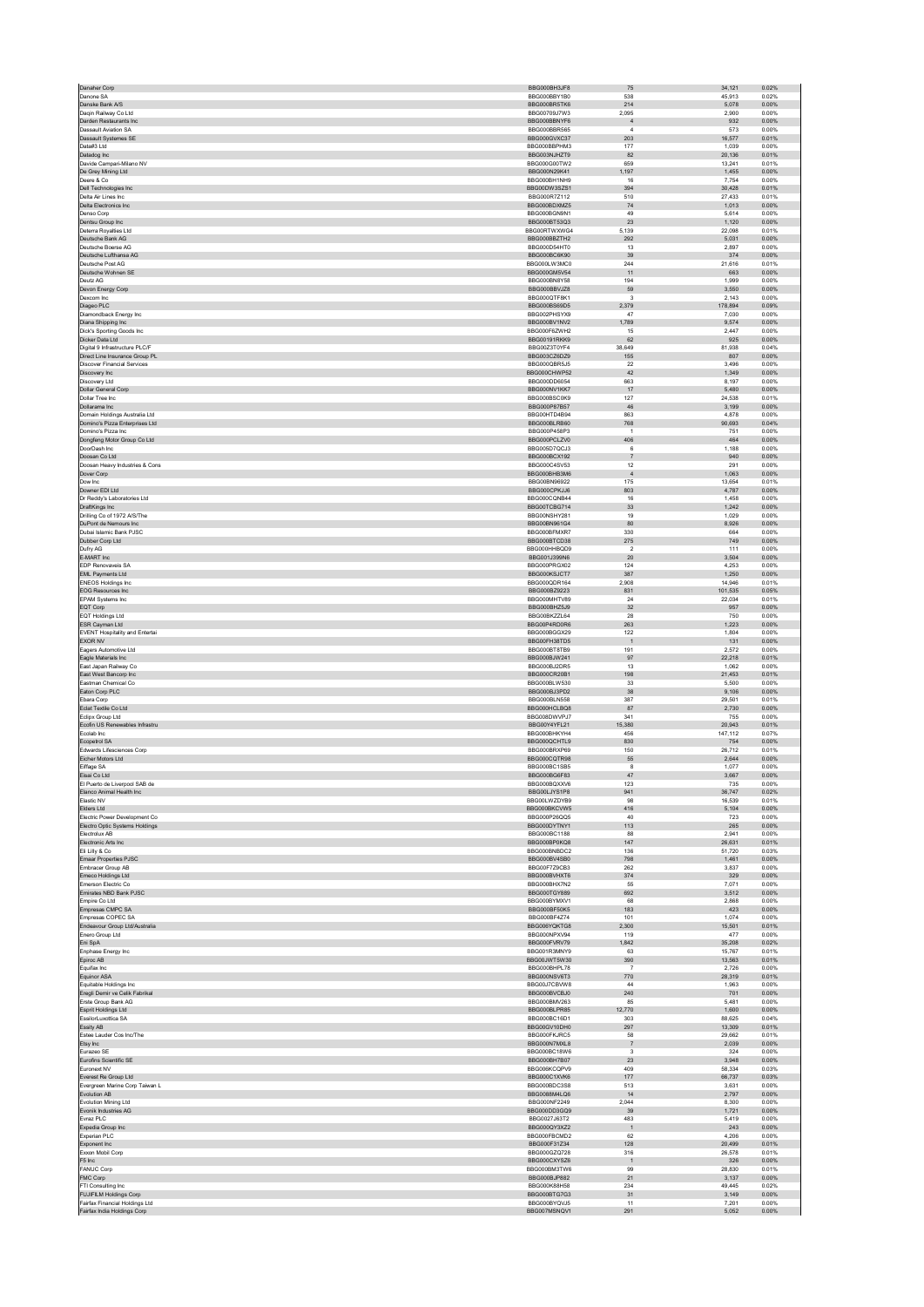| Far East Horizon Ltd                           | BBG000HJFWF6<br><b>BBG001KKX325</b> | 205            | 919             | 0.00%          |
|------------------------------------------------|-------------------------------------|----------------|-----------------|----------------|
| Far Eastern New Century Corp                   | BBG000BCTZT0                        | 658<br>514     | 803<br>749      | 0.00%<br>0.00% |
| Fast Retailing Co Ltd                          | BBG000CLY9H4                        | $\overline{1}$ | 754             | 0.00%          |
| Fastenal Co                                    | BBG000BJ8YN7                        | 275            | 24,267          | 0.01%          |
| Faurecia SE                                    | BBG000BC12V0                        | 21             | 1,380           | 0.00%          |
| FedEx Corp                                     | BBG000BJF1Z8                        | $22\,$         | 7,682           | 0.00%          |
| Feng TAY Enterprise Co Ltd                     | BBG000BJBVS4                        | 197            | 2,271           | 0.00%          |
| Ferauson PLC<br>Ferrari NV                     | BBG00NZJ0JG0                        | 283            | 69.194          | 0.03%          |
| Ferroglobe PLC                                 | BBG00BS9K4L1                        | $10$           | 3,644           | 0.00%          |
|                                                | BBG00B6BGD99                        | 1.359          | 11,606          | 0.01%          |
| Fidelity National Financial In                 | BBG006N7S6K9                        | 26             | 1,900           | 0.00%          |
| <b>Fidelity National Information</b>           | BBG000BK2F42                        | 238            | 35,752          | 0.02%          |
| Fifth Third Bancorp                            | BBG000BJL3N0                        | 47             | 2.829           | 0.00%          |
| FinecoBank Banca Fineco SpA                    | BBG006C09JD7                        | 595            | 14,360          | 0.01%          |
| Fineos Corp Ltd                                | BBG00PX8CSR6                        | 160            | 735             | 0.00%          |
| Firefinch Ltd                                  | BBG000Q3DTC3                        | 1,765          | 1,527           | 0.00%          |
| First Abu Dhabi Bank PJSC                      | BBG000DHGTK4                        | 1,258          | 8,877           | 0.00%          |
| First American Financial Corp.                 | BBG000V78V75                        | 9              | 937             | 0.00%          |
| First Financial Bankshares Inc                 | BBG000BL8476                        | 302            | 21,106          | 0.01%          |
| First Financial Holding Co Ltd.                | BBG000LY7BY2                        | 587            | 715             | 0.00%          |
| First Quantum Minerals Ltd                     | BBG000BX7818                        | 924            | 30,456          | 0.01%          |
| FirstCash Holdings Inc                         | BBG0145KL747                        | 69             | 7,123           | 0.00%          |
| FirstRand Ltd                                  | BBG000BNTS67                        | 1,854          | 9.716           | 0.00%          |
| Fisher & Paykel Healthcare Cor                 | BBG000CLWTV6                        | 4,423          | 135,023         | 0.07%          |
| Flat Glass Group Co Ltd                        | BBG00BGJYS07                        | 5,287          | 36,935          | 0.02%          |
| FleetCor Technologies Inc.                     | BBG000GPXKX9                        | $\overline{2}$ | 596             | 0.00%          |
| Fletcher Building Ltd                          | BBG000GVQGL6                        | 3,755          | 25,461          | 0.01%          |
| Flex Ltd                                       | BBG000BP5YT0                        | 30             | 748             | 0.00%          |
| Flight Centre Travel Group Ltd                 | BBG000BCSM38                        | 163            | 2,874           | 0.00%          |
| Flutter Entertainment PLC                      | BBG000DWL6M3                        | 556            | 120,814         | 0.06%          |
| Fomento Economico Mexicano SAB                 | BBG000BD33X2                        | 476            | 5.746           | 0.00%          |
| Fomento de Construcciones y Co                 | BBG000BBZ3Z9                        | 226            | 3,924           | 0.00%          |
| Foot Locker Inc.                               | BBG000BX8DC4                        | 14             | 811             | 0.00%          |
| Ford Motor Co                                  | BBG000BQPC32                        | 967            | 27,616          | 0.01%          |
| Formosa Chemicals & Fibre Corp                 | BBG000BCW4G9                        | 846            | 3,398           | 0.00%          |
| Formosa Petrochemical Corp.                    | BBG000D0FJX0                        | 171            | 815             | 0.00%          |
| Formosa Plastics Corp                          | BBG000BCW5G6                        | 259            | 1,340           | 0.00%          |
| Fortescue Metals Group Ltd                     | BBG000J47TP2                        | 6.397          | 122.895         | 0.06%          |
| Fortive Corp                                   | BBG00BLVZ228                        | 231            | 24,274          | 0.01%          |
| Fortune Brands Home & Security                 | BBG001B4BV87                        | 6              | 853             | 0.00%          |
| Fox Corp                                       | BBG00JHNJW99                        | 37             | 1,875           | 0.00%          |
| Foxtons Group PLC                              | BBG00563QG83                        | 13,423         | 9,877           | 0.00%          |
| Franco-Nevada Corp.                            | BBG000RD3CL8                        | 31             | 5.886           | 0.00%          |
| Franklin Resources Inc                         | BBG000BD0TF8                        | 62             | 2,871           | 0.00%          |
| Frasers Group PLC                              | BBG000DPM932                        | 235            | 3,377           | 0.00%          |
| Freeport-McMoRan Inc.                          | BBG000BJDB15                        | 763            | 43.779          | 0.02%          |
| Fresenius Medical Care AG & Co                 | BBG000DHXQT2                        | 317            | 28,295          | 0.01%          |
| Fresenius SE & Co KGaA                         | BBG000BS3BJ7                        | 58             | 3.218           | 0.00%          |
| Fubon Financial Holding Co Ltd                 | BBG000LH09B6                        | 786            | 2,982           | 0.00%          |
| Fujitsu Ltd                                    | BBG000BGJWM6                        | 11             | 2,607           | 0.00%          |
| G5 Entertainment AB                            | BBG000BMQJ99                        | 58             | 3.513           | 0.00%          |
| GDS Holdings Ltd                               | BBG00DYK7TL5                        | 18             | 1,192           | 0.00%          |
| <b>GEA Group AG</b>                            | BBG000BSV6W2                        | 207            | 15.565          | 0.01%          |
| GF Securities Co Ltd                           | BBG007WL04J3                        | 776            | 2,033           | 0.00%          |
| GMO Payment Gateway Inc                        | BBG000BD0YH5                        | 113            | 19,392          | 0.01%          |
| <b>GN Store Nord AS</b>                        | BBG000BVGZ03                        | 53             | 4.590           | 0.00%          |
| GQG Partners Inc                               | BBG0131F7BW0                        | 25,525         | 44,924          | 0.02%          |
| <b>GS Holdings Corp</b>                        | BBG000P3K9R4                        | 25             | 1.151           | 0.00%          |
| <b>GUD Holdings Ltd</b>                        | BBG000BRSJ32                        | 131            | 1,484           | 0.00%          |
| GWA Group Ltd                                  | BBG000BHBZY2                        | 308            | 847             | 0.00%          |
| <b>GXO Logistics Inc</b>                       | BBG00YDGX945                        | 876            | 109,434         | 0.05%          |
| Galaxy Entertainment Group Ltd                 | BBG000BG5LL6                        | 841            | 5,997           | 0.00%          |
| Galp Energia SGPS SA                           | BBG000F7KWG7                        | 83             | 1,108           | 0.00%          |
| Gap Inc/The                                    | BBG000BKLH74                        | 45             | 1,101           | 0.00%          |
| Garmin Ltd                                     | BBG000C4LN67                        | 78             | 14,592          | 0.01%          |
| Gartner Inc.                                   | BBG000BB65D0                        | 40             | 18,438          | 0.01%          |
| Gazprom PJSC                                   | BBG000KGYRF8                        | 1,640          | 20,838          | 0.01%          |
| Geberit AG                                     | BBG000FHLJD6                        | 6              | 6,364           | 0.00%          |
| Geely Automobile Holdings Ltd                  | BBG000BZ3PX4                        | 175            | 658             | 0.00%          |
| Gem Diamonds Ltd                               | BBG000QWK819                        | 2,226          | 1.965           | 0.00%          |
| Generac Holdings Inc.                          | BBG000PQ4W72                        | $\overline{4}$ | 1.872           | 0.00%          |
| General Dynamics Corp                          | BBG000BK67C7                        |                |                 |                |
| General Electric Co.                           | BBG000BK6MB5                        | 13<br>121      | 3,605<br>15,776 | 0.00%<br>0.01% |
| General Mills Inc                              | BBG000BKCFC2                        | 66             | 6,145           | 0.00%          |
| General Motors Co                              | BBG000NDYB67                        | 221            | 17,838          | 0.01%          |
| Genmab A/S                                     | BBG000BKPC99                        | 6              | 3.306           | 0.00%          |
| Genting Bhd                                    | BBG000BF3RW5                        | 272            | 419             | 0.00%          |
| Genting Malaysia Bhd                           | BBG000BDYR29                        | 7,569          | 7.197           | 0.00%          |
| Genuine Parts Co                               | BBG000BKL348                        | 8              | 1,516           | 0.00%          |
| Genworth Financial Inc.                        | BBG000J5Q6L2                        | 817            | 4.552           | 0.00%          |
| Genworth Mortgage Insurance Au                 | BBG006DB5P33                        | 19,515         | 45,275          | 0.02%          |
| George Weston Ltd                              | BBG000BD1VR9                        | 21             | 3,283           | 0.00%          |
| Georgia Capital PLC                            | BBG00KTP3406                        | 15             | 205             | 0.00%          |
| Gerdau SA                                      | BBG000N89B84                        | 584            | 3,931           | 0.00%          |
| Giant Manufacturing Co Ltd                     | BBG000DYGNB0                        | 164            | 2,820           | 0.00%          |
| Gildan Activewear Inc                          | BBG000BQ5ZN1                        | 37             | 2.146           | 0.00%          |
| Gilead Sciences Inc                            | BBG000CKGBP2                        | 153            | 15,290          | 0.01%          |
| Givenden SA                                    | BBG000DB0Q75                        | $\overline{1}$ | 4.197           | 0.00%          |
| Gjensidige Forsikring ASA                      | BBG00188QF09                        | 106            | 3,547           | 0.00%          |
| GlaxoSmithKline PLC                            | BBG000CT5GJ1                        | 3,609          | 108,018         | 0.05%          |
| Glencore PLC                                   | BBG001MM1KV4                        | 3,658          | 25.549          | 0.01%          |
| Globe Life Inc                                 | BBG000BVD6X4                        | 6              | 718             | 0.00%          |
| GoDaddy Inc<br>Godrej Consumer Products Ltd    | BBG006MDLY05                        | 207            | 24,123          | 0.01%          |
| Gold Fields Ltd                                | BBG000H370F0                        | 128            | 2,289           | 0.00%          |
|                                                | BBG000G5S250                        | 616            | 9,251           | 0.00%          |
| Gold Road Resources Ltd                        | BBG000PK8TF9                        | 2.302          | 3.615           | 0.00%          |
| Golden Ocean Group Ltd                         | BBG00GX8R037                        | 205            | 2,547           | 0.00%          |
| Goldman Sachs Group Inc/The                    | BBG000C6CE.I5                       | 123            | 64,733          | 0.03%          |
| Goodyear Tire & Rubber Co/The                  | BBG000BKNX95                        | 58             | 1,704           | 0.00%          |
| Graco Inc                                      | BBG000BK9W84                        | 64             | 7,089           | 0.00%          |
| GrainCorp Ltd                                  | BBG000C0H499                        | 257            | 2.121           | 0.00%          |
| Grange Resources Ltd                           | BBG000D7VNB2                        | 1,644          | 1,241           | 0.00%          |
| Grasim Industries Ltd                          | BBG000BK6YB9                        | 55             | 1,647           | 0.00%          |
| Great Eastern Holdings Ltd                     | BBG000BFBC59                        | 198            | 4,076           | 0.00%          |
| Great Wall Motor Co Ltd                        | BBG000CYZ1K8                        | 203            | 960             | 0.00%          |
| Great-West Lifeco Inc.                         | BBG000BZ2Y20                        | 80             | 3.309           | 0.00%          |
| Green Cross Corp/South Korea                   | BBG000BGY8Z8                        | $\,6\,$        | 1,398           | 0.00%          |
| Greencoat Renewables PLC                       | BBG00GZRZBQ5                        | 11,891         | 20,831          | 0.01%          |
| Greenyard NV                                   | BBG000BXB6B6                        | 53             | 823             | 0.00%          |
| Greggs PLC                                     | BBG000BDKLH1                        | 317            | 19,715          | 0.01%          |
| Grifols SA                                     | BBG000KXQMX1                        | 100            | 2.636           | 0.00%          |
| Groupe Bruxelles Lambert SA<br>Gruma SAB de CV | BBG000BSDBX0<br>BBG000LXPLN4        | 6              | 861             | 0.00%<br>0.00% |
| Grupo Aval Acciones y Valores                  | BBG001NNHMV0                        | 76<br>2,554    | 1,348<br>914    | 0.00%          |
| Grupo Bimbo SAB de CV                          | BBG000BQC7M6                        | 837            | 3,543           | 0.00%          |
| Grupo Carso SAB de CV                          | BBG000BQXSD7                        | 230            | 1.022           | 0.00%          |
| Grupo Financiero Banorte SAB d                 | BBG000LXL8D8                        | 175            | 1,569           | 0.00%          |
| Grupo Financiero Inbursa SAB d                 | BBG000LXS146                        | 756            | 1,246           | 0.00%          |
| Grupo Mexico SAB de CV                         | BBG000BQCB47                        | 1,709          | 10,256          | 0.01%          |
| Grupo Televisa SAB                             | BBG000BJDPF9                        | 802            | 2,509           | 0.00%          |
| Guangzhou R&F Properties Co Lt                 | BBG000H80SY4                        | 832            | 426             | 0.00%          |
| Gulf Oil Lubricants India Ltd                  | BBG005YZYRZ8                        | 122            | 1,017           | 0.00%          |
| Guotai Junan Securities Co Ltd                 | BBG00GBHRNH6                        | 828            | 1,767           | 0.00%          |
| H & M Hennes & Mauritz AB                      | BBG000BM9JH9                        | 193            | 5,230           | 0.00%          |
| H&R Block Inc                                  | BBG000BLDV98                        | 79             | 2,571           | 0.00%          |
| <b>HAL Trust</b>                               | BBG000BGG9X8                        | 10             | 2.190           | 0.00%          |
| <b>HCL Technologies Ltd</b>                    | BBG000C68V87                        | 88             | 2,139           | 0.00%          |
| HDFC Bank Ltd                                  | BBG000NWKS18                        | 1,201          | 107.473         | 0.05%          |
| <b>HEICO Corp</b>                              | BBG000BL16Q7                        | 625            | 124,031         | 0.06%          |
| HMM Co Ltd                                     | BBG000FQW6G9                        | 43             | 1,329           | 0.00%          |
| HOCHTIEF AG                                    | BBG000BC3V44                        | $\overline{7}$ | 815             | 0.00%          |
| HP Inc                                         | BBG000KHWT55                        | 294            | 15,224          | 0.01%          |
| <b>HSBC Holdings PLC</b>                       | BBG000BS1N49                        | 1,867          | 15,605          | 0.01%          |
| HT&E Ltd                                       | BBG000BSXX88                        | 377            | 792             | 0.00%          |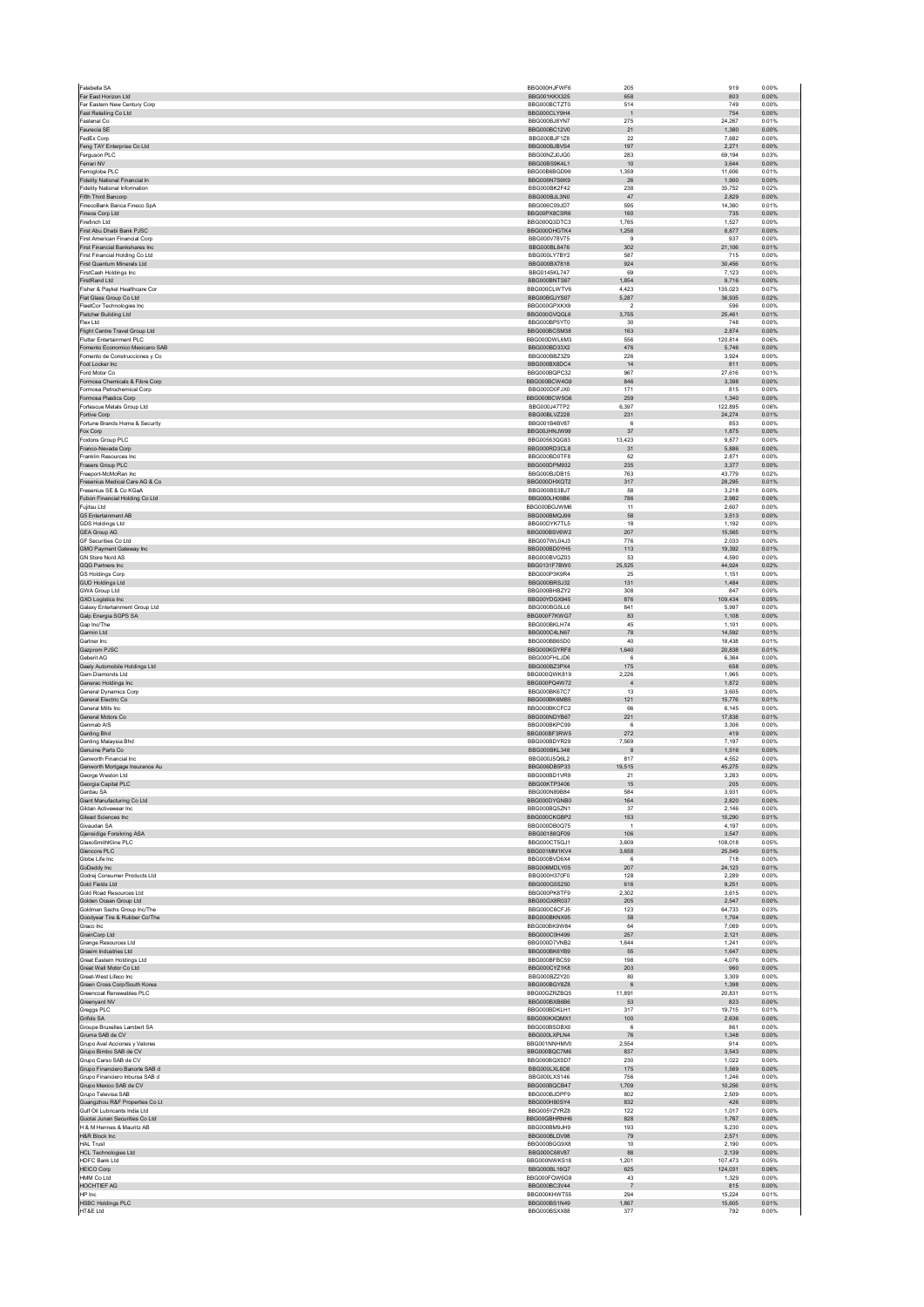| HUB24 Ltd                                                        | BBG000RHK9T9                 | 1,216                    | 34,424            | 0.02%          |
|------------------------------------------------------------------|------------------------------|--------------------------|-------------------|----------------|
| Haci Omer Sabanci Holding AS                                     | BBG000HN1YR5                 | 572                      | 783               | 0.00%          |
| Hackett Group Inc/The<br>Haidilao International Holding          | BBG000BBLQV7<br>BBG00LWM0XR7 | 265<br>1,093             | 7,494<br>3.393    | 0.00%<br>0.00% |
| Haier Smart Home Co Ltd                                          | BBG00Y6QRDM9                 | 279                      | 1.619             | 0.00%          |
| Haitong Securities Co Ltd                                        | BBG0029103Q8                 | 1,501                    | 1,830             | 0.00%          |
| <b>Halliburton Co</b><br>Halma PLC                               | BBG000BKTFN2<br>BBG000BDLT47 | 188<br>89                | 5.903<br>5,313    | 0.00%<br>0.00% |
| Hamamatsu Photonics KK                                           | BBG000BKP2Q2                 | 247                      | 21,618            | 0.01%          |
| Hana Financial Group Inc.                                        | BBG000J3FZK6                 | 87                       | 4.239             | 0.00%          |
| Hanesbrands Inc<br>Hang Lung Group Ltd                           | BBG000D2ZTS8<br>BBG000BDWB08 | 247<br>222               | 5,684<br>654      | 0.00%<br>0.00% |
| Hang Lung Properties Ltd                                         | BBG000BDTCX4                 | 339                      | 960               | 0.00%          |
| Hang Seng Bank Ltd                                               | BBG000BDWBR9                 | 105                      | 2,642             | 0.00%          |
| Hankook Tire & Technology Co L                                   | BBG002Y0WN38                 | 20                       | 903               | 0.00%          |
| Hankyu Hanshin Holdings Inc<br>Hanmi Pharm Co Ltd                | BBG000BH0115<br>BBG000QKWS63 | 12<br>$\overline{7}$     | 459<br>2.177      | 0.00%<br>0.00% |
| Hannover Rueck SE                                                | BBG000MDN4R3                 | $\overline{7}$           | 1,760             | 0.00%          |
| Hansen Technologies Ltd                                          | BBG000BV22G4                 | 201                      | 1,077             | 0.00%          |
| Harley-Davidson Inc.<br><b>Hartford Financial Services Gr</b>    | BBG000BKZTP3<br>BBG000G0Z878 | 17<br>833                | 904<br>79,057     | 0.00%<br>0.04% |
| Harvey Norman Holdings Ltd                                       | BBG000BKF0L2                 | 9,878                    | 48.799            | 0.02%          |
| Hasbro Inc                                                       | BBG000BKVJK4                 | $\overline{7}$           | 948               | 0.00%          |
| Havells India Ltd<br>Hays PLC                                    | BBG000D44YN2<br>BBG000BKFPY3 | 147<br>32.366            | 3,811<br>88.152   | 0.00%<br>0.04% |
| HeadHunter Group PLC                                             | BBG00KHGQ0H4                 | 152                      | 10,663            | 0.01%          |
| <b>Healius Ltd</b>                                               | BBG000BBDPW7                 | 2,612                    | 13,790            | 0.01%          |
| HeidelbergCement AG                                              | BBG000BC1HT0                 | 27<br>39                 | 2,544<br>4,980    | 0.00%<br>0.00% |
| Heineken Holding NV<br>Heineken NV                               | BBG000BC36N8<br>BBG000BW4R84 | 1.478                    | 228.572           | 0.11%          |
| Hella GmbH & Co KGaA                                             | BBG000BLNNJ4                 | $\overline{\mathbf{3}}$  | 277               | 0.00%          |
| Hellenic Bank PCL                                                | BBG000GJ6MT4                 | 1,007                    | 1,344             | 0.00%          |
| HelloFresh SE<br>Helvetia Holding AG                             | BBG003Q1CF78<br>BBG000GR9XT9 | 49<br>$\overline{4}$     | 5,222<br>652      | 0.00%<br>0.00% |
| Henderson Land Development Co                                    | BBG000BDWF36                 | 1,125                    | 6,587             | 0.00%          |
| Hengan International Group Co                                    | BBG000CJXNB5                 | 295                      | 2,089             | 0.00%          |
| Henkel AG & Co KGaA<br>Henry Schein Inc.                         | BBG000BC3925<br>BBG000BNMMJ3 | 689<br>217               | 76,457<br>23,135  | 0.04%<br>0.01% |
| Herbalife Nutrition Ltd                                          | BBG000MM5VL9                 | 73                       | 4,103             | 0.00%          |
| Hermes International                                             | BBG000BDYY97                 | $\overline{7}$           | 16.333            | 0.01%          |
| Hero MotoCorp Ltd<br>Hershey Co/The                              | BBG000CSDVY4<br>BBG000BLHRS2 | 29<br>16                 | 1,304<br>4,197    | 0.00%<br>0.00% |
| Hertz Global Holdings Inc                                        | BBG011N57109                 | $\overline{\mathbf{c}}$  | 81                | 0.00%          |
| <b>Hess Corp</b>                                                 | BBG000BBD070                 | 64                       | 6,499             | 0.00%          |
| Hewlett Packard Enterprise Co<br>Hexagon AB                      | BBG0078W3NQ3<br>BBG000BF1LW0 | 344<br>550               | 7.456<br>12,003   | 0.00%<br>0.01% |
| Hicl Infrastructure PLC                                          | BBG00NR9B1V1                 | 68,149                   | 224,206           | 0.11%          |
| Hilton Worldwide Holdings Inc                                    | BBG0058KMH30                 | 5                        | 1,037             | 0.00%          |
| Hindalco Industries Ltd<br>Hindustan Petroleum Corp Ltd          | BBG000CSJQQ8<br>BBG000CSNVZ2 | 425<br>249               | 3,740<br>1.347    | 0.00%<br>0.00% |
| Hindustan Unilever Ltd                                           | BBG000CSMG04                 | 226                      | 9,877             | 0.00%          |
| Hino Motors Ltd                                                  | BBG000BGPYD5                 | 73                       | 825               | 0.00%          |
| Hipgnosis Songs Fund Ltd/The F<br>Hitachi Construction Machinery | BBG00H13L4V8<br>BBG000BGGQ06 | 54,270<br>11             | 126,378<br>422    | 0.06%<br>0.00% |
| Hitachi Ltd                                                      | BBG000C2QRN8                 | 150                      | 11.196            | 0.01%          |
| Holcim Ltd                                                       | BBG000BWZDP2                 | 81                       | 5,716             | 0.00%          |
| Home Depot Inc/The                                               | BBG000BKZB36                 | 91                       | 52.022            | 0.03%          |
| Hon Hai Precision Industry Co<br>Honda Motor Co Ltd              | BBG000BHCH17<br>BBG000C27673 | 1,766<br>255             | 10,435<br>9,821   | 0.01%<br>0.00% |
| Honeywell International Inc.                                     | BBG000H556T9                 | 43                       | 12.351            | 0.01%          |
| Hong Kong Exchanges & Clearing                                   | BBG000BGW354<br>BBG000BTPCC6 | 1,538<br>206             | 123,532<br>1,266  | 0.06%<br>0.00% |
| Hong Leong Bank Bhd<br>Hong Leong Financial Group Bhd            | BBG000BF4CF6                 | 285                      | 1,629             | 0.00%          |
| Hongkong & Shanghai Hotels Ltd                                   | BBG000BDWVZ6                 | 6,002                    | 7,253             | 0.00%          |
| Hongkong Land Holdings Ltd<br>Hormel Foods Corp                  | BBG000BFLFW1<br>BBG000BLF8D2 | 266<br>28                | 1.902<br>1,895    | 0.00%<br>0.00% |
| <b>Hosken Consolidated Investment</b>                            | BBG000BFH308                 | 1,555                    | 9.914             | 0.00%          |
| Hotai Motor Co Ltd                                               | BBG000BPMGX5                 | 135                      | 4,133             | 0.00%          |
| Housing Development Finance Co<br>Howden Joinery Group PLC       | BBG000CSRXZ4<br>BBG000BRYT97 | 6,142<br>1.141           | 293,921<br>19.164 | 0.14%<br>0.01% |
| Howmet Aerospace Inc                                             | BBG00DYNJGH9                 | 21                       | 931               | 0.00%          |
| Hoya Corp                                                        | BBG000BGSH67                 | 581                      | 118,831           | 0.06%          |
| Huatai Securities Co Ltd<br>Huaxia Bank Co Ltd                   | BBG008QGHMG4<br>BBG00709HB38 | 526<br>309               | 1,205<br>374      | 0.00%<br>0.00% |
| HubSpot Inc.                                                     | BBG000N7MZ06                 | 18                       | 16.657            | 0.01%          |
| Hubbell Inc                                                      | BBG000BLK267                 | 200                      | 57,280            | 0.03%          |
| Hufvudstaden AB<br>Humana Inc                                    | BBG000BDSFG7<br>BBG000BLKK03 | 517<br>43                | 10,620<br>27,720  | 0.01%<br>0.01% |
| Hummingbird Resources PLC                                        | BBG0019W9XB3                 | 1,436                    | 388               | 0.00%          |
| Hunan Valin Steel Co Ltd                                         | BBG00F136Q77                 | 750                      | 828               | 0.00%          |
| Huntington Bancshares Inc/OH                                     | BBG000BKWSR6<br>BBG001KJ2HM9 | 144<br>$\overline{2}$    | 3,060<br>497      | 0.00%<br>0.00% |
| Huntington Ingalls Industries<br>Huntsman Corp                   | BBG000NS26Q8                 | 18                       | 882               | 0.00%          |
| Hvundai Mobis Co Ltd                                             |                              |                          | 3,417             | 0.00%          |
|                                                                  | BBG000BK3C57                 | 12                       |                   |                |
| Hyundai Motor Co                                                 | BBG000BCVDK5                 | 47                       | 9.219             | 0.00%          |
| Hyundai Steel Co<br>ICICI Bank Ltd                               | BBG000BCVFZ4<br>BBG000BBL437 | 43<br>583                | 2,025<br>7,991    | 0.00%<br>0.00% |
| ICL Group Ltd                                                    | BBG000BJCNC8                 | 87                       | 1,159             | 0.00%          |
| <b>ICON PLC</b>                                                  | BBG000CTSZQ6                 | 315                      | 134,306           | 0.07%          |
| <b>IDEXX Laboratories Inc.</b><br><b>IGM Financial Inc</b>       | BBG000BLRT07<br>BBG000BZ6FG2 | 72<br>$46\,$             | 64.909<br>2,266   | 0.03%<br>0.00% |
| <b>IGO Ltd</b>                                                   | BBG000BB1BP9                 | 13,309                   | 152,657           | 0.07%          |
| IHI Corp                                                         | BBG000BM7CD0                 | 27                       | 755               | 0.00%          |
| ING Groep NV<br>IPH Ltd                                          | BBG000BW4SZ2<br>BBG007913KZ6 | 478<br>249               | 9,149<br>2.185    | 0.00%<br>0.00% |
| <b>IQVIA Holdings Inc</b>                                        | BBG00333FYS2                 | 72                       | 27,807            | 0.01%          |
| <b>IRESS Ltd</b>                                                 | BBG000DP09M5                 | 1,835                    | 22.941            | 0.01%          |
| <b>ITOCHU Corp</b><br><b>ITV PLC</b>                             | BBG000B9WJ55<br>BBG000DW76R4 | 91<br>7,673              | 3,841<br>15,802   | 0.00%<br>0.01% |
| Idemitsu Kosan Co Ltd                                            | BBG000BD7F98                 | 208                      | 7.287             | 0.00%          |
| lida Group Holdings Co Ltd                                       | BBG005CJZ9F9                 | 87                       | 2,782             | 0.00%          |
| Illinois Tool Works Inc.<br>Illumina Inc                         | BBG000BMBL90<br>BBG000DSMS70 | 18<br>48                 | 6.201<br>24,896   | 0.00%<br>0.01% |
| Iluka Resources Ltd                                              | BBG000C13PJ4                 | 891                      | 9,000             | 0.00%          |
| Imdex Ltd                                                        | BBG000BQ5WY6                 | 1,402                    | 4.135             | 0.00%          |
| Impala Platinum Holdings Ltd                                     | BBG000BTZK82<br>BBG000BZ3T48 | 255<br>5,599             | 4,951<br>2,240    | 0.00%<br>0.00% |
| Imugene Ltd<br>Incitec Pivot Ltd                                 | BBG000PTL148                 | 54,792                   | 177,527           | 0.09%          |
| Indian Railway Catering & Tour                                   | BBG001HSFFN2                 | 113                      | 1,734             | 0.00%          |
| Industria de Diseno Textil SA                                    | BBG000C1W6R5                 | 401                      | 17.874            | 0.01%          |
| Industrial & Commercial Bank o<br>Industrial Bank Co Ltd         | BBG000Q16VR4<br>BBG00709J995 | 8,114<br>322             | 6,299<br>1,326    | 0.00%<br>0.00% |
| Industrial Bank of Korea                                         | BBG000C40K84                 | 27                       | 326               | 0.00%          |
| Industrias Penoles SAB de CV<br>Infineon Technologies AG         | BBG000LXSL15<br>BBG000C8L0S4 | 73<br>46                 | 1,148<br>2.939    | 0.00%<br>0.00% |
| Info Edge India Ltd                                              | BBG000HS7804                 | 98                       | 10,105            | 0.00%          |
| Infomedia Ltd                                                    | BBG000BZDK82                 | 880                      | 1,346             | 0.00%          |
| Informa PLC                                                      | BBG000BLHQP7                 | 4,861                    | 46,784            | 0.02%          |
| Infosys Ltd<br>Ingevity Corp                                     | BBG000BSGQL7<br>BBG009LM28K6 | 262<br>213               | 9,139<br>21.005   | 0.00%<br>0.01% |
| Inghams Group Ltd                                                | BBG00DZTFM86                 | 400                      | 1,401             | 0.00%          |
| Inmobiliaria del Sur SA                                          | BBG000BH18T9                 | 64                       | 775               | 0.00%          |
| Innolux Corp<br>Innovent Biologics Inc.                          | BBG000QY03R0<br>BBG00M8832B5 | 841<br>155               | 820<br>1,317      | 0.00%<br>0.00% |
| Inpex Corp                                                       | BBG000DJ3642                 | 1,520                    | 18.194            | 0.01%          |
| Insignia Financial Ltd                                           | BBG000P5Q6C5                 | 33,320                   | 120,619           | 0.06%          |
| Insurance Australia Group Ltd<br>Intact Financial Corp.          | BBG000PBLS20<br>BBG000QDQ4F9 | 61,104<br>$\overline{7}$ | 260,302<br>1.254  | 0.13%<br>0.00% |
| Integral Diagnostics Ltd                                         | BBG00B2FQPN0                 | 198                      | 977               | 0.00%          |
| Intel Corp                                                       | BBG000C0G1D1                 | 483                      | 34.212            | 0.02%          |
| InterGlobe Aviation Ltd<br>Intercontinental Exchange Inc.        | BBG000H3G1B2<br>BBG000C1FB75 | $73\,$<br>611            | 2,725<br>114,988  | 0.00%<br>0.06% |
| International Business Machine                                   | BBG000BLNNH6                 | 99                       | 18.252            | 0.01%          |
| International Consolidated Air<br>International Flavors & Fragra | BBG000C04GS5<br>BBG000BLSL58 | 1,437<br>22              | 3,815<br>4.521    | 0.00%<br>0.00% |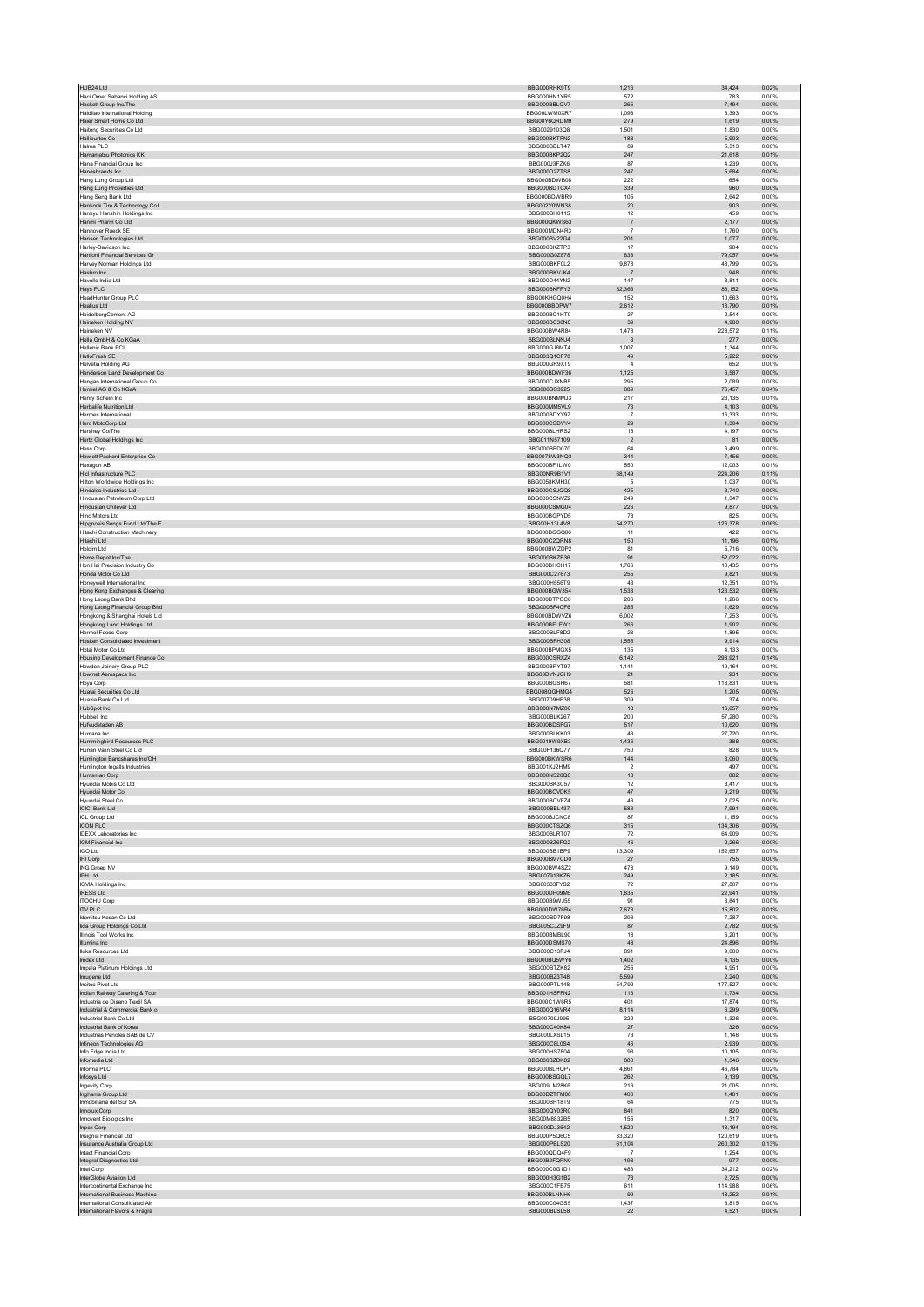|                                                                  | BBG0081VHTP3                 | 13                             | 500               | 0.00%          |
|------------------------------------------------------------------|------------------------------|--------------------------------|-------------------|----------------|
| International Paper Co<br>International Public Partnersh         | BBG000BM5SR2<br>BBG000Q4KTS6 | 80<br>101.883                  | 5,189<br>322.664  | 0.00%<br>0.16% |
| Interpublic Group of Cos Inc/T                                   | BBG000C90DH9                 | 15                             | 762               | 0.00%          |
| Intesa Sanpaolo SpA                                              | BBG000BNSF93                 | 5,711                          | 20.314            | 0.01%          |
| Intuit Inc<br>Intuitive Surgical Inc                             | BBG000BH5DV1<br>BBG000BJPDZ1 | $\overline{4}$<br>118          | 3,140<br>58.267   | 0.00%<br>0.03% |
| Invesco Ltd                                                      | BBG000BY2Y78                 | 45                             | 1.440             | 0.00%          |
| <b>Investor AB</b>                                               | BBG000BG97S6                 | 298                            | 10,323            | 0.01%          |
| InvoCare Ltd<br>Ionis Pharmaceuticals Inc.                       | BBG000C63188<br>BBG000JH6683 | 156<br>363                     | 1,835<br>15,188   | 0.00%<br>0.01% |
| Isetan Mitsukoshi Holdings Ltd                                   | BBG000MF3SX0                 | 34                             | 344               | 0.00%          |
| <b>Isracard Ltd</b>                                              | BBG00NW1JGV1<br>BBG000HVQG80 | $\mathbf{0}$                   | $\circ$           | 0.00%          |
| Israel Discount Bank Ltd<br><b>Isuzu Motors Ltd</b>              | BBG000BM8G22                 | 321<br>103                     | 2,968<br>1,752    | 0.00%<br>0.00% |
| Itau Unibanco Holding SA                                         | BBG000BF0HQ7                 | 1,779                          | 9,205             | 0.00%          |
| Itausa SA                                                        | BBG000BY9ZS5<br>BBG000BSVM57 | 2,959<br>13                    | 6,526<br>907      | 0.00%<br>0.00% |
| Ito En Ltd<br>Ivanhoe Mines Ltd                                  | BBG003CSCHG0                 | 249                            | 2,799             | 0.00%          |
| J D Wetherspoon PLC                                              | BBG000BT7S04                 | 924                            | 16,547            | 0.01%          |
| J M Smucker Co/The                                               | BBG000BT1715                 | 14                             | 2,529             | 0.00%          |
| J Sainsbury PLC<br>JB Hi-Fi Ltd                                  | BBG000BF0KW3<br>BBG000BQWJY5 | 227<br>967                     | 1,165<br>46.741   | 0.00%<br>0.02% |
| <b>JBS SA</b>                                                    | BBG000N6Q0M7                 | 1,218                          | 11,416            | 0.01%          |
| JD com Inc.                                                      | BBG005YHY0O7                 | 824                            | 41.491            | 0.02%          |
| JFE Holdings Inc<br>JLEN Environmental Assets Grou               | BBG000BQWB27<br>BBG005ZHDC56 | $92\,$<br>49,136               | 1,610<br>96,114   | 0.00%<br>0.05% |
| JPMorgan Chase & Co                                              | BBG000DMBXR2                 | 1,113                          | 242.430           | 0.12%          |
| <b>JSW Steel Ltd</b>                                             | BBG000C1ZGP2                 | 267                            | 3,243             | 0.00%          |
| JTEKT Corp<br>Jabil Inc                                          | BBG000BLSMV7<br>BBG000BJNGN9 | 60<br>$\overline{9}$           | 726<br>898        | 0.00%<br>0.00% |
| Jackson Financial Inc                                            | BBG00922Y5Z6                 | $\sqrt{4}$                     | 204               | 0.00%          |
| Jacobs Engineering Group Inc.                                    | BBG000BMFFQ0                 | 5                              | 926               | 0.00%          |
| James Hardie Industries PLC<br>Janus Henderson Group PLC         | BBG000D01850<br>BBG000BZY4K1 | 4,516<br>88                    | 249,741<br>5,155  | 0.12%<br>0.00% |
| Japan Airlines Co Ltd                                            | BBG0038LG5T8                 | 148                            | 3,883             | 0.00%          |
| Japan Petroleum Exploration Co                                   | BBG000CTVC65                 | 70                             | 2,084             | 0.00%          |
| Japan Post Holdings Co Ltd<br>Japan Post Insurance Co Ltd        | BBG000HS7047<br>BBG000C15837 | 676<br>38                      | 7,241<br>833      | 0.00%<br>0.00% |
| Jardine Cycle & Carriage Ltd                                     | BBG000BDGG14                 | 198                            | 4,167             | 0.00%          |
| Jardine Matheson Holdings Ltd                                    | BBG000BKGRX9                 | 468                            | 35,429            | 0.02%          |
| Jefferies Financial Group Inc                                    | BBG000BNHSP9                 | 312                            | 16,629            | 0.01%          |
| Jeronimo Martins SGPS SA<br>John Keells Holdings PLC             | BBG000BHWX29<br>BBG000FNYMJ6 | 37<br>3,392                    | 1.157<br>3,451    | 0.00%<br>0.00% |
| John Wood Group PLC                                              | BBG000BCGVQ6                 | 348                            | 1.238             | 0.00%          |
| Johns Lyng Group Ltd                                             | BBG00HVW0FB1                 | 511                            | 4,668             | 0.00%          |
| Johnson & Johnson<br>Johnson Controls International              | BBG000BMHYD1<br>BBG000BVWLJ6 | 158<br>99                      | 37,064<br>11.034  | 0.02%<br>0.01% |
| Johnson Electric Holdings Ltd                                    | BBG000BDXKS7                 | 973                            | 2,836             | 0.00%          |
| Johnson Matthey PLC                                              | BBG000BDNS10                 | 12                             | 456               | 0.00%          |
| Jollibee Foods Corp                                              | BBG000BKTFZ9                 | 379                            | 2,210             | 0.00%          |
| Jones Lang LaSalle Inc<br>Jubilant Foodworks Ltd                 | BBG000C2L2L0<br>BBG000PPXMG4 | $\overline{1}$<br>25           | 358<br>1.677      | 0.00%<br>0.00% |
| Julius Baer Group Ltd                                            | BBG000PJ8DQ5                 | 254                            | 23,427            | 0.01%          |
| Jumbo Interactive Ltd                                            | BBG000BLQB52                 | 151                            | 2,897             | 0.00%          |
| Juniper Networks Inc<br>Jupiter Mines Ltd                        | BBG000BY33P5<br>BBG000QDWX59 | $33\,$<br>2,390                | 1,643<br>550      | 0.00%<br>0.00% |
| <b>KB Financial Group Inc</b>                                    | BBG000BPHXR1                 | 797                            | 50.725            | 0.02%          |
| <b>KBC Group NV</b>                                              | BBG000BMVX65                 | 46                             | 5,485             | 0.00%          |
| <b>KE Holdings Inc</b><br>KGHM Polska Miedz SA                   | BBG00W9L9LX1<br>BBG000CJ6JT5 | 30<br>74                       | 836<br>3,519      | 0.00%<br>0.00% |
| <b>KION Group AG</b>                                             | BBG000BX9VY9                 | $\sqrt{5}$                     | 744               | 0.00%          |
| KKR & Co Inc                                                     | BBG000BCQ6J8                 | 12                             | 1.189             | 0.00%          |
| <b>KLA Corp</b>                                                  | BBG000BMTFR4                 | $71\,$                         | 41,838            | 0.02%          |
| <b>KMD Brands Ltd</b><br><b>KOC Holding AS</b>                   | BBG000PQGRY0<br>BBG000BVCWT3 | 29.516<br>1,544                | 42,208<br>4,539   | 0.02%<br>0.00% |
| KR1 PLC                                                          | BBG000Q7Z863                 | 2,011                          | 3,802             | 0.00%          |
| Kajima Corp                                                      | BBG000BFRXZ3                 | 273                            | 4.311             | 0.00%          |
| Kakao Corp<br>Kao Corp                                           | BBG000C3SL93<br>BBG000BG5Y92 | 33<br>134                      | 4,294<br>9,627    | 0.00%<br>0.00% |
| Karoon Energy Ltd                                                | BBG000N80D34                 | 2,044                          | 3,433             | 0.00%          |
| Kasikornbank PCL                                                 | BBG000BSM796                 | 169                            | 988               | 0.00%          |
| Kawasaki Heavy Industries Ltd<br>Kazia Therapeutics Ltd          | BBG000BM72Q8                 | 26                             | 648               | 0.00%          |
| Keisei Electric Railway Co Ltd                                   | BBG000DDCNH4<br>BBG000BN4GC3 | 15,943<br>2,945                | 20,008<br>109,402 | 0.01%<br>0.05% |
| Kellogg Co                                                       | BBG000BMKDM3                 | 39                             | 3,417             | 0.00%          |
| Kelsian Group Ltd                                                | BBG001WW8JB9                 | 152                            | 1,125             | 0.00%          |
| Keppel Corp Ltd<br>Kering SA                                     | BBG000BFDJJ7<br>BBG000BCB150 | 90<br>$\overline{2}$           | 470<br>2,673      | 0.00%<br>0.00% |
| Kerry Group PLC                                                  | BBG000BHKB48                 | 120                            | 21,084            | 0.01%          |
| Kerry Properties Ltd                                             | BBG000H62G63                 | 1,176                          | 4,212             | 0.00%          |
| Keurig Dr Pepper Inc<br>KeyCorp                                  | BBG000TJM7F0<br>BBG000BMQPL1 | 68<br>75                       | 3,432<br>2.402    | 0.00%<br>0.00% |
| Keyence Corp                                                     | BBG000BQF869                 | 28                             | 24,211            | 0.01%          |
| Keysight Technologies Inc                                        |                              | 350                            | 99,534            | 0.05%          |
|                                                                  | BBG0059FN811                 |                                |                   |                |
| Kia Corp                                                         | BBG000BCL1T3                 | 304                            | 28,948            | 0.01%          |
| Kikkoman Corp<br>Kimberly-Clark Corp                             | BBG000BJ89N2<br>BBG000BMW2Z0 | 39<br>38                       | 4,468<br>7.428    | 0.00%<br>0.00% |
| Kina Securities Ltd                                              | BBG009HXGTS8                 | 361                            | 309               | 0.00%          |
| Kingfisher PLC<br>Kinnevik AB                                    | BBG000BKH1W6<br>BBG000BP73C4 | 259<br>56                      | 1,632<br>2.744    | 0.00%<br>0.00% |
| Kinross Gold Corp                                                | BBG000BK4N16                 | 4,879                          | 38,994            | 0.02%          |
| Kirin Holdings Co Ltd                                            | BBG000BFW551                 | 268                            | 5.904             | 0.00%          |
| Knorr-Bremse AG                                                  | BBG000FMSMX9                 | $\sqrt{5}$<br>17               | 636               | 0.00%<br>0.00% |
| Kobayashi Pharmaceutical Co Lt<br>Kobe Bussan Co Ltd             | BBG000BSYLZ3<br>BBG000BX7GB9 | 1,292                          | 1,880<br>68,761   | 0.03%          |
| Kobe Steel Ltd                                                   | BBG000BGBGH5                 | 97                             | 670               | 0.00%          |
| Kogan.com Ltd                                                    | BBG00D2480S1                 | 3.631                          | 32.023            | 0.02%          |
| Kohl's Corp<br>Koito Manufacturing Co Ltd                        | BBG000CS7CT9<br>BBG000BMDLF1 | 334<br>$\overline{7}$          | 22,703<br>492     | 0.01%<br>0.00% |
| Komatsu I td                                                     | BBG000BGGD50                 | 714                            | 22,955            | 0.01%          |
| Kone Oyj<br>Konica Minolta Inc.                                  | BBG000C3VY91<br>BBG000BKYL35 | 76<br>164                      | 7,475<br>1.029    | 0.00%<br>0.00% |
| Koninklijke Ahold Delhaize NV                                    | BBG000BBBC58                 | 283                            | 13,345            | 0.01%          |
| Koninklijke DSM NV                                               | BBG000BC0L94                 | 23                             | 7,251             | 0.00%          |
| Koninklijke Philips NV                                           | BBG000JX4KH9                 | 46                             | 2,373             | 0.00%          |
| Korea Shipbuilding & Offshore<br>Korea Zinc Co Ltd               | BBG000DBLYN7<br>BBG000BGZQ96 | 15<br>$\overline{3}$           | 1,611<br>1.841    | 0.00%<br>0.00% |
| Korean Air Lines Co Ltd                                          | BBG000BDSVK7                 | 53                             | 1,787             | 0.00%          |
| Kose Corp                                                        | BBG000DHJ5F9                 | 10                             | 1,507             | 0.00%          |
| Kotak Mahindra Bank Ltd<br>Kraft Heinz Co/The                    | BBG000CVD592<br>BBG005CPNTQ2 | 66<br>153                      | 2.183<br>7,558    | 0.00%<br>0.00% |
| Kroger Co/The                                                    | BBG000BMY992                 | 903                            | 56.235            | 0.03%          |
| Kubota Corp                                                      | BBG000BGGYY2                 | 1,474                          | 44,953            | 0.02%          |
| Kuehne + Nagel International A<br>Kumba Iron Ore Ltd             | BBG000HXJ2N8<br>BBG000PPVK43 | $\overline{\mathbf{3}}$<br>129 | 1,216<br>5,106    | 0.00%<br>0.00% |
| Kuraray Co Ltd                                                   | BBG000BFY586                 | $20\,$                         | 242               | 0.00%          |
| Kweichow Moutai Co Ltd                                           | BBG00709HTQ4                 | 14                             | 6.003             | 0.00%          |
| Kyocera Corp<br>Kyowa Kirin Co Ltd                               | BBG000C26Y00<br>BBG000BG3926 | 17<br>49                       | 1,494<br>1,847    | 0.00%<br>0.00% |
| L'Oreal SA                                                       | BBG000BC98G6                 | 209                            | 136,342           | 0.07%          |
| L3Harris Technologies Inc                                        | BBG000BLGFJ9                 | $10$                           | 2,893             | 0.00%          |
| <b>LANXESS AG</b><br><b>LEG Immobilien SE</b>                    | BBG000Q9TVP4<br>BBG003T0P9C1 | $\overline{7}$<br>10           | 617<br>1,839      | 0.00%<br>0.00% |
| LG Chem Ltd                                                      | BBG000HPD1L5                 | 6                              | 3,985             | 0.00%          |
| LG Corp                                                          | BBG000BCXCN2                 | 29                             | 2,670             | 0.00%          |
| LG Display Co Ltd<br>LG Electronics Inc                          | BBG000F5DG01<br>BBG000MND269 | 64<br>54                       | 1,827<br>8.644    | 0.00%<br>0.00% |
| LG Household & Health Care Ltd                                   | BBG000BB23H5                 | $\overline{9}$                 | 10,236            | 0.01%          |
| LIC Housing Finance Ltd                                          | BBG000DSZX48                 | 3,496                          | 23,914            | 0.01%          |
| LKQ Corp                                                         | BBG000PXDL44                 | 14                             | 1.164             | 0.00%          |
| <b>LSL Property Services PLC</b><br>LUKOIL PJSC                  | BBG000QCS940<br>BBG000NN8497 | 574<br>125                     | 4,387<br>15.437   | 0.00%<br>0.01% |
| LVMH Moet Hennessy Louis Vuitt<br>Laboratory Corp of America Hol | BBG000BC7Q05<br>BBG000D9DMK0 | 159<br>3                       | 180,531<br>1,283  | 0.09%<br>0.00% |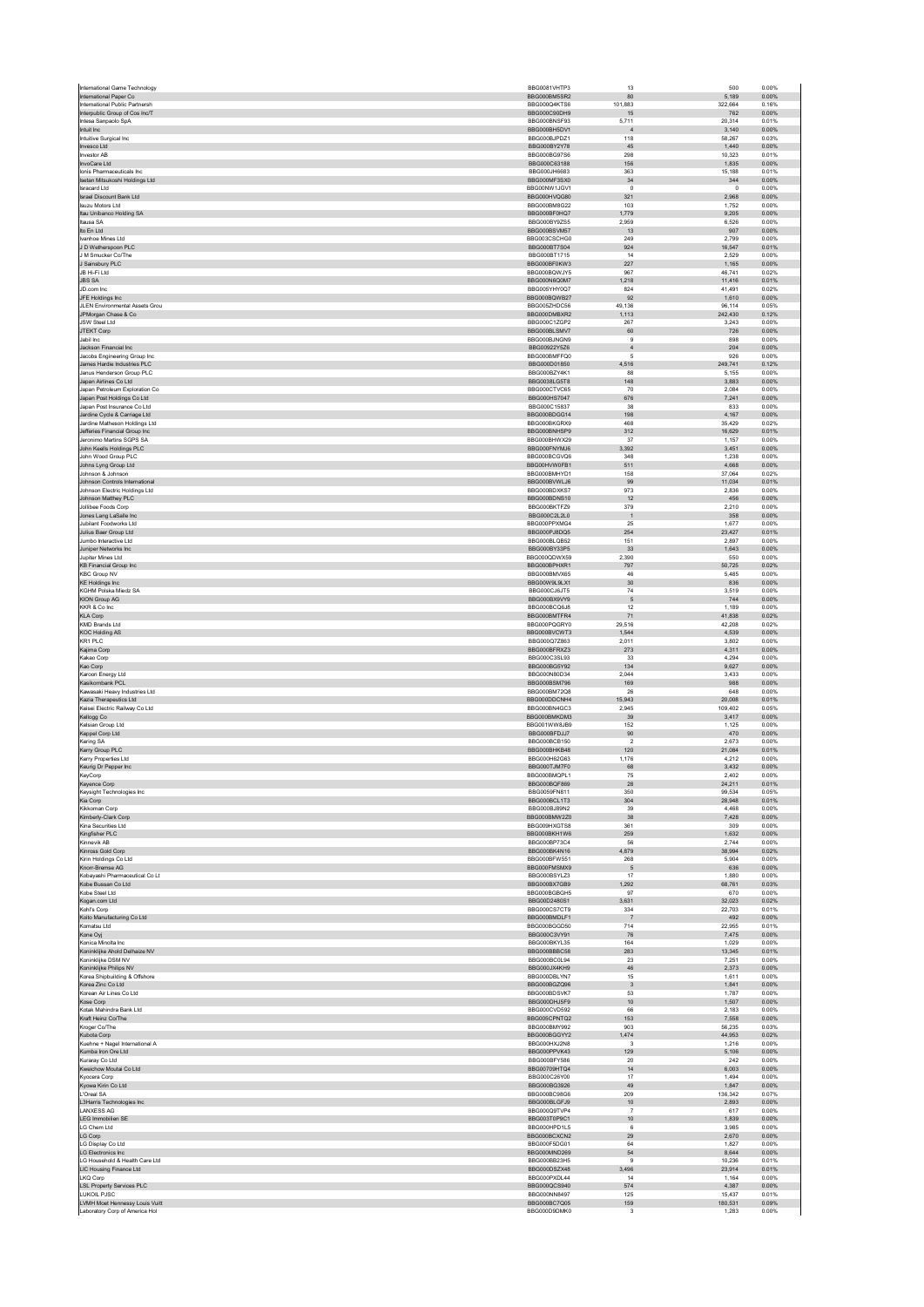| Lam Research Corp                                                | BBG000BNFLM9                 | 33                   | 32.589           | 0.02%          |
|------------------------------------------------------------------|------------------------------|----------------------|------------------|----------------|
| Land & Houses PCL                                                | BBG000BDHYZ7                 | 5,493                | 1,990            | 0.00%          |
| Lark Distilling Co Ltd                                           | BBG000BTMZ29                 | 34                   | 177              | 0.00%          |
| Larsen & Toubro Ltd                                              | BBG000CVM7D3                 | 392                  | 13.735           | 0.01%          |
| Las Vegas Sands Corp<br>Latitude Group Holdings Ltd              | BBG000JWD753<br>BBG00QFL4PY2 | 771<br>10,448        | 39,928<br>20,896 | 0.02%<br>0.01% |
| Lawson Inc                                                       | BBG000CRYS89                 | 12                   | 755              | 0.00%          |
| Lazard Ltd                                                       | BBG000BT4C39                 | 169                  | 10,125           | 0.00%          |
| Lear Corp                                                        | BBG000PTLGZ1                 | 17                   | 4.329            | 0.00%          |
| Legal & General Group PLC                                        | BBG000BDQCG6                 | 464                  | 2,569            | 0.00%          |
| Legend Holdings Corp                                             | BBG009DTJSJ0                 | 1,245                | 2,530            | 0.00%          |
| Legrand SA                                                       | BBG000NH2RJ4                 | 461                  | 74,152           | 0.04%          |
| Leidos Holdings Inc<br>Lendlease Corp Ltd                        | BBG000C23PB0<br>BBG000BDD6Y3 | $\sqrt{5}$<br>7.300  | 565<br>78.037    | 0.00%<br>0.04% |
| Lennar Corp                                                      | BBG000BN5HF7                 | 33                   | 5,243            | 0.00%          |
| Lennox International Inc.                                        | BBG000BB5B84                 | 50                   | 22 257           | 0.01%          |
| Lenovo Group Ltd                                                 | BBG000BG4QM5                 | 2,398                | 3,791            | 0.00%          |
| Lenta International Co PJSC                                      | BBG0062L8TM1                 | 487                  | 1,679            | 0.00%          |
| Leonardo SnA                                                     | BBG000BVVRJ4                 | 171                  | 1.690            | 0.00%          |
| Liberty Broadband Corp                                           | BBG006GNRZ83                 | 26                   | 5,734            | 0.00%          |
| Liberty Media Corp-Liberty Bra                                   | BBG00BFHD1D0                 | $\mathbf{3}$         | 97               | 0.00%          |
| Liberty Media Corp-Liberty For                                   | BBG00BFHDCV6                 | 87                   | 7,469            | 0.00%          |
| Liberty Media Corp-Liberty Sir<br>Liberty TripAdvisor Holdings I | BBG00BFHD827<br>BBG005DKMJ67 | 64<br>$\overline{4}$ | 4,511<br>11      | 0.00%<br>0.00% |
| Life360 Inc                                                      | BBG00NV88703                 | 170                  | 1,655            | 0.00%          |
| Lifestyle Communities Ltd                                        | BBG000CJ4XY0                 | 106                  | 2,200            | 0.00%          |
| Lincoln National Corp                                            | BBG000BNC3Y9                 | 27                   | 2.573            | 0.00%          |
| Linde PLC                                                        | BBG00GVR8YQ9                 | 479                  | 228,397          | 0.11%          |
| Link Administration Holdings L                                   | BBG001BRJBY3                 | 17,898               | 99,691           | 0.05%          |
| Lion Corp                                                        | BBG000BQG001                 | 111                  | 2,042            | 0.00%          |
| Lions Gate Entertainment Corp                                    | BBG000K1T0M8                 | 14                   | 315              | 0.00%          |
| Liontown Resources Ltd<br>LivaNova PLC                           | BBG000F21113<br>BBG009LGHG16 | 2.312<br>63          | 3.837<br>7,530   | 0.00%<br>0.00% |
| Lixil Corp                                                       | BBG000BCJCY6                 | 36                   | 1.310            | 0.00%          |
| Lloyds Banking Group PLC                                         | BBG000BDQGR5                 | 32,244               | 28,713           | 0.01%          |
| Loblaw Cos Ltd                                                   | BBG000BZC425                 | 66                   | 7.394            | 0.00%          |
| Localiza Rent a Car SA                                           | BBG000BJ9ZG1                 | 974                  | 12.746           | 0.01%          |
| Lockheed Martin Corp                                             | BBG000C1BW00                 | 91                   | 44,637           | 0.02%          |
| Loews Corp                                                       | BBG000C45984                 | 89                   | 7,062            | 0.00%          |
| Logan Group Co Ltd                                               | BBG005P687B1<br>BBG000BP78M2 | 1,277<br>559         | 1,342            | 0.00%<br>0.00% |
| Logo Yazilim Sanayi Ve Ticaret<br>Loias Renner SA                | BBG000BYWZK7                 | 1.044                | 2,411<br>6,298   | 0.00%          |
| London Stock Exchange Group PL                                   | BBG000BC85S0                 | 712                  | 91,945           | 0.05%          |
| Longfor Group Holdings Ltd                                       | BBG000CHNH78                 | 58                   | 376              | 0.00%          |
| Lonza Group AG                                                   | BBG000NQXR55                 | 74                   | 85,377           | 0.04%          |
| Lopez Holdings Corp                                              | BBG000BF6M99                 | 16,951               | 1,331            | 0.00%          |
| <b>Lotte Chemical Corp</b>                                       | BBG000BHNW30                 | $\overline{3}$       | 864              | 0.00%          |
| Lotte Shopping Co Ltd                                            | BBG000BXDW54                 | 10                   | 1,009            | 0.00%<br>0.00% |
| Louisiana-Pacific Corp<br>Lovisa Holdings Ltd                    | BBG000BNF508<br>BBG007NJXFK5 | 57<br>63             | 6,120<br>1,269   | 0.00%          |
| Lowe's Cos Inc                                                   | BBG000BNDN65                 | 583                  | 207,352          | 0.10%          |
| Loyalty Ventures Inc                                             | BBG012QVD574                 | 5                    | 189              | 0.00%          |
| Luceco PLC                                                       | BBG00F0HWVJ4                 | 1,527                | 9,911            | 0.00%          |
| Lululemon Athletica Inc.                                         | BBG000R8ZVD1                 | -3                   | 1.562            | 0.00%          |
| Lynas Rare Earths Ltd                                            | BBG000BSCDH5                 | 1,113                | 11,323           | 0.01%          |
| LyondellBasell Industries NV                                     | BBG000WCFV84                 | 106                  | 13.461           | 0.01%          |
| M&G PLC                                                          | BBG00K9ZPS45                 | 791                  | 2.941            | 0.00%          |
| M&T Bank Corp<br>M3 Inc                                          | BBG000D9KWL9<br>BBG000BN34Z6 | 12<br>81             | 2,439<br>5,621   | 0.00%<br>0.00% |
| MACA Ltd                                                         | BBG001750HG3                 | 1,795                | 1,472            | 0.00%          |
| MBIA Inc                                                         | BBG000BNQN34                 | 877                  | 19,055           | 0.01%          |
| MBK PCL                                                          | BBG000DCXT62                 | 19.735               | 10.888           | 0.01%          |
| MEIJI Holdings Co Ltd                                            | BBG000BXR2F4                 | 53                   | 4,358            | 0.00%          |
| <b>METRO AG</b>                                                  | BBG00CM7XMC5                 | 63                   | 904              | 0.00%          |
| <b>MGM Resorts International</b>                                 | BBG000C2BXK4                 | 464                  | 28,672           | 0.01%          |
| MMC Norilsk Nickel PJSC<br>MRF Ltd                               | BBG000KRLH06                 | 441                  | 18.752<br>1.903  | 0.01%          |
|                                                                  | BBG000CVV6H1                 | $\overline{1}$       |                  | 0.00%          |
|                                                                  |                              |                      |                  |                |
| MRV Engenharia e Participacoes                                   | BBG000QWT9X3                 | 412                  | 1,220            | 0.00%          |
| MS&AD Insurance Group Holdings                                   | BBG000MD5MH4                 | 114                  | 4,837            | 0.00%          |
| MSCI Inc                                                         | BBG000RTDY25<br>BBG000MKLJD1 | 28<br>324            | 23,633<br>2,392  | 0.01%<br>0.00% |
| MTR Corp Ltd<br>Maas Group Holdings Ltd                          | BBG001WW60C1                 | 10.024               | 53.127           | 0.03%          |
| Macquarie Group Ltd                                              | BBG000GYHHY4                 | 1,741                | 357,499          | 0.18%          |
| Macy's Inc.                                                      | BBG000C46HM9                 | 146                  | 5.258            | 0.00%          |
| Magazine Luiza SA                                                | BBG000PWYLV3                 | 2,956                | 5,271            | 0.00%          |
| Magellan Financial Group Ltd                                     | BBG000N890K4                 | 156                  | 3.314            | 0.00%          |
| Magna International Inc                                          | BBG000CZX2P0                 | 59                   | 6,580            | 0.00%          |
| Magnit PJSC                                                      | BBG000VFBQG4                 | 50                   | 1,021            | 0.00%          |
| Magnitogorsk Iron & Steel Work<br>Mahindra & Mahindra Ltd        | BBG000Q63JZ4<br>BBG000BKW6G6 | 291<br>274           | 4,845<br>4,244   | 0.00%<br>0.00% |
| Makita Corp                                                      | BBG000BLVPB8                 | 765                  | 44.598           | 0.02%          |
| Malayan Banking Bhd                                              | BBG000BF4GM9                 | 2.625                | 7.193            | 0.00%          |
| ManpowerGroup Inc                                                | BBG000BNMHS4                 | 8                    | 1,011            | 0.00%          |
| Manulife Financial Corp                                          | BBG000C0OCK8                 | 182                  | 4.779            | 0.00%          |
| Mapfre SA                                                        | BBG000BCQ2W2                 | 766                  | 2,163            | 0.00%          |
| Marathon Oil Corp<br>Marathon Petroleum Corp.                    | BBG000C8H633<br>BBG001DCCGR8 | 201<br>199           | 4.550<br>17,552  | 0.00%<br>0.01% |
| Maravai LifeSciences Holdings                                    | BBG00Y1DFV91                 | 326                  | 18,812           | 0.01%          |
| Marico Ltd                                                       | BBG000GPNZ21                 | 224                  | 2,123            | 0.00%          |
| Markel Corp                                                      | BBG000FC7366                 | 6                    | 10,965           | 0.01%          |
| MarketAxess Holdings Inc                                         | BBG000BJBZ23                 | $40\,$               | 22,345           | 0.01%          |
| Marks & Spencer Group PLC                                        | BBG000BDTRV3                 | 356                  | 1.535            | 0.00%          |
| Marriott International Inc/MD                                    | BBG000BGD7W6                 | 16                   | 3,737            | 0.00%          |
| Marriott Vacations Worldwide C<br>Marsh & McLennan Cos Inc       | BBG001J2R5H3<br>BBG000BP4MH0 | 9<br>23              | 2,205<br>5,494   | 0.00%<br>0.00% |
| Martin Marietta Materials Inc.                                   | BBG000BGYMH7                 | $\overline{7}$       | 4,201            | 0.00%          |
| Marubeni Corp                                                    | BBG000B9Y8X6                 | 353                  | 4.718            | 0.00%          |
| Maruti Suzuki India Ltd                                          | BBG000HFDLR7                 | 48                   | 6,633            | 0.00%          |
| Masco Corp                                                       | BBG000BNNKG9                 | 61                   | 5,844            | 0.00%          |
| Masraf Al Rayan QSC                                              | BBG000M0HMD3                 | 2,809                | 4,924            | 0.00%          |
| Mastercard Inc<br>Match Group Inc.                               | BBG000F1ZSQ2<br>BBG00VT0KNC3 | 945<br>12            | 466,846<br>2.111 | 0.23%<br>0.00% |
| Matichon PCL                                                     | BBG000BKBWX3                 | 1,360                | 504              | 0.00%          |
| Mattel Inc.                                                      | BBG000BNNYW1                 | 28                   | 832              | 0.00%          |
| Mayne Pharma Group Ltd                                           | BBG000BLN683                 | 1,080                | 319              | 0.00%          |
| Mazda Motor Corp                                                 | BBG000BMCPZ1                 | 225                  | 2,378            | 0.00%          |
| McCormick & Co Inc/MD                                            | BBG000G6Y5W4                 | 14                   | 1.799            | 0.00%          |
| McDonald's Corp                                                  | BBG000BNSZP1                 | 97                   | 35,663           | 0.02%          |
| McKesson Corp<br>McMillan Shakespeare Ltd                        | BBG000DYGNW7<br>BBG000L8XGK4 | 33<br>82             | 11,305<br>993    | 0.01%<br>0.00% |
| MediaTek Inc                                                     | BBG000JLDX96                 | $\bf 44$             | 2,588            | 0.00%          |
| Medibank Pvt Ltd                                                 | BBG000BL8MW8                 | 6.185                | 20.719           | 0.01%          |
| Medical Developments Internati                                   | BBG000CPBHP3                 | 27                   | 137              | 0.00%          |
| Mediobanca Banca di Credito Fi                                   | BBG000BBKYH7                 | 117                  | 1,857            | 0.00%          |
| Medtronic PLC                                                    | BBG000BNWG87                 | 1,421                | 202,219          | 0.10%          |
| Mega Financial Holding Co Ltd                                    | BBG000DPT0K5                 | 667                  | 1,180            | 0.00%          |
| Megaport Ltd                                                     | BBG00BK2TJ50                 | 166                  | 3.086            | 0.00%          |
| Meituan                                                          | BBG00LLV9WW6<br>BBG000BHP8J4 | 38<br>115            | 1,500            | 0.00%<br>0.00% |
| Melco Resorts & Entertainment<br>Melrose Industries PLC          | BBG00B5C2SM5                 | 19,488               | 1,611<br>58,051  | 0.03%          |
| MercadoLibre Inc                                                 | BBG000GQPB11                 | 14                   | 25,108           | 0.01%          |
| Mercedes-Benz Group AG                                           | BBG000CCVZZ9                 | 285                  | 30.107           | 0.01%          |
| Merck & Co Inc                                                   | BBG000BPD168                 | 202                  | 21,339           | 0.01%          |
| Merck KGaA                                                       | BBG000BX4S53                 | 14                   | 4,807            | 0.00%          |
| Meritz Financial Group Inc                                       | BBG000R4Q930                 | 23                   | 1,146            | 0.00%          |
| MetLife Inc<br>Meta Platforms Inc.                               | BBG000BB6KF5<br>BBG000MM2P62 | 97<br>168            | 8,328<br>77.865  | 0.00%<br>0.04% |
| Metallurgical Corp of China Lt                                   | BBG000BNVDS3                 | 6,605                | 2,319            | 0.00%          |
| Metals X Ltd                                                     | BBG000Q6QCT1                 | 1,235                | 710              | 0.00%          |
| Metcash Ltd                                                      | BBG000BT7V52                 | 23,813               | 107,157          | 0.05%          |
| Metro Inc/CN                                                     | BBG000BZNSD8                 | 51                   | 3,767            | 0.00%          |
| Mettler-Toledo International I                                   | BBG000BZCKH3                 | 10                   | 24.222           | 0.01%          |
| Michelmersh Brick Holdings PLC                                   | BBG000FT6L79                 | 5,490                | 13,092           | 0.01%          |
| Micro Focus International PLC<br>Microchip Technology Inc        | BBG000G4KKD2<br>BBG000BHCP19 | 113<br>208           | 882<br>24,859    | 0.00%<br>0.01% |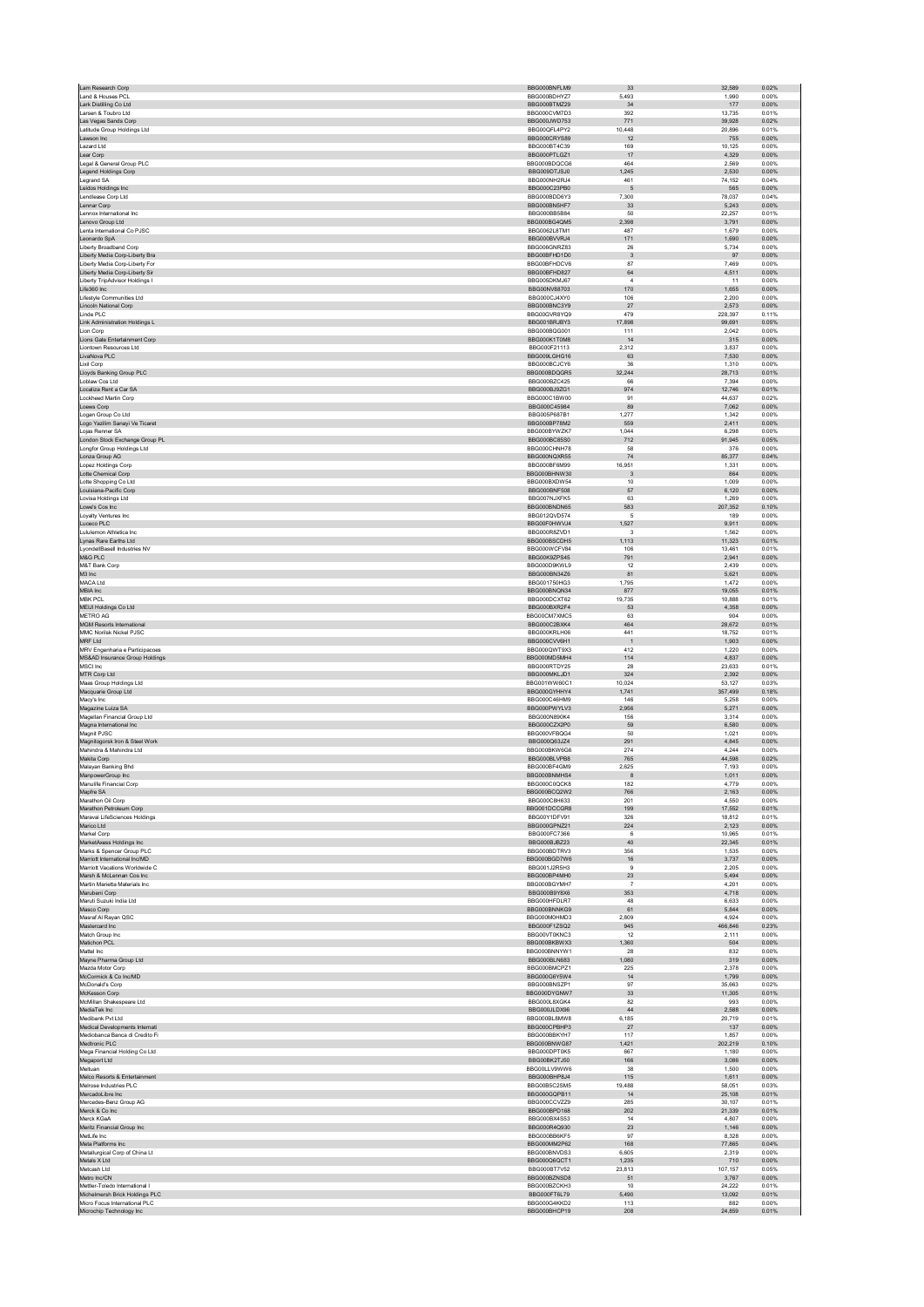| Micron Technology Inc                                            | BBG000C5Z1S3                        | 345                     | 44,200                  | 0.02%          |
|------------------------------------------------------------------|-------------------------------------|-------------------------|-------------------------|----------------|
| Microsoft Corp<br>Middleby Corp/The                              | BBG000BPH459<br>BBG000DQN9R3        | 1,230<br>84             | 568,971<br>22.760       | 0.28%<br>0.01% |
| Midea Group Co Ltd                                               | BBG00DY63KP5                        | 17                      | 269                     | 0.00%          |
| Midland Holdings Ltd                                             | RRG000C0K2Y1                        | 10.904                  | 1,808                   | 0.00%          |
| Midland IC&I Ltd<br>Mineral Resources Ltd.                       | BBG000DR25W6<br>BBG000M2YPN2        | 11,562                  | 265                     | 0.00%          |
| Mirae Asset Securities Co Ltd                                    | BBG000BCRXT7                        | 1,005<br>27             | 56,277<br>265           | 0.03%<br>0.00% |
| Mitsubishi Chemical Holdings C                                   | BBG000C02Z05                        | 231                     | 2,352                   | 0.00%          |
| Mitsubishi Corp                                                  | BBG000BB8GZ0                        | 275                     | 11,981                  | 0.01%          |
| Mitsubishi Electric Corp<br>Mitsubishi Estate Co Ltd             | BBG000BGHX91<br>BBG000BGXY46        | 194<br>7,702            | 3,385<br>146,682        | 0.00%<br>0.07% |
| Mitsubishi HC Capital Inc.                                       | BBG000BN2D69                        | 107                     | 730                     | 0.00%          |
| Mitsubishi Heavy Industries Lt                                   | BBG000BGPH88                        | 111                     | 3,519                   | 0.00%          |
| Mitsubishi Materials Corp<br>Mitsubishi Motors Corp              | BBG000BGFBD6<br>BBG000BKHVH7        | 17<br>323               | 410<br>1,238            | 0.00%<br>0.00% |
| Mitsubishi UFJ Financial Group                                   | BBG000D2VLF3                        | 1,547                   | 11.549                  | 0.01%          |
| Mitsui & Co Ltd                                                  | BBG000BTXPK9                        | 161                     | 5.243                   | 0.00%          |
| Mitsui Chemicals Inc<br>Mitsui Fudosan Co Ltd                    | BBG000BG3V90<br>BBG000BGXQ34        | 21<br>56                | 785<br>1,526            | 0.00%<br>0.00% |
| Mizuho Financial Group Inc                                       | BBG000PPN705                        | 334                     | 5,844                   | 0.00%          |
| Moderna Inc                                                      | BBG003PHHZT1                        | 8                       | 2,703                   | 0.00%          |
| Mohawk Industries Inc.<br>Molson Coors Beverage Co               | BBG000FLZN98<br>BBG000BS7KS3        | 24<br>53                | 5.920<br>3,367          | 0.00%<br>0.00% |
| Monadelphous Group Ltd                                           | BBG000BRSFN8                        | 223                     | 2,151                   | 0.00%          |
| Moncler SpA                                                      | BBG001MCDSD6                        | 28                      | 2,837                   | 0.00%          |
| Mondelez International Inc.<br>Mondi PLC                         | BBG000D4LWF6<br>BBG000PQKVN8        | 378<br>99               | 34,439<br>3.363         | 0.02%<br>0.00% |
| Money3 Corp Ltd                                                  | BBG000Q0YSR2                        | 531                     | 1,883                   | 0.00%          |
| MongoDB Inc                                                      | BBG0022FDRY8                        | 28                      | 20,418                  | 0.01%          |
| Monolithic Power Systems Inc<br>Monster Beverage Corp            | BBG000C30L48<br>BBG008NVB1C0        | 28<br>$38\,$            | 19,219<br>4,982         | 0.01%<br>0.00% |
| Montauk Renewables Inc.                                          | BBG00YVSVT29                        | 413                     | 6.117                   | 0.00%          |
| Moody's Corp                                                     | BBG000F86GP6                        | 8                       | 4,115                   | 0.00%          |
| Morgan Stanley<br>Mosaic Co/The                                  | BBG000BLZRJ2<br>BBG000BFXHL6        | 577<br>72               | 77,835<br>3,867         | 0.04%<br>0.00% |
| Motherson Sumi Systems Ltd                                       | BBG000CWNKS5                        | 570                     | 2,357                   | 0.00%          |
| Motor Oil Hellas Corinth Refin                                   | BBG000DQZ3Q4                        | 552                     | 11.871                  | 0.01%          |
| Motorola Solutions Inc<br>Mount Gibson Iron Ltd                  | BBG000BP8Z50<br>BBG000CBVHD5        | 5<br>1,866              | 1,807<br>793            | 0.00%<br>0.00% |
| Mowi ASA                                                         | BBG000JDLY02                        | $\,$ 5 $\,$             | 152                     | 0.00%          |
| Mr Cooper Group Inc                                              | BBG002V098F7                        | $\,$ 0                  | $\overline{\mathbf{3}}$ | 0.00%          |
| Muenchener Rueckversicherungs-<br>Multi Commodity Exchange of In | BBG000BD9DM6<br>BBG000Q47HF1        | 19<br>219               | 7.538<br>6,425          | 0.00%<br>0.00% |
| MultiChoice Group                                                | RRG00N2W9Y48                        | 270                     | 2.834                   | 0.00%          |
| Murata Manufacturing Co Ltd                                      | BBG000BM4K18                        | 17                      | 1,904                   | 0.00%          |
| Murphy Oil Corp<br>MyState Ltd                                   | BBG000BPMH90<br>BBG000NLQSV3        | 37<br>92                | 1,347<br>466            | 0.00%<br>0.00% |
| <b>NAVER Corp</b>                                                | BBG000PF9ZK9                        | 120                     | 52,758                  | 0.03%          |
| <b>NCSoft Corp</b>                                               | BBG000BZZ983                        | $\overline{2}$          | 1,288                   | 0.00%          |
| NEC Corp                                                         | BBG000BGJMB0                        | 28                      | 1,749                   | 0.00%          |
| <b>NEXTDC Ltd</b><br>NIKE Inc.                                   | BBG0018WGW19<br>BBG000C5HS04        | 3,356<br>999            | 42,922<br>229.050       | 0.02%<br>0.11% |
| NIO Inc                                                          | BBG00LPXZB46                        | 33                      | 1,433                   | 0.00%          |
| NIPPON EXPRESS HOLDINGS INC                                      | BBG010J1QJH7                        | $\overline{5}$          | 429                     | 0.00%          |
| NN Group NV<br>NOW Inc                                           | BBG006LJBQS1<br>BBG005BLN209        | 91<br>123               | 6,758<br>1,445          | 0.00%<br>0.00% |
| NRW Holdings Ltd                                                 | BBG000RTG6P8                        | 410                     | 723                     | 0.00%          |
| <b>NSK Ltd</b><br>NTPC Ltd                                       | BBG000BFJCN1<br>BBG000BMWKD4        | 59<br>3,002             | 517<br>6,910            | 0.00%<br>0.00% |
| NTT Data Corp                                                    | BBG000F2WJ74                        | 53                      | 1,567                   | 0.00%          |
| <b>NVIDIA Corp</b>                                               | BBG000BBJQV0                        | 124                     | 50,149                  | 0.02%          |
| <b>NXP Semiconductors NV</b>                                     | BBG000BND699                        | 488                     | 152.809                 | 0.07%          |
| Nan Ya Plastics Corp<br>Nanosonics Ltd                           | BBG000BDP260<br><b>BBG000R7L7X9</b> | 1,068<br>713            | 4,535<br>4,497          | 0.00%<br>0.00% |
| Nasdaq Inc                                                       | BBG000F5VVB6                        | 79                      | 22,799                  | 0.01%          |
| Naspers Ltd<br>NatWest Group PLC                                 | BBG000CTYB91<br>BBG000BDYNG3        | 107<br>1.877            | 22,795                  | 0.01%<br>0.00% |
| National Australia Bank Ltd                                      | BBG000CZQSS8                        | 12,796                  | 7,891<br>369,022        | 0.18%          |
| National Bank of Canada                                          | BBG000BZQ983                        | 17                      | 1,776                   | 0.00%          |
| National Express Group PLC<br>Natura & Co Holding SA             | BBG000BC8163<br>BBG00PSSP219        | 20,768                  | 99,508                  | 0.05%          |
| Navient Corp                                                     | BBG004MN1R41                        | 616<br>127              | 3,868<br>3.717          | 0.00%<br>0.00% |
| Navigator Global Investments L                                   | BBG000N61TB3                        | 272                     | 504                     | 0.00%          |
| Nearmap Ltd                                                      | BBG000DR2T45                        | 414                     | 640                     | 0.00%          |
| Nedbank Group Ltd<br>Nemetschek SE                               | BBG000BFSBW3<br>BBG000BSYWP0        | 217<br>78               | 3,277<br>13,794         | 0.00%<br>0.01% |
| Neometals I td                                                   | BBG000DMJRG9                        | 865                     | 1.232                   | 0.00%          |
| Neste Oyj<br>Nestle India Ltd                                    | BBG000C4DP34<br>BBG000CX26S7        | 731<br>8                | 49,599<br>3,022         | 0.02%<br>0.00% |
| Nestle SA                                                        | BBG000CPBD63                        | 2,000                   | 384,710                 | 0.19%          |
| Net 1 UEPS Technologies Inc                                      | BBG000BXYSR6                        | 148                     | 1,086                   | 0.00%          |
| NetApp Inc                                                       | BBG000FP1N32                        | 60                      | 7.638                   | 0.00%          |
| NetEase Inc<br>Netflix Inc.                                      | BBG000BX72V8<br>BBG000CL9VN6        | 660<br>15               | 20,504<br>12,365        | 0.01%<br>0.01% |
| Netwealth Group Ltd                                              | BBG006Q7PZM3                        | 2,386                   | 42,207                  | 0.02%          |
| New China Life Insurance Co Lt<br>New Hope Corp Ltd              | BBG0028VY3J4<br>BBG000PY2YX4        | 924<br>1.269            | 3,397<br>2.831          | 0.00%<br>0.00% |
| New Relic Inc                                                    | BBG001NFKJ68                        | 166                     | 25,155                  | 0.01%          |
| New World Development Co Ltd                                     | BBG000BDYD39                        | 2,367                   | 12,885                  | 0.01%          |
| New York Times Co/The                                            | BBG000FFC0B3                        | 313                     | 20.796                  | 0.01%          |
| Newcrest Mining Ltd<br>Newell Brands Inc.                        | BBG000BQKN15<br>BBG000BQC9V2        | 5,991<br>39             | 146,670<br>1.175        | 0.07%<br>0.00% |
| Newmont Corp                                                     | BBG000BPWXK1                        | 101                     | 8,657                   | 0.00%          |
| News Corp<br>Nexon Co Ltd                                        | BBG0035LY913<br>BBG001CDR753        | 842<br>75               | 26,356<br>1.991         | 0.01%<br>0.00% |
| Next PLC                                                         | BBG000BDWPY0                        | 50                      | 7,656                   | 0.00%          |
| Nibe Industrier AB                                               | BBG000BWPL11                        | 728                     | 15.126                  | 0.01%          |
| Nice Ltd<br>Nick Scali Ltd                                       | BBG000G1WXQ3<br>BBG000N7LN59        | 8<br>79                 | 3,498<br>1,220          | 0.00%<br>0.00% |
| Nickel Mines Ltd                                                 | BBG00LCXSCH2                        | 4,782                   | 6,838                   | 0.00%          |
| Nidec Corp                                                       | BBG000BR3NP6                        | $\sqrt{4}$              | 625                     | 0.00%          |
| Nielsen Holdings PLC<br>Nihon Kohden Corp                        | BBG0088CYPX8<br>BBG000BM1BV8        | 35<br>512               | 982<br>19,277           | 0.00%<br>0.01% |
| Nikon Corp                                                       | BBG000BGS2B4                        | 57                      | 845                     | 0.00%          |
| Nine Dragons Paper Holdings Lt                                   | BBG000LG3J96                        | 484                     | 714                     | 0.00%          |
| Nine Entertainment Co Holdings<br>Nintendo Co Ltd                | BBG000Q6NXT8<br>BBG000BLCPP4        | 17,569<br>52            | 51,125<br>33.110        | 0.03%<br>0.02% |
| Nippon Shinyaku Co Ltd                                           | BBG000BJV019                        | 19                      | 1,851                   | 0.00%          |
| Nippon Steel Corp<br>Nissan Motor Co Ltd                         | BBG000BG9X54<br>BBG000BGPQB4        | 107<br>1,223            | 2,397<br>8.119          | 0.00%<br>0.00% |
| Nissin Foods Holdings Co Ltd                                     | BBG000BJ92M7                        | $22\,$                  | 2,229                   | 0.00%          |
| Nitori Holdings Co Ltd                                           | BBG000BC0KD1                        | $\overline{1}$          | 199                     | 0.00%          |
| Nitto Denko Corp<br>Nokia Oyj                                    | BBG000BGP8R7<br>BBG000BBWZ54        | $\overline{9}$<br>2,127 | 962<br>18,547           | 0.00%<br>0.01% |
| Nomura Holdings Inc.                                             | BBG000BGX3Z0                        | 432                     | 2.590                   | 0.00%          |
| Nomura Real Estate Holdings In                                   | BBG000BL5MY9                        | 15                      | 489                     | 0.00%          |
| Nomura Research Institute Ltd<br>Nongfu Spring Co Ltd            | BBG000KPFMH8<br>BBG00WR0QPZ7        | 10<br>35                | 570<br>316              | 0.00%<br>0.00% |
| Nordea Bank Abp                                                  | BBG00LWMJDL7                        | 251                     | 4,232                   | 0.00%          |
| Nordic Entertainment Group AB                                    | BBG00NKG5QV4                        | 49                      | 3.467                   | 0.00%          |
| Nordstrom Inc<br>Norfolk Southern Corp                           | BBG000G8N9C6<br>BBG000BQ5DS5        | $29\,$<br>652           | 913<br>266.804          | 0.00%<br>0.13% |
| Norsk Hydro ASA                                                  | BBG000C34KL7                        | 83                      | 903                     | 0.00%          |
| Northern Star Resources Ltd                                      | BBG000C82NF9<br>BBG000BQ74K1        | 7,537<br>10             | 70,922<br>1.591         | 0.03%<br>0.00% |
| Northern Trust Corp<br>Northland Power Inc                       | BBG000C0R327                        | 42                      | 1,718                   | 0.00%          |
| Northrop Grumman Corp                                            |                                     | $\overline{7}$          | 3,604                   | 0.00%          |
| NortonLifeLock Inc<br>Novanta Inc                                | BBG000BQ2C28                        |                         |                         |                |
|                                                                  | BBG000BH2JM1                        | 1,719                   | 61,410                  | 0.03%          |
| Novartis AG                                                      | BBG000JB24Q5<br>BBG000NQV2C4        | 82<br>661               | 19,951<br>80.129        | 0.01%<br>0.04% |
| Novatek PJSC                                                     | BBG000QY6FL3                        | 15                      | 4,782                   | 0.00%          |
| Novo Nordisk A/S                                                 | BBG000F8TZ33                        | 262                     | 40.528                  | 0.02%          |
| Novolipetsk Steel PJSC<br>Novonix Ltd                            | BBG000PR0PJ6<br>BBG00B9Q6JZ2        | 149<br>346              | 6,057<br>3,183          | 0.00%<br>0.00% |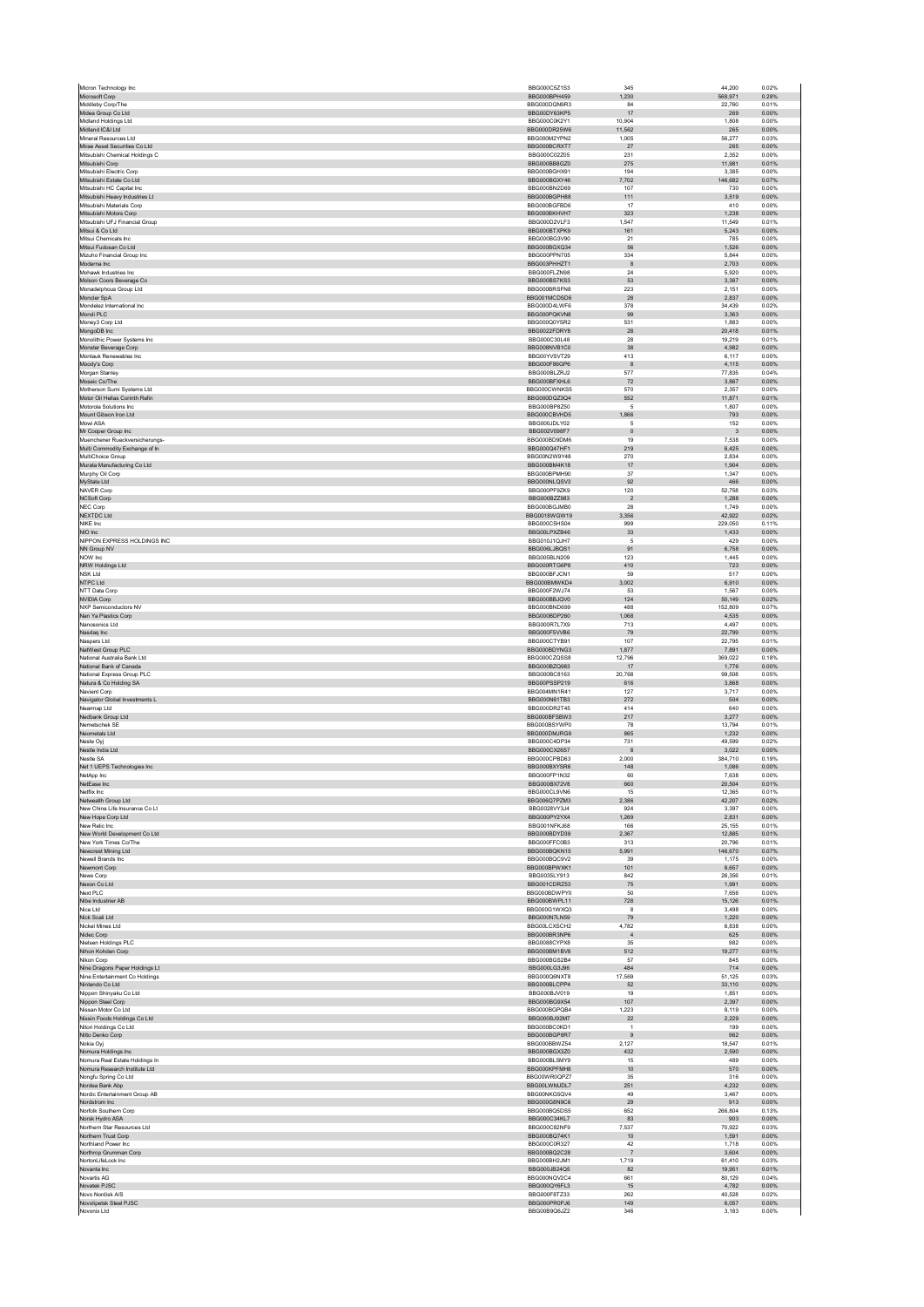|                                                                  | BBG000BLL8K7                 | 614                  | 69.338<br>0.03%                    |  |
|------------------------------------------------------------------|------------------------------|----------------------|------------------------------------|--|
| Nucor Corp                                                       | BBG000BQ8KV2                 | 46                   | 7,253<br>0.00%                     |  |
| Nufarm Ltd/Australia                                             | BBG000C3MRL2                 | 360                  | 1,747<br>0.00%                     |  |
| Nuix Ltd                                                         | BBG00Y6QVMW3                 | 174                  | 384<br>0.00%                       |  |
| Nutrien Ltd<br>O'Reilly Automotive Inc.                          | BBG00JM9SL98<br>BBG000BGYWY6 | 56<br>26             | 5,801<br>0.00%<br>25.738<br>0.01%  |  |
| OFX Group Ltd                                                    | BBG005BRS504                 | 310                  | 717<br>0.00%                       |  |
| OMV AG                                                           | BBG000BL7SJ1                 | 56                   | 4.413<br>0.00%                     |  |
| OPAP SA                                                          | BBG000BCCML5                 | 158                  | 3,086<br>0.00%                     |  |
| ORIX Corp                                                        | BBG000BN25M8                 | 197                  | 5,523<br>0.00%                     |  |
| <b>OSK Holdings Bhd</b>                                          | BBG000BG2WF2                 | 8.153                | 2.342<br>0.00%                     |  |
| OTP Bank Nyrt<br>OVS SpA                                         | BBG000FSWJT3<br>BBG00840K745 | 624<br>3,081         | 43,938<br>0.02%<br>12,336<br>0.01% |  |
| OZ Minerals Ltd                                                  | BBG000GPHFD0                 | 1,062                | 29,961<br>0.01%                    |  |
| Obayashi Corp                                                    | BBG000BFRCY0                 | 238                  | 2,531<br>0.00%                     |  |
| Obic Co Ltd                                                      | BBG000BYYCK6                 | 82                   | 21.206<br>0.01%                    |  |
| Objective Corp Ltd                                               | BBG000C13Y69                 | 141                  | 2,797<br>0.00%                     |  |
| Occidental Petroleum Corp<br>OceanPal Inc                        | BBG000BQQ2S6<br>BBG013384JP8 | 267<br>171           | 10,640<br>0.01%<br>477<br>0.00%    |  |
| Odontoprev SA                                                    | BBG000QBXR73                 | 829                  | 2,581<br>0.00%                     |  |
| Oil & Natural Gas Corp Ltd                                       | BBG000BF0B62                 | 537                  | 0.00%<br>1,415                     |  |
| Oji Holdings Corp                                                | BBG000BFYKK9                 | 114                  | 759<br>0.00%                       |  |
| Okta Inc                                                         | BBG001YV1SM4                 | 69                   | 21,169<br>0.01%                    |  |
| Old Mutual Ltd<br>Old Republic International Cor                 | BBG00KRBWLT8<br>BBG000C4PLF7 | 2,730<br>34          | 3,089<br>0.00%<br>1,149<br>0.00%   |  |
| Olympus Corp                                                     | BBG000BGS8G6                 | 210                  | 6.647<br>0.00%                     |  |
| Omni Bridgeway Ltd                                               | BBG000DXKPM0                 | 681                  | 2,508<br>0.00%                     |  |
| Omnicom Group Inc                                                | BBG000BS9489                 | 15                   | 1,523<br>0.00%                     |  |
| Omron Corp                                                       | BBG000BGJC59                 | $\overline{7}$       | 976<br>0.00%                       |  |
| OneMain Holdings Inc<br>Onex Corp                                | BBG005497GZ3<br>BBG000BC6SL9 | 51<br>15             | 3,533<br>0.00%<br>1.630<br>0.00%   |  |
| Ono Pharmaceutical Co Ltd                                        | BBG000BJY392                 | 20                   | 693<br>0.00%                       |  |
| Open Text Corp                                                   | BBG000JXM895                 | $\,6\,$              | 379<br>0.00%                       |  |
| Opthea Ltd                                                       | BBG000BMBF20                 | 65                   | 84<br>0.00%                        |  |
| Oracle Corp                                                      | BBG000BQLTW7                 | 695                  | 83,393<br>0.04%                    |  |
| Orbia Advance Corp SAB de CV<br>Orica Ltd                        | BBG000C2R1L6<br>BBG000BZFW0  | 434<br>1,420         | 1.526<br>0.00%<br>19,438<br>0.01%  |  |
| Orient Securities Co Ltd/China                                   | BBG00D5Z9RW4                 | 735                  | 864<br>0.00%                       |  |
| Orion Corp/Republic of Korea                                     | BBG00FDGYNT7                 | 23                   | 2,810<br>0.00%                     |  |
| Orkla ASA                                                        | BBG000BDCCC5                 | 54                   | 745<br>0.00%                       |  |
| Orora Ltd                                                        | BBG005J6H657                 | 997                  | 3.490<br>0.00%                     |  |
| Otis Worldwide Corp<br>Otsuka Holdings Co Ltd                    | BBG00RP60KV0<br>BBG000DZLC98 | 1,531<br>139         | 183,299<br>0.09%<br>6,935<br>0.00% |  |
| Oversea-Chinese Banking Corp L                                   | BBG000BFDN17                 | 391                  | 4,544<br>0.00%                     |  |
| Ovintiv Inc                                                      | BBG00R2NHR63                 | 115                  | 5,340<br>0.00%                     |  |
| Owens Corning                                                    | BBG000M44VW8                 | 179                  | 22.326<br>0.01%                    |  |
| PACCAR Inc                                                       | BBG000BQVTF5                 | 37                   | 4,467<br>0.00%                     |  |
| PI Industries Ltd                                                | BBG000CXGL90                 | 22                   | 1,257<br>0.00%                     |  |
| PICC Property & Casualty Co Lt<br>PNC Financial Services Group I | BBG000BYRGX1<br>BBG000BRD0D8 | 2,041<br>70          | 2,294<br>0.00%<br>19,426<br>0.01%  |  |
| POSCO Holdings Inc                                               | BBG000BDVH79                 | 21                   | 6.546<br>0.00%                     |  |
| PPG Industries Inc.                                              | BBG000BRJ809                 | 40                   | 9,432<br>0.00%                     |  |
| PPK Group Ltd                                                    | BBG000DR8B57                 | 86                   | 794<br>0.00%                       |  |
| PTT Exploration & Production P<br>PTT Global Chemical PCL        | BBG000BTWVY2<br>BBG0025BQ3G3 | 184<br>266           | 896<br>0.00%<br>643<br>0.00%       |  |
| PTT PCL                                                          | BBG000MMQYV9                 | 1.138                | 1.780<br>0.00%                     |  |
| PVH Corp                                                         | BBG000BRRG02                 | $\,9$                | 1,277<br>0.00%                     |  |
| PWR Holdings Ltd                                                 | BBG00B6CGRS5                 | 153                  | 1.311<br>0.00%                     |  |
| Pacific Basin Shipping Ltd<br>Pacific Current Group Ltd          | BBG000BYXFS2<br>BBG000NCXVV8 | 49.536<br>62         | 24,994<br>0.01%<br>454<br>0.00%    |  |
| Packaging Corp of America                                        | BBG000BB8SW7                 | 19                   | 3,522<br>0.00%                     |  |
| Pact Group Holdings Ltd                                          | BBG005N1FKF3                 | 177                  | 448<br>0.00%                       |  |
| Pactiv Evergreen Inc                                             | BBG00WXWG2M6                 | 9                    | 152<br>0.00%                       |  |
| Page Industries Ltd                                              | BBG000PVQ2X4                 | $\overline{4}$       | 2.900<br>0.00%                     |  |
| Pagegroup PLC<br>Paladin Energy Ltd                              | BBG000H7G4L6<br>BBG000BC8GS6 | 630<br>2.835         | 7,435<br>0.00%<br>2.494<br>0.00%   |  |
| Palo Alto Networks Inc                                           | BBG0014GJCT9                 | $30\,$               | 22,956<br>0.01%                    |  |
| Panasonic Corp                                                   | BBG000C267K7                 | 459                  | 6,929<br>0.00%                     |  |
|                                                                  |                              |                      |                                    |  |
| Pandora A/S                                                      | BBG0016S3JL1                 | 5                    | 0.00%<br>930                       |  |
| Pantheon Infrastructure PLC                                      | BBG012YLR0H2                 | 13,511               | 26,555<br>0.01%                    |  |
| Pantoro Ltd<br>Paradigm Biopharmaceuticals Lt                    | BBG000BWC1X4<br>BBG009QNWX21 | 2.202<br>106         | 738<br>0.00%<br>201<br>0.00%       |  |
| Paragon Banking Group PLC                                        | BBG000BY21W2                 | 831                  | 8,775<br>0.00%                     |  |
| Paramount Global                                                 | BBG000C496P7                 | 75                   | 3.129<br>0.00%                     |  |
| Parker-Hannifin Corp                                             | BBG000BR3KL6<br>BBG000DYF655 | 13<br>$\circ$        | 5,852<br>0.00%<br>817<br>0.00%     |  |
| Partners Group Holding AG<br>PayPal Holdings Inc                 | BBG0077VNXV6                 | 668                  | 173,272<br>0.08%                   |  |
| Paychex Inc                                                      | BBG000BQSQ38                 | 6                    | 1,149<br>0.00%                     |  |
| Pearson PLC                                                      | BBG000BDY8C0                 | 68                   | 772<br>0.00%                       |  |
| Pegatron Corp<br>Pendal Group Ltd                                | BBG000F0PKZ2<br>BBG000RVQ6R0 | 319<br>948           | 1,096<br>0.00%<br>5.282<br>0.00%   |  |
| Pendragon PLC                                                    | BBG000BFQYW5                 | 27,332               | 11,813<br>0.01%                    |  |
| Penske Automotive Group Inc                                      | BBG000H6K1B0                 | 10                   | 1,503<br>0.00%                     |  |
| Pentair PLC                                                      | BBG000C221G9                 | 8                    | 777<br>0.00%                       |  |
| People's Insurance Co Group of<br>PeopleIN Ltd                   | BBG003MLS984<br>BBG00J001WS5 | 7,591<br>146         | 3,161<br>0.00%<br>0.00%<br>643     |  |
| PepsiCo Inc                                                      | BBG000DH7JK6                 | 410                  | 98,075<br>0.05%                    |  |
| Perenti Global Ltd                                               | BBG000BE8N04                 | 1.841                | 1,703<br>0.00%                     |  |
| Permanent TSB Group Holdings P                                   | BBG000BMQGD0                 | 1,335                | 3.342<br>0.00%                     |  |
| Pernod Ricard SA                                                 | BBG000BC9MR3                 | 433                  | 143,377<br>0.07%                   |  |
| Perpetual Ltd<br>Perrigo Co PLC                                  | BBG000BB4K21<br>BBG000CNFQW6 | 147<br>14            | 5,274<br>0.00%<br>724<br>0.00%     |  |
| Perseus Mining Ltd                                               | BBG000Q68231                 | 3,170                | 5,135<br>0.00%                     |  |
| Persimmon PLC                                                    | BBG000BDY6P0                 | 1.396                | 74.299<br>0.04%                    |  |
| PetroChina Co Ltd                                                | BBG000BFNTD0                 | 17,728               | 11,345<br>0.01%<br>0.02%           |  |
| Petroleo Brasileiro SA<br>Pfizer Inc                             | BBG000BF4R45<br>BBG000BR2B91 | 5.898<br>466         | 47.991<br>37,877<br>0.02%          |  |
| Phillips 66                                                      | BBG00286S4N9                 | 89                   | 8.838<br>0.00%                     |  |
| PhosAgro PJSC                                                    | BBG001R16GZ5                 | 75                   | 2.213<br>0.00%                     |  |
| Phoslock Environmental Technol                                   | BBG000NR0M05                 | 1,133                | 278<br>0.00%                       |  |
| Pidilite Industries Ltd<br>Piedmont Lithium Inc                  | BBG000CXSFG2<br>BBG00YY93H43 | 55<br>1,203          | 2,485<br>0.00%<br>884<br>0.00%     |  |
| Pilbara Minerals Ltd                                             | <b>BBG000RLN524</b>          | 3,170                | 10,144<br>0.00%                    |  |
| Pilarim's Pride Corp.                                            | BBG000BFLXV3                 | 5                    | 188<br>0.00%                       |  |
| Ping An Bank Co Ltd                                              | BBG00DY64HB6                 | 102                  | 362<br>0.00%                       |  |
| Ping An Insurance Group Co of<br>Pinnacle Investment Management  | BBG000GD4N44<br>BBG000F8GKY6 | 11,917<br>374        | 118,050<br>0.06%<br>5,841<br>0.00% |  |
| Pinterest Inc.                                                   | BBG002583CV8                 | 396                  | 19,791<br>0.01%                    |  |
| Pioneer Natural Resources Co                                     | BBG000BXRPH1                 | 388                  | 0.05%<br>97.021                    |  |
| Piraeus Financial Holdings SA                                    | BBG000BVLR50<br>BBG000CX3HS2 | 526<br>13            | 0.00%<br>1,062<br>625<br>0.00%     |  |
| Piramal Enterprises Ltd<br>Platinum Asset Management Ltd         | BBG000RK24T3                 | 1,370                | 3,700<br>0.00%                     |  |
| Plug Power Inc                                                   | BBG000C1XSP8                 | 29                   | 1,127<br>0.00%                     |  |
| PointsBet Holdings Ltd                                           | BBG00P9CDRZ6                 | 236                  | 1.663<br>0.00%                     |  |
| Polski Koncern Naftowy ORLEN S                                   | BBG000D0JDP8<br>BBG000DB6KP2 | 63<br>727            | 1,598<br>0.00%<br>1,562<br>0.00%   |  |
| Polskie Gornictwo Naftowe i Ga<br>PolyNovo Ltd                   | BBG000C1P0L2                 | 588                  | 897<br>0.00%                       |  |
| Polymetal International PLC                                      | BBG0025RP8F9                 | 333                  | 8,102<br>0.00%                     |  |
| Polyus PJSC                                                      | BBG00H2CS6K7                 | 21                   | 2.510<br>0.00%                     |  |
| Pool Corp                                                        | BBG000BCVG28<br>BBG000BCZ5F4 | $\overline{1}$<br>72 | 0.00%<br>753<br>9,405<br>0.00%     |  |
| Porsche Automobil Holding SE<br>Porto Seguro SA                  | BBG000D7JMP3                 | 330                  | 1,705<br>0.00%                     |  |
| Postal Savings Bank of China C                                   | BBG00DSLKXX3                 | 812                  | 784<br>0.00%                       |  |
| Poste Italiane SpA                                               | BBG009S5S6L1                 | 39                   | 703<br>0.00%                       |  |
| Pou Chen Corp<br>Power Corp of Canada                            | BBG000BBQC07<br>BBG000BCC284 | 1,547<br>69          | 2,550<br>0.00%<br>3.143<br>0.00%   |  |
| Powszechna Kasa Oszczednosci B                                   | BBG000BMWXJ0                 | 241                  | 3,688<br>0.00%                     |  |
| Powszechny Zaklad Ubezpieczen                                    | BBG000BTY1D9                 | 225                  | 2,711<br>0.00%                     |  |
| Praemium Ltd                                                     | BBG000P363H4<br>BBG006FD67J9 | 770<br>44            | 0.00%<br>1.133<br>656<br>0.00%     |  |
| PrairieSky Royalty Ltd<br>Premier Investments Ltd                | BBG000BMC1S2                 | 214                  | 6,490<br>0.00%                     |  |
| Principal Financial Group Inc                                    | BBG000NSCNT7                 | 23                   | 2,309<br>0.00%                     |  |
| Pro Medicus Ltd                                                  | BBG000C41MZ9                 | 106                  | 6,590<br>0.00%                     |  |
| ProSiebenSat.1 Media SE<br>Procter & Gamble Co/The               | BBG000CLKVQ0<br>BBG000BR2TH3 | 71<br>313            | 1.557<br>0.00%<br>70,521<br>0.03%  |  |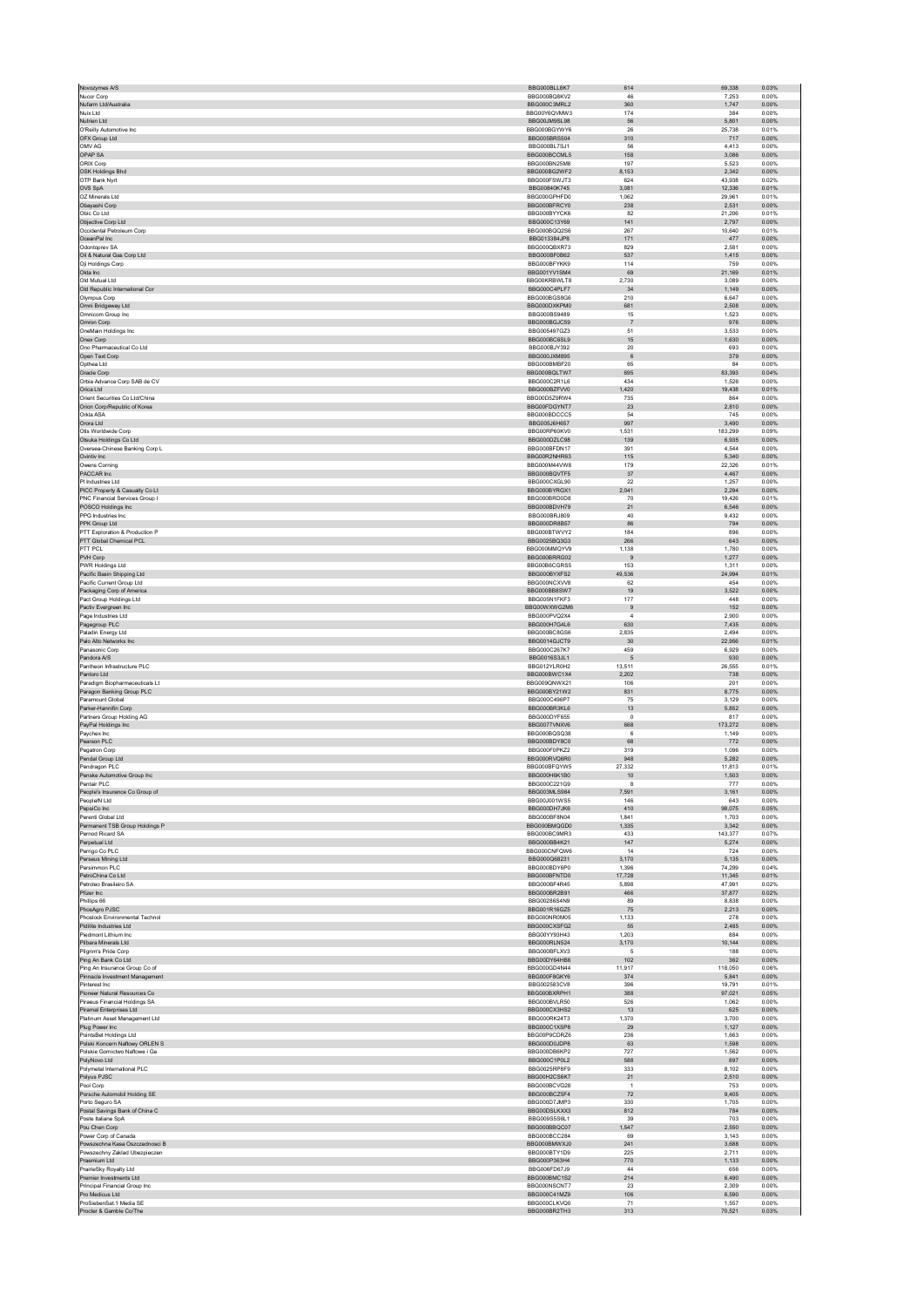| Progressive Corp/The                                         | BBG000BR37X2                  | 42                       | 5,989             | 0.00%          |
|--------------------------------------------------------------|-------------------------------|--------------------------|-------------------|----------------|
| Prosus NV                                                    | BBG00NQKSQ99                  | $\sqrt{2}$               | 237               | 0.00%          |
| Prudential Financial Inc.<br>Prudential PLC                  | BBG000HC.IMF9<br>BBG000BDY322 | 70<br>5,580              | 10.384<br>132,487 | 0.01%<br>0.06% |
| Prysmian SpA                                                 | BBG000R58W81                  | 33                       | 1,691             | 0.00%          |
| Public Bank Bhd                                              | BBG000BB2BD1                  | 9,274                    | 12.737            | 0.01%          |
| Publicis Groupe SA                                           | BBG000BCB3M7                  | 155                      | 14,334            | 0.01%          |
| PulteGroup Inc<br>Punjab National Bank                       | BBG000BR54L0<br>BBG000GMJZ78  | 45<br>526                | 3,517<br>363      | 0.00%<br>0.00% |
| Pushpay Holdings Ltd                                         | BBG00DY9Z158                  | 1,660                    | 2,016             | 0.00%          |
| OBE Insurance Group Ltd.                                     | BBG000BB1VD8                  | 22.550                   | 255.943           | 0.13%          |
| QUALCOMM Inc                                                 | BBG000CGC1X8                  | ${\bf 74}$               | 18,531            | 0.01%          |
| Qantas Airways Ltd                                           | BBG000BLCWX0                  | 37,123                   | 185,985           | 0.09%          |
| Qatar International Islamic Ba<br>Qatar Islamic Bank SAQ     | BBG000PS8145<br>BBG000PS7ZP8  | 365<br>544               | 1,269<br>3,764    | 0.00%<br>0.00% |
| Qatar National Bank QPSC                                     | BBG000BBDH91                  | 2,636                    | 20.106            | 0.01%          |
| QinetiQ Group PLC                                            | BBG000HF5083                  | 659                      | 3,268             | 0.00%          |
| Qorvo Inc                                                    | BBG007TJF1N7                  | $\overline{4}$           | 832               | 0.00%          |
| Qualitas Ltd                                                 | BBG013ZJJKN2                  | 13,197                   | 32,729            | 0.02%          |
| Quanta Computer Inc<br>Quanta Services Inc.                  | BBG000CL1KQ5<br>BBG000BBL8V7  | 493<br>-5                | 2,320<br>741      | 0.00%<br>0.00% |
| Quebecor Inc                                                 | BBG000BZTJQ8                  | 46                       | 1,417             | 0.00%          |
| Quest Diagnostics Inc                                        | BBG000BN84F3                  | 6                        | 1.498             | 0.00%          |
| Quinenco SA                                                  | BBG000HSJ2M0                  | 729                      | 1,943             | 0.00%          |
| Qurate Retail Inc.<br>RFA Group Ltd                          | BBG000PCQQL6<br>BBG000C41NH7  | 537<br>550               | 5,608<br>92.245   | 0.00%<br>0.05% |
| <b>RELX PLC</b>                                              | BBG000D03XD4                  | 3,637                    | 162,358           | 0.08%          |
| RHB Bank Bhd                                                 | BBG002HR1PP3                  | 1,477                    | 2,618             | 0.00%          |
| RPM International Inc                                        | BBG000DCNK80                  | 15                       | 2,150             | 0.00%          |
| <b>RPMGlobal Holdings Ltd</b><br>RTL Group SA                | BBG000F8KMY7<br>BBG000BLDDC4  | 352                      | 757<br>1.127      | 0.00%<br>0.00% |
| Rackspace Technology Inc                                     | BBG00W0JYQQ4                  | 15<br>249                | 4,612             | 0.00%          |
| Radico Khaitan Ltd                                           | BBG000BL2XZ7                  | 230                      | 5,268             | 0.00%          |
| Raia Drogasil SA                                             | BBG000BTXK93                  | 785                      | 4,712             | 0.00%          |
| Raiffeisen Bank International                                | BBG000F4LJ27                  | 70                       | 2,817             | 0.00%          |
| Rakuten Group Inc.                                           | BBG000CGWW31                  | 181                      | 2.501             | 0.00%          |
| Rallye SA<br>Ralph Lauren Corp                               | BBG000BGF6M7<br>BBG000BS0ZF1  | 369<br>$6\phantom{.}6$   | 2,906<br>1,007    | 0.00%<br>0.00% |
| Ramelius Resources Ltd                                       | BBG000PMB297                  | 2,258                    | 3,544             | 0.00%          |
| Randstad NV                                                  | BBG000BFFZH1                  | $42\,$                   | 3,975             | 0.00%          |
| Rational AG                                                  | BBG000C22V73                  | 11                       | 15.539            | 0.01%          |
| Raymond James Financial Inc<br>Raytheon Technologies Corp.   | BBG000BS73J1                  | 12                       | 1,684             | 0.00%          |
| Realia Business SA                                           | BBG000BW8S60<br>BBG000GTD3N2  | 743<br>2,717             | 87.889<br>3,383   | 0.04%<br>0.00% |
| Reckitt Benckiser Group PLC                                  | BBG000C38NP3                  | 53                       | 6,231             | 0.00%          |
| Recordati Industria Chimica e                                | BBG000BC7PF1                  | 159                      | 14.012            | 0.01%          |
| Recruit Holdings Co Ltd                                      | BBG000F2BCY2                  | 31                       | 2,577             | 0.00%          |
| Red 5 Ltd.                                                   | BBG000H39TV7                  | 2.443                    | 708               | 0.00%          |
| Red Star Macalline Group Corp<br>Redbubble Ltd               | BBG009DL1Z82<br>BBG00CRHLVN9  | 526<br>678               | 346<br>2,219      | 0.00%<br>0.00% |
| Reece Ltd                                                    | BBG000BB8QJ6                  | 322                      | 8.692             | 0.00%          |
| Regeneron Pharmaceuticals Inc                                | BBG000C734W3                  | $\,$ 6                   | 4,839             | 0.00%          |
| Regions Financial Corp                                       | BBG000Q3JN03                  | 731                      | 21,907            | 0.01%          |
| Regis Resources Ltd                                          | BBG000BLX2J9                  | 2,000                    | 3,901             | 0.00%          |
| Reinet Investments SCA<br>Reinsurance Group of America I     | BBG00J36Z0B0<br>BBG000BDLCQ0  | 65<br>$\overline{2}$     | 1,606<br>336      | 0.00%<br>0.00% |
| Reliance Industries Ltd                                      | BBG000BKVP93                  | 851                      | 37,309            | 0.02%          |
| Reliance Steel & Aluminum Co                                 | BBG000CJ2181                  | $\overline{4}$           | 785               | 0.00%          |
| Reliance Worldwide Corp Ltd                                  | BBG00CNNCST1                  | 897                      | 5.622             | 0.00%          |
| Remgro Ltd<br>Renault SA                                     | BBG000C55RJ9<br>BBG000BKD864  | 483<br>100               | 5,456<br>4.797    | 0.00%<br>0.00% |
| Renesas Electronics Corp                                     | BBG000MHQMB8                  | 90                       | 1,529             | 0.00%          |
| Renewables Infrastructure Grou                               | BBG004TMT6C3                  | 119.292                  | 298.682           | 0.15%          |
| Rentokil Initial PLC                                         | BBG000BDZZM8                  | 7.564                    | 82.293            | 0.04%          |
| Repligen Corp                                                | BBG000BS48J3                  | 51                       | 18,602            | 0.01%          |
| Repsol SA<br>Republic Services Inc                           | BBG000C2V6W8<br>BBG000BPXVJ6  | 190<br>122               | 3.100<br>23,379   | 0.00%<br>0.01% |
| ResMed Inc.                                                  | BBG000L4M7F1                  | 8.852                    | 337,533           | 0.17%          |
| Resolute Mining Ltd                                          | BBG000BT9RX8                  | 1.537                    | 599               | 0.00%          |
| Resona Holdings Inc                                          | BBG000C6HT37                  | 360                      | 1,922             | 0.00%          |
| Restaurant Brands International                              | BBG0076WG2V1                  | 43                       | 3.554             | 0.00%          |
| Rexel SA<br>Richard Pieris & Co PLC                          | BBG000M3SNV3<br>BBG000FP8L39  | 532<br>7,918             | 14,835<br>1,321   | 0.01%<br>0.00% |
| Ricoh Co Ltd                                                 | BBG000BKFTL9                  | 97                       | 1,237             | 0.00%          |
| Ridley Corp Ltd                                              | BBG000BMFXK7                  | 1,267                    | 1,895             | 0.00%          |
| Rio Tinto Ltd                                                | BBG000BYLWT7                  | 1.071                    | 107.186           | 0.05%          |
| Rio Tinto PLC                                                | BBG000DZG3K1                  | 357                      | 32,572            | 0.02%          |
| Rite Aid Corp<br>Robert Half International Inc.              | BBG000BRWGG9<br>BBG000BS5DR2  | 30<br>138                | 606<br>21.186     | 0.00%<br>0.01% |
| Roche Holding AG                                             | BBG000BNV243                  | 66                       | 37,684            | 0.02%          |
| Rockwell Automation Inc.                                     | BBG000BBCDZ2                  | 46                       | 22.202            | 0.01%          |
| Rohm Co Ltd                                                  | BBG000BGNZR9                  | 168                      | 20,983            | 0.01%          |
| Roku Inc.                                                    | BBG001ZZPQJ6<br>BBG000F1ZSN5  | $\overline{a}$           | 1.214<br>26,286   | 0.00%<br>0.01% |
| Roper Technologies Inc.<br>Rosneft Oil Co PJSC               | BBG000Q75BV1                  | 39<br>914                | 10,114            | 0.00%          |
| Ross Stores Inc.                                             | BBG000BSBZH7                  | 168                      | 26.331            | 0.01%          |
| Rothschild & Co                                              | BBG000BVTPN6                  | 43                       | 2,705             | 0.00%          |
| Royal Bank of Canada                                         | BBG000BCJG31                  | 81                       | 11,798            | 0.01%          |
| Royal Caribbean Cruises Ltd.                                 | BBG000BB5792<br>BBG005CM0YV7  | 13                       | 1.330             | 0.00%          |
| Royal Mail PLC<br>Rovalty Pharma PLC                         |                               |                          | 3,572             | 0.00%          |
|                                                              |                               | 379<br>14                |                   |                |
| Rumo SA                                                      | BBG00V1L5YZ5<br>BBG00G6D37M6  | 889                      | 742<br>3,898      | 0.00%<br>0.00% |
| Ryanair Holdings PLC                                         | BBG000J9CBT0                  | 714                      | 100,533           | 0.05%          |
| Ryder System Inc                                             | BBG000BRVP70                  | 45                       | 5.065             | 0.00%          |
| S&P Global Inc                                               | BBG000BP1Q11                  | 43                       | 27,851            | 0.01%          |
| SAP SE<br><b>SCOR SE</b>                                     | BBG000BG7DY8<br>BBG000DZ5LK3  | 346<br>25                | 67,606<br>1,077   | 0.03%<br>0.00% |
| SEB SA                                                       | BBG000BCCKX6                  | $\overline{2}$           | 468               | 0.00%          |
| <b>SEEK Ltd</b>                                              | BBG000FWNJP8                  | 3,927                    | 128,725           | 0.06%          |
| SES SA                                                       | BBG000GXK7D7                  | $_{\rm 68}$<br>$\Omega$  | 741               | 0.00%<br>0.00% |
| SGS SA<br>SITC International Holdings Co                     | BBG000BHR3B1<br>BBG00159JSH2  | 232                      | 979<br>1,155      | 0.00%          |
| SK Biopharmaceuticals Co Ltd                                 | BBG002Q871F3                  | 32                       | 3,619             | 0.00%          |
| SK Bioscience Co Ltd                                         | BBG00N9MHSP4                  | 17                       | 4.544             | 0.00%          |
| SK Hynix Inc                                                 | BBG000GQVT51                  | 354                      | 53,624            | 0.03%          |
| SK Inc                                                       | BBG000C2JFR8                  | $16\,$                   | 4,648             | 0.00%          |
| SK Square Co Ltd<br>SKF AB                                   | BBG011CLDZ86<br>BBG000BCD7X4  | 11<br>25                 | 815<br>809        | 0.00%<br>0.00% |
| SKYCITY Entertainment Group Lt                               | BBG000HX74B0                  | 412                      | 1.181             | 0.00%          |
| SM Investments Corp                                          | BBG000DKX0B1                  | ${\bf 28}$               | 715               | 0.00%          |
| SMC Corp                                                     | BBG000BLKXN0                  | 22                       | 20,612            | 0.01%          |
| SODEXO SA PF                                                 | BBG012G23H56<br>BBG000Q8ZZM3  | $\scriptstyle{7}$<br>207 | 837<br>2,975      | 0.00%<br>0.00% |
| SPAR Group Ltd/The<br>SSR Mining Inc                         | BBG00VR71W95                  | 1,584                    | 38.342            | 0.02%          |
| STMicroelectronics NV                                        | BBG000BHHK06                  | 260                      | 17,651            | 0.01%          |
| SVB Financial Group                                          | BBG000BT0CM2                  | 21                       | 19,846            | 0.01%          |
| Safran SA                                                    | BBG000BP01S8                  | $\,$ 5 $\,$              | 897               | 0.00%<br>0.00% |
| Saga PLC<br>Sage Group PLC/The                               | BBG006K57CX2<br>BBG000BN0PP3  | 1,105<br>341             | 5,865<br>5.409    | 0.00%          |
| Saipem SpA                                                   | BBG000BC9VV8                  | 162                      | 467               | 0.00%          |
| Sampo Oyj                                                    | BBG000BRP3P6                  | 134                      | 9.211             | 0.00%          |
| Samsung Biologics Co Ltd                                     | BBG0060N9DS7                  | $13$                     | 13,550            | 0.01%          |
| Samsung C&T Corp                                             | BBG000D5PS68                  | 28                       | 3,919             | 0.00%          |
| Samsung Electro-Mechanics Co L<br>Samsung Electronics Co Ltd | BBG000BCXYZ1<br>BBG000BCY2S8  | $\overline{2}$<br>2,113  | 526<br>185,557    | 0.00%<br>0.09% |
| Samsung Engineering Co Ltd                                   | BBG000HTQXQ8                  | 34                       | 905               | 0.00%          |
| Samsung Fire & Marine Insuranc                               | BBG000BG7W76                  | 11                       | 2,577             | 0.00%          |
| Samsung Life Insurance Co Ltd                                | BBG000FGB8Z9                  | 22                       | 1,625             | 0.00%          |
| Samsung SDI Co Ltd                                           | BBG000BCY0Q4                  | 113                      | 85.695            | 0.04%          |
| San Miguel Corp<br>Sandfire Resources Ltd                    | BBG000BFHD51<br>BBG000JTYKD9  | 307<br>5.150             | 953<br>33.884     | 0.00%<br>0.02% |
| Sands China Ltd                                              | BBG000PSNMN1                  | 952                      | 3,049             | 0.00%          |
| Sandvik AB                                                   | BBG000BR0GN6                  | 43                       | 1,649             | 0.00%          |
| Sanlam Ltd<br>Sanofi                                         | BBG000CDQK77<br>BBG000BWBBP2  | 609<br>808               | 3,114<br>111,936  | 0.00%<br>0.05% |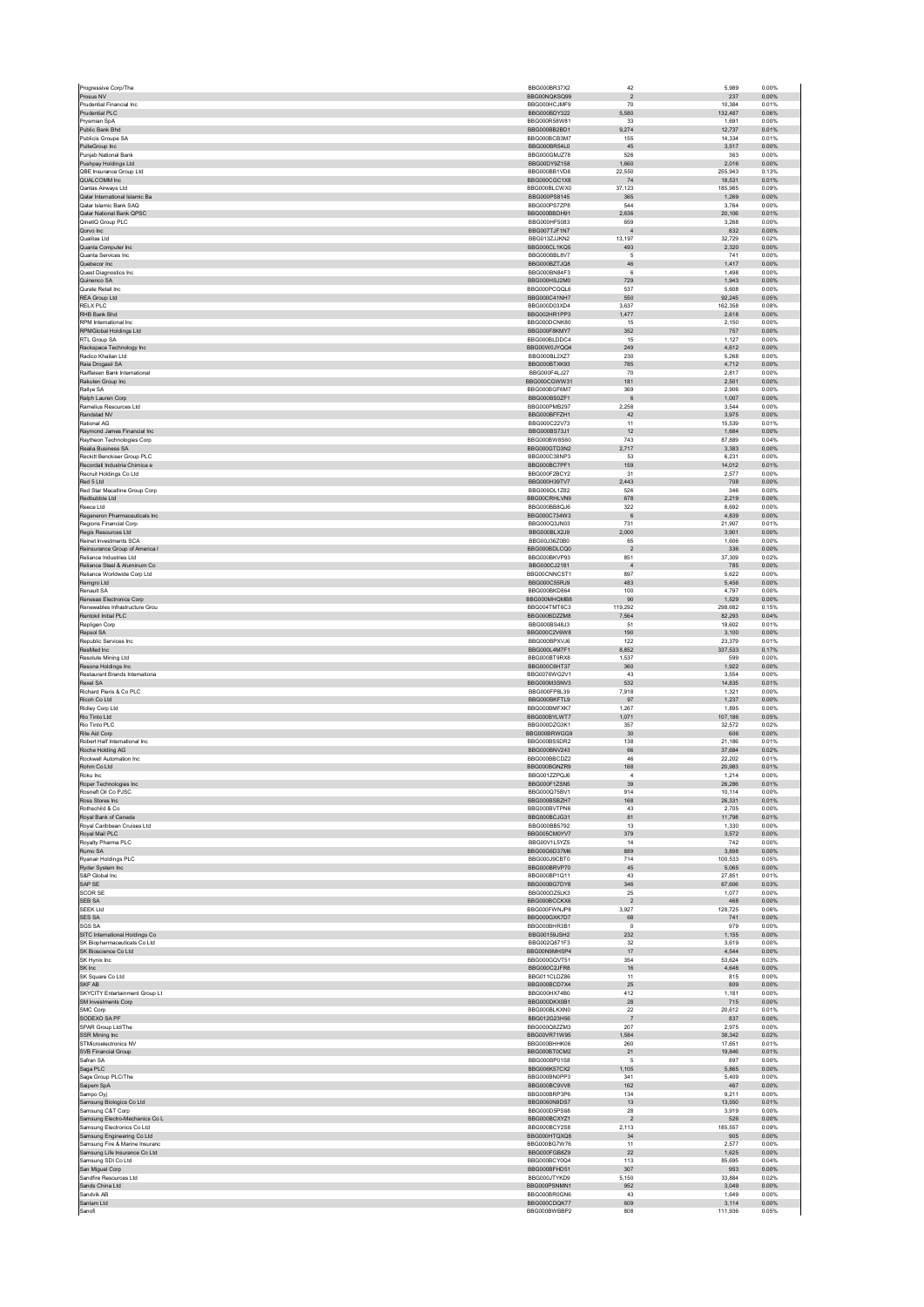| Santen Pharmaceutical Co Ltd                                 | BBG000DP4F92                        |                                   | 1,631             | 0.00%          |
|--------------------------------------------------------------|-------------------------------------|-----------------------------------|-------------------|----------------|
|                                                              | BBG000BJYV90                        | 119                               | 1.999             | 0.00%          |
| Santos Ltd                                                   | BBG000BQKQ90                        | 43,327                            | 273,394           | 0.13%          |
| Saputo Inc.                                                  | BBG000BHGZT3                        | 23                                | 717               | 0.00%          |
| Sartorius AG                                                 | BBG000BGC542<br>BBG000FH5WS9        | 15<br>$\overline{4}$              | 14,377            | 0.01%          |
| Sartorius Stedim Biotech<br>Sasol Ltd                        | BBG000BTZ0H6                        | 155                               | 3,247<br>3.457    | 0.00%<br>0.00% |
| Sberbank of Russia PJSC                                      | BBG001VBZR00                        | 1,873                             | 41,347            | 0.02%          |
| Schaeffler AG                                                | BBG00B2FVG27                        | 381                               | 4,350             | 0.00%          |
| Schibsted ASA                                                | BBG000BBMVZ1                        | 98                                | 4,827             | 0.00%          |
| Schindler Holding AG                                         | BBG000BC8JQ2                        | $\overline{\mathbf{3}}$           | 964               | 0.00%          |
| Schlumberger NV                                              | BBG000BT41Q8                        | 237                               | 9.757             | 0.00%          |
| Schneider Electric SE                                        | BBG000BBWCH2                        | 570                               | 153,762           | 0.08%          |
| Schroders PLC                                                | BBG000BF0TF3                        | 26                                | 1,700             | 0.00%          |
| Scotts Miracle-Gro Co/The                                    | BBG000BT5PG5                        | 24                                | 5,286             | 0.00%          |
| Sdcl Energy Efficiency Income<br>Sea Ltd                     | BBG00MNLXLX0<br>BBG00HTBWMG5        | 93,505<br>54                      | 204,679<br>16.725 | 0.10%<br>0.01% |
| Seagate Technology Holdings PL                               | BBG0113JGQF0                        | 141                               | 21,889            | 0.01%          |
| Sealed Air Corp                                              | BBG000C22QV7                        | 30                                | 2,782             | 0.00%          |
| Seazen Group Ltd                                             | BBG003MJZ5R8                        | 426                               | 396               | 0.00%          |
| Secom Co Ltd                                                 | BBG000BNHG57                        | 9                                 | 898               | 0.00%          |
| Seegene Inc.                                                 | BBG0014G4BH0                        | 33                                | 2.326             | 0.00%          |
| Seiko Epson Corp                                             | BBG000PRVGB0                        | $47\,$                            | 1,175             | 0.00%          |
| Sekisui Chemical Co Ltd                                      | BBG000BG5531                        | 41                                | 932               | 0.00%          |
| Sekisui House Ltd                                            | BBG000BFTPN1                        | 58                                | 1,701             | 0.00%          |
| Select Harvests Ltd                                          | BBG000HK7XF0<br>BBG000BRSD44        | 275                               | 1,706             | 0.00%          |
| Senex Energy Ltd<br>Service Corp International/US            | BBG000BTHH16                        | 433<br>222                        | 2.000<br>21,716   | 0.00%<br>0.01% |
| Service Stream Ltd                                           | BBG000PLXDY3                        | 1,366                             | 1,100             | 0.00%          |
| ServiceNow Inc.                                              | BBG000M1R011                        | 239                               | 213,478           | 0.10%          |
| Seven & i Holdings Co Ltd                                    | BBG000BNCSN6                        | 248                               | 14,951            | 0.01%          |
| Seven Group Holdings Ltd                                     | BBG000BJ66K3                        | 178                               | 3,850             | 0.00%          |
| Severstal PAO                                                | BBG000Q3XWC4                        | 269                               | 7,958             | 0.00%          |
| Sezzle Inc.                                                  | BBG00PLQBFR8                        | 18                                | 55                | 0.00%          |
| Shaanxi Coal Industry Co Ltd                                 | BBG007FFWC39                        | 1,766                             | 4,660             | 0.00%          |
| Shanghai Pharmaceuticals Holdi                               | BBG0015W4KX6                        | 362                               | 943               | 0.00%          |
| Shanghai Pudong Development Ba                               | BBG00709H9J6                        | 636                               | 1,174             | 0.00%          |
| Sharp Corp/Japan<br>Shaw Communications Inc.                 | BBG000BGL515<br>BBG000BSR5N9        | 56<br>147                         | 890<br>6,147      | 0.00%<br>0.00% |
| Shenzhen Overseas Chinese Town                               | BBG00F1364D9                        | 2,128                             | 3.240             | 0.00%          |
| Sherwin-Williams Co/The                                      | BBG000BSXQV7                        | 315                               | 152,428           | 0.07%          |
| Shimadzu Corp                                                | BBG000BGRSS0                        | 363                               | 21,028            | 0.01%          |
| Shimao Group Holdings Ltd                                    | BBG000C0T6W5                        | 653                               | 587               | 0.00%          |
| Shimizu Corp                                                 | BBG000BFRMJ5                        | 161                               | 1,367             | 0.00%          |
| Shin Kong Financial Holding Co                               | BBG000BZBZS9                        | 1,384                             | 760               | 0.00%          |
| Shin Poong Pharmaceutical Co L                               | BBG000BG62G3                        | 26                                | 967               | 0.00%          |
| Shin-Etsu Chemical Co Ltd                                    | BBG000BG24K8                        | 21                                | 4,970             | 0.00%          |
| Shinhan Financial Group Co Ltd                               | BBG000K7N844<br>BBG000BJQ7X5        | 174<br>15                         | 7,422             | 0.00%<br>0.00% |
| Shionogi & Co Ltd<br>Shiseido Co Ltd                         | BBG000BG7Y27                        | 96                                | 1,460<br>7.335    | 0.00%          |
| Shopify Inc                                                  | BBG004DW5NB8                        | 12                                | 23,071            | 0.01%          |
| Shoprite Holdings Ltd                                        | BBG000BFNXZ7                        | 330                               | 5.942             | 0.00%          |
| Showa Denko KK                                               | BBG000BG05J9                        | $10$                              | 279               | 0.00%          |
| Shree Cement Ltd                                             | BBG000CZMT73                        | $\boldsymbol{A}$                  | 2,043             | 0.00%          |
| Shurgard Self Storage SA                                     | BBG00M4QJQ38                        | 1,130                             | 101.601           | 0.05%          |
| Siam Cement PCL/The                                          | BBG000BSLLR6                        | 73                                | 1,153             | 0.00%          |
| Siam Commercial Bank PCL/The                                 | BBG000BSLKZ9                        | 287                               | 1,502             | 0.00%          |
| Siam Makro PCL                                               | BBG000M262B7                        | 10                                | 17                | 0.00%          |
| Sibanye Stillwater Ltd                                       | BBG00R3JTQ15                        | 5,850                             | 24,754            | 0.01%          |
| Siemens AG                                                   | BBG000BCCRV3                        | 193                               | 46.100            | 0.02%          |
| Siemens Energy AG                                            | BBG00XLWSW57<br>BBG000BH2X22        | 576<br>51                         | 20,260<br>1.669   | 0.01%<br>0.00% |
| Siemens Gamesa Renewable Energ<br>Siemens Ltd                | BBG000CZTJS5                        | ${\bf 28}$                        | 1,207             | 0.00%          |
| Sigma Healthcare Ltd                                         | BBG000PBSFN8                        | 1,438                             | 690               | 0.00%          |
| Signature Bank/New York NY                                   | BBG000M6TR37                        | 52                                | 23,233            | 0.01%          |
| Signet Jewelers Ltd                                          | BBG000C4ZZ10                        | 35                                | 4,135             | 0.00%          |
| Signify NV                                                   | BBG00CTZ9MW1                        | $29\,$                            | 1,861             | 0.00%          |
| Sika AG                                                      | BBG000BC97P8                        | 36                                | 20,674            | 0.01%          |
| Silver Lake Resources Ltd                                    | BBG000DGM5W8                        | 2,312                             | 4,103             | 0.00%          |
| Silver Mines Ltd                                             | BBG000QBM7B4                        | 1,880                             | 414               | 0.00%          |
| Sime Darby Bhd                                               | BBG000F9J6T8                        | 4,405                             | 3,374             | 0.00%          |
| Sime Darby Plantation Bhd                                    | BBG00J88MJM2                        | 1.893                             | 2.349             | 0.00%          |
| Sime Darby Property Bhd                                      | BBG00J88MDX3<br>BBG000BSRGJ0        | 2,794                             | 549               | 0.00%          |
| Sims Ltd<br>Sinch AB                                         | BBG00B0DSW69                        | 373<br>135                        | 5,996<br>2.364    | 0.00%<br>0.00% |
| Sino Land Co Ltd                                             | BBG000BDSR53                        | 485                               | 831               | 0.00%          |
| Sino-Ocean Group Holding Ltd                                 | BBG000PMF346                        | 2,727                             | 876               | 0.00%          |
| Sinopharm Group Co Ltd                                       | BBG000VWV3Z5                        | 410                               | 1,227             | 0.00%          |
| Sirius XM Holdings Inc                                       | BBG000BT0093                        | 199                               | 1,740             | 0.00%          |
| SiteMinder Ltd                                               | BBG01223RK65                        | 3.037                             | 20.533            | 0.01%          |
| Skandinaviska Enskilda Banken                                | BBG000BGX763                        | 259                               | 4,959             | 0.00%          |
| Skanska AB                                                   | BBG000BCD9M2                        | 18                                | 654               | 0.00%          |
| Skyworks Solutions Inc                                       | BBG000KLB4Q1                        | 5                                 | 1,102             | 0.00%          |
| SmartGroup Corp Ltd                                          | BBG002VKXZN7                        | 347                               | 2,693             | 0.00%          |
| Smith & Nephew PLC<br>Smiths Group PLC                       | BBG000BF2206                        | 221                               | 5.327<br>33,562   | 0.00%          |
|                                                              |                                     |                                   |                   |                |
|                                                              | BBG000BF1SQ2                        | 1,141<br>40                       |                   | 0.02%<br>0.00% |
| Smurfit Kappa Group PLC<br>Snap Inc                          | BBG000NCTTW7                        |                                   | 2,993<br>1,939    |                |
|                                                              | BBG00441QMJ7<br>BBG000BT7JW9        | 30<br>$\overline{2}$              | 573               | 0.00%<br>0.00% |
| Snap-on Inc<br>Snowflake Inc.                                | BBG007DHGN.I4                       | 43                                | 19.824            | 0.01%          |
| Societe BIC SA                                               | BBG000BBX6X6                        | $27\,$                            | 1,970             | 0.00%          |
| Societe Generale SA                                          | BBG000BCDQ35                        | 163                               | 7,719             | 0.00%          |
| Sodexo SA                                                    | BBG000BC1GH5                        | $\,9$                             | 1,103             | 0.00%          |
| Solvay SA                                                    | BBG000BQ5Z15                        | 21                                | 3,429             | 0.00%          |
| Sompo Holdings Inc                                           | BBG000QDQHZ8                        | 44                                | 2.526             | 0.00%          |
| Sonic Healthcare Ltd                                         | BBG000BLHPW1                        | 853                               | 39,788            | 0.02%          |
| Sonova Holding AG<br>Sony Group Corp                         | BBG000RSPBY9<br>BBG000C26F38        | $\overline{\phantom{0}}$<br>1,121 | 235<br>193,824    | 0.00%<br>0.09% |
| South32 Ltd                                                  | BBG0070L8ZT0                        | 9,484                             | 38,033            | 0.02%          |
| Southern Copper Corp                                         | BBG000BSHH72                        | 85                                | 7.180             | 0.00%          |
| Southern Cross Media Group Ltd                               | BBG000KNLH78                        | 26,978                            | 52,337            | 0.03%          |
| Spectrum Brands Holdings Inc                                 | BBG000DS5588                        | $\boldsymbol{A}$                  | 537               | 0.00%          |
| Spirit Airlines Inc                                          | BBG000BF6RQ9                        | $\bf 44$                          | 1,309             | 0.00%          |
| Spotify Technology SA                                        | BBG003T4VFC2                        | 6                                 | 2,027             | 0.00%          |
| Square Enix Holdings Co Ltd                                  | BBG000BJXQM7                        | 179                               | 12.612            | 0.01%          |
| St Barbara Ltd                                               | BBG000BS4GC2                        | 1,937                             | 2,838             | 0.00%          |
| Standard Bank Group Ltd                                      | BBG000BQR991                        | 478                               | 5,763             | 0.00%          |
| Standard Chartered PLC                                       | BBG000BF2QW8                        | 327<br>$6\phantom{1}6$            | 2,728             | 0.00%          |
| Stanley Black & Decker Inc<br>Star Entertainment Grp Ltd/The | BBG000BTQR96<br><b>BBG0017SCN04</b> | 16.788                            | 1,470<br>61.781   | 0.00%<br>0.03% |
| Starbucks Corp                                               | BBG000CTQBF3                        | 53                                | 8,534             | 0.00%          |
| Starpharma Holdings Ltd                                      | BBG000BW3JT0                        | 244                               | 327               | 0.00%          |
| Starwood Property Trust Inc                                  | BBG000M1J270                        | 14                                | 453               | 0.00%          |
| State Bank of India                                          | BBG000GQ5749                        | 331                               | 2,817             | 0.00%          |
| State Street Corp                                            | BBG000BKFBD7                        | 42                                | 5.313             | 0.00%          |
| Steadfast Group Ltd                                          | BBG001BHCVX9                        | 15,603                            | 81,915            | 0.04%          |
| Steel Dynamics Inc                                           | BBG000HGYNZ9                        | 98                                | 8,364             | 0.00%          |
| Steinhoff International Holdin                               | BBG009T5PLG6                        | 23,011                            | 9,963             | 0.00%          |
| Stellantis NV                                                | BBG00793G288                        | 5,753                             | 150,102           | 0.07%          |
| Stora Enso Oyj                                               | BBG000G1VR87                        | 773                               | 19,506            | 0.01%          |
| Straumann Holding AG                                         | BBG000C1Y6Q4<br>BBG000F89318        | $\sqrt{4}$<br>7,500               | 13,063<br>1,537   | 0.01%<br>0.00% |
| Strike Energy Ltd<br>Stryker Corp                            | BBG000DN7P92                        | 70                                | 25,652            | 0.01%          |
| Subaru Corp                                                  | BBG000BGR1H1                        | 111                               | 2,726             | 0.00%          |
| Sul America SA                                               | BBG000TDRS53                        | 142                               | 966               | 0.00%          |
| Sumitomo Chemical Co Ltd                                     | BBG000BG0GJ5                        | 274                               | 1,774             | 0.00%          |
| Sumitomo Corp                                                | BBG000BB6ZY1                        | 122                               | 2,470             | 0.00%          |
| Sumitomo Dainippon Pharma Co L                               | BBG000BG65R4                        | 27                                | 429               | 0.00%          |
| Sumitomo Electric Industries L                               | BBG000BLBD45                        | 106                               | 1,899             | 0.00%          |
| Sumitomo Metal Mining Co Ltd                                 | BBG000BB13F8                        | 11                                | 597               | 0.00%          |
| Sumitomo Mitsui Financial Grou                               | BBG000PJ4DL4                        | 161                               | 7,597             | 0.00%          |
| Sumitomo Mitsui Trust Holdings                               | BBG000LN14V1                        | 1,395                             | 64,012            | 0.03%          |
| Sumitomo Realty & Development                                | BBG000BGY432<br>BBG000BL18R2        | 24<br>164                         | 957<br>2,292      | 0.00%<br>0.00% |
| Sumitomo Rubber Industries Ltd<br>Sun Art Retail Group Ltd   | BBG001RTXP48                        | 522                               | 288               | 0.00%          |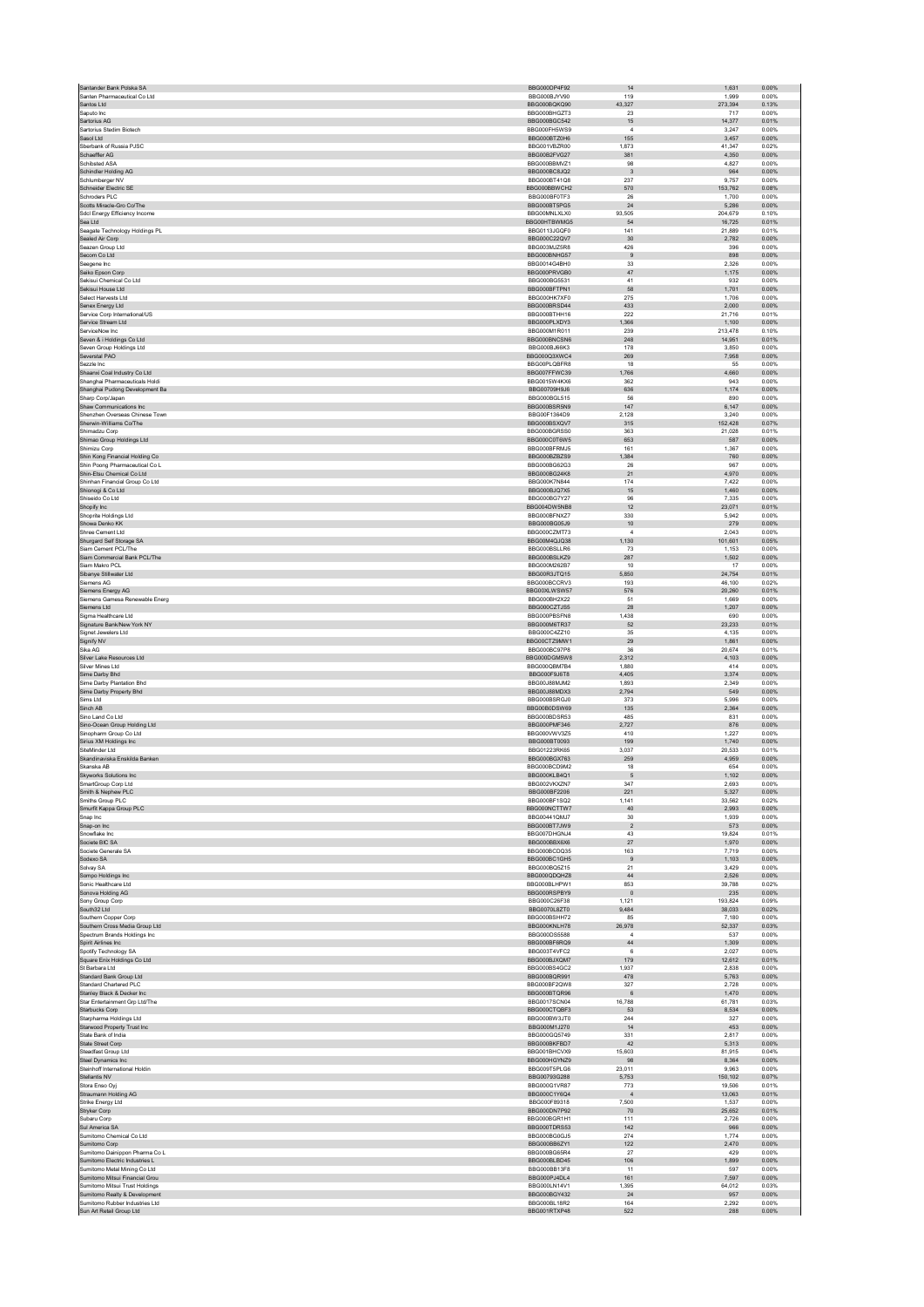| Sun Life Financial Inc.                                        | BBG000BF0155                 |                      | 88,666           | 0.04%          |
|----------------------------------------------------------------|------------------------------|----------------------|------------------|----------------|
|                                                                | BBG000LS68P3                 | 39                   | 2.998            | 0.00%          |
| Sun Pharmaceutical Industries<br>Sunac China Holdings Ltd      | BBG000BV5G16<br>BBG000PZ8SG7 | 99<br>696            | 1,549<br>1,447   | 0.00%<br>0.00% |
| Suncorp Group Ltd                                              | BBG000CR4Y89                 | 12,429               | 137,588          | 0.07%          |
| Sunny Optical Technology Group                                 | BBG000C16952                 | 51                   | 2,230            | 0.00%          |
| Suntory Beverage & Food Ltd                                    | BBG004ML6D96                 | 67                   | 3.316            | 0.00%          |
| Super Retail Group Ltd<br>Surgutneftegas PJSC                  | BBG000BF8GK7<br>BBG000NNC0N4 | 9,468<br>364         | 117,971<br>2.675 | 0.06%<br>0.00% |
| Suzano SA                                                      | BBG00J5Q0BS0                 | 191                  | 2.828            | 0.00%          |
| Suzuki Motor Corp                                              | BBG000BGQTF3                 | 924                  | 48,895           | 0.02%          |
| Svenska Cellulosa AB SCA<br>Svenska Handelsbanken AB           | BBG000BCCG29<br>BBG000BGX8Y0 | 259<br>265           | 6.319<br>3,947   | 0.00%<br>0.00% |
| Swatch Group AG/The                                            | BBG000BVQ866                 | 10                   | 4,089            | 0.00%          |
| Swedbank AB                                                    | BBG000BQXJJ1                 | 82                   | 2.261            | 0.00%          |
| Swire Pacific Ltd                                              | BBG000BF0315                 | 2,890                | 5,543            | 0.00%          |
| Swire Properties Ltd                                           | BBG000PQBD21                 | 493                  | 1.700            | 0.00%          |
| Swiss Life Holding AG<br>Swiss Re AG                           | BBG000BRJTZ5<br>BBG001P1Z4F4 | $\overline{2}$<br>50 | 2,040<br>6.861   | 0.00%<br>0.00% |
| Switch Inc.                                                    | BBG00HPDM5Z2                 | 1,074                | 42,295           | 0.02%          |
| Symbio Holdings Ltd                                            | BBG000P4T4M9                 | 113                  | 764              | 0.00%          |
| Symrise AG                                                     | BBG000N4B6Z1                 | 67                   | 13.626           | 0.01%          |
| Synchrony Financial                                            | BBG00658F3P3                 | 450<br>134           | 28,713           | 0.01%          |
| Synopsys Inc<br>Sysco Corp                                     | BBG000BSFRF3<br>BBG000BTVJ25 | 262                  | 67,728<br>28.314 | 0.03%<br>0.01% |
| Sysmex Corp                                                    | BBG000C2SF52                 | ${\bf 28}$           | 5,209            | 0.00%          |
| T Rowe Price Group Inc.                                        | BBG000BVMPN3                 | 8                    | 2.236            | 0.00%          |
| T&D Holdings Inc                                               | BBG000BVF804                 | $71\,$               | 1,255            | 0.00%          |
| <b>TCS Group Holding PLC</b><br><b>TDK Corp</b>                | BBG005DXJS36<br>BBG000C26MP9 | 530<br>20            | 61,494<br>1.089  | 0.03%<br>0.00% |
| TE Connectivity Ltd                                            | BBG000RGM5P1                 | 826                  | 183,326          | 0.09%          |
| TJX Cos Inc/The                                                | BBG000BV8DN6                 | 77                   | 8,046            | 0.00%          |
| <b>TOMRA Systems ASA</b>                                       | BBG000BCQZM0                 | 437                  | 43,028           | 0.02%          |
| TOPPAN INC<br>Tabcorp Holdings Ltd                             | BBG000BCN8S7<br>BBG000CMHCR3 | 42<br>2.528          | 1,071<br>12.690  | 0.00%<br>0.01% |
| Taisei Corp                                                    | BBG000BFR3K5                 | 84                   | 3,508            | 0.00%          |
| Taiwan Cement Corp                                             | BBG000BCWQQ9                 | 1.584                | 3.780            | 0.00%          |
| Taiwan Semiconductor Manufactu                                 | BBG000BD8ZK0                 | 2,442                | 204,898          | 0.10%          |
| Take-Two Interactive Software                                  | BBG000BS1YV5                 | 87                   | 21,354           | 0.01%          |
| Takeda Pharmaceutical Co Ltd.<br>Talanx AG                     | BBG000BJPPH4<br>BBG000CRQVF3 | 346<br>38            | 12.973<br>2,498  | 0.01%<br>0.00% |
| Tamburi Investment Partners Sp                                 | BBG000KDCQ25                 | 1.382                | 21,472           | 0.01%          |
| Tapestry Inc                                                   | BBG000BY29C7                 | 17                   | 965              | 0.00%          |
| <b>Target Corp</b>                                             | BBG000H8TVT2                 | 38                   | 11,966           | 0.01%          |
| Tassal Group Ltd<br><b>Tata Consultancy Services Ltd</b>       | BBG000BXPTR4<br>BBG000Q0WCK6 | 232<br>858           | 808<br>59,369    | 0.00%<br>0.03% |
| Tata Consumer Products Ltd                                     | BBG000D1BVC8                 | 175                  | 2.407            | 0.00%          |
| Tata Motors Ltd                                                | BBG000D0Z6J2                 | 652                  | 5,819            | 0.00%          |
| Tata Steel Ltd                                                 | BBG000D0ZDF1                 | 189                  | 3.886            | 0.00%          |
| Tatneft PJSC                                                   | BBG000B9X7K3                 | 144                  | 8.249            | 0.00%          |
| Taylor Wimpey PLC                                              | BBG000BF4KL1<br>BBG000BNP507 | 20,485               | 66,975           | 0.03%          |
| Tecan Group AG<br>TechnipFMC PLC                               | BBG00DL8NMV2                 | 16<br>95             | 13,745<br>772    | 0.01%<br>0.00% |
| Technology One Ltd                                             | BBG000BMDJH4                 | 2.250                | 28,824           | 0.01%          |
| Techtronic Industries Co Ltd                                   | BBG000BFGXV9                 | 1.622                | 44.398           | 0.02%          |
| <b>Teck Resources Ltd</b>                                      | BBG000BCS9D6                 | 319                  | 12,639           | 0.01%          |
| <b>Teijin Ltd</b><br><b>Tekfen Holding AS</b>                  | BBG000BFXX22<br>BBG000TFZRY9 | 23<br>1,110          | 392<br>2,327     | 0.00%<br>0.00% |
| Teladoc Health Inc                                             | BBG0019T5SG0                 | 8                    | 977              | 0.00%          |
| Teleflex Inc                                                   | BBG000BV59Y6                 | 250                  | 112.780          | 0.06%          |
| Telefonaktiebolaget LM Ericsso                                 | BBG000BX2SW5                 | 1,001                | 15,168           | 0.01%          |
| Teleperformance                                                | BBG000BC86D4                 | 106                  | 64,940           | 0.03%          |
| <b>Television Broadcasts Ltd</b>                               | BBG000BF07T6                 | 2,001                | 1,663            | 0.00%          |
| <b>Telix Pharmaceuticals Ltd</b><br>Temple & Webster Group Ltd | BBG00HZHXWM5<br>BBG006T0RJQ5 | 219<br>279           | 1,699<br>3.000   | 0.00%<br>0.00% |
| Tenaris SA                                                     | BBG000KF3XG0                 | 957                  | 13,786           | 0.01%          |
| <b>Tencent Holdings Ltd</b>                                    | BBG000BJ35N5                 | 1.276                | 102.828          | 0.05%          |
| <b>Tencent Music Entertainment Gr</b>                          | BBG00LDC5RK5                 | 2,426                | 22,854           | 0.01%          |
| Teradyne Inc                                                   | BBG000BV4DR6<br>BBG000LTPD97 | 94<br>17             | 21,254<br>1.042  | 0.01%<br>0.00% |
| <b>Ternium SA</b><br>Terumo Corp                               | BBG000BK08X8                 | 121                  | 7,048            | 0.00%          |
| Tesco PLC                                                      | BBG000BF46Y8                 | 3,678                | 19,864           | 0.01%          |
| Tesla Inc                                                      | BBG000N9MNX3                 | 17                   | 25,303           | 0.01%          |
| <b>Teva Pharmaceutical Industries</b>                          | BBG000HVWNL3                 | 415                  | 4,940            | 0.00%          |
| Texas Instruments Inc.                                         | BBG000BVV7G1<br>BBG000BQ6ZN0 | 519                  | 134,500          | 0.07%          |
| Thai Beverage PCL<br><b>Thanachart Capital PCL</b>             | BBG000BDJ6G7                 | 462<br>1.504         | 311<br>2.338     | 0.00%<br>0.00% |
| Thermo Fisher Scientific Inc                                   | BBG000BVDLH9                 | 185                  | 169,548          | 0.08%          |
| Thomson Reuters Corp                                           | BBG000BFK1R9                 | 23                   | 3,834            | 0.00%          |
| Thor Industries Inc.                                           | BBG000BV6R84                 | 155                  | 22.103           | 0.01%          |
| <b>Tiger Brands Ltd</b>                                        | BBG000C3KV44<br>BBG000G5QMZ5 | 170<br>4,525         | 2,652<br>12,788  | 0.00%<br>0.01% |
| Tingyi Cayman Islands Holding<br>Titan Co Ltd                  | BBG000D17Q16                 | 95                   | 4,448            | 0.00%          |
| Tokio Marine Holdings Inc                                      | BBG000BBN738                 | 1,174                | 89,622           | 0.04%          |
| Tokyo Century Corp                                             | BBG000C4RCK9                 | $\overline{2}$       | 129              | 0.00%          |
|                                                                |                              |                      | 5,252            |                |
| Tokyo Electron Ltd                                             | BBG000BB59S7                 | $\overline{7}$       |                  | 0.00%          |
| <b>Tokyu Corp</b>                                              | BBG000BCQ4G6                 | $\overline{7}$       | 124              | 0.00%          |
| <b>TopBuild Corp</b>                                           | BBG0077VS2C0                 | 69                   | 26,210           | 0.01%          |
| Toray Industries Inc<br>Toronto-Dominion Bank/The              | BBG000BD5C60<br>BBG000BCRMB0 | 162<br>112           | 1,323<br>11,775  | 0.00%<br>0.01% |
| <b>Tosei Corp</b>                                              | BBG000JPVC11                 | 304                  | 3,663            | 0.00%          |
| <b>Toshiba Corp</b>                                            | BBG000BD1N97                 | $52\,$               | 2,933            | 0.00%          |
| <b>Tosoh Corp</b>                                              | BBG000BCKVD5                 | 116                  | 2,355            | 0.00%          |
| <b>TotalEnergies SE</b><br>Tourmaline Oil Corp                 | BBG000C1M4K8<br>BBG0017DRN10 | 1,559<br>73          | 108,825<br>3.241 | 0.05%<br>0.00% |
| Toyo Suisan Kaisha Ltd                                         | BBG000BCV7S0                 | 21                   | 1,239            | 0.00%          |
| Toyo Tire Corp                                                 | BBG000BCLMY1                 | 90                   | 1.927            | 0.00%          |
| <b>Toyota Industries Corp</b>                                  | BBG000BD9J25                 | 67                   | 7,401            | 0.00%          |
| Toyota Motor Corp<br>Toyota Tsusho Corp                        | BBG000BCM915<br>BBG000BDGFD3 | 2,047<br>35          | 51,481<br>2.204  | 0.03%<br>0.00% |
| Tractor Supply Co                                              | BBG000BLXZN1                 | 85                   | 27,873           | 0.01%          |
| Trade Desk Inc/The                                             | BBG00629NGT2                 | 149                  | 18,770           | 0.01%          |
| Trajan Group Holdings Ltd                                      | BBG010Z1D1P3                 | 177                  | 690              | 0.00%          |
| Trane Technologies PLC<br>TransDigm Group Inc.                 | BBG000BM6788<br>BBG000L8CBX4 | 291<br>3             | 80,738<br>2.539  | 0.04%<br>0.00% |
| Transocean Ltd                                                 | BBG000BH5LT6                 | 333                  | 1,263            | 0.00%          |
| Travel + Leisure Co                                            | BBG000PV2L86                 | 10                   | 782              | 0.00%          |
| Travelers Cos Inc/The                                          | BBG000BJ81C1                 | 21                   | 4,497            | 0.00%          |
| <b>Travis Perkins PLC</b><br>Treasury Wine Estates Ltd         | BBG000BFDB86<br>BBG000QZ1QQ6 | 2,503<br>813         | 72,497<br>10.065 | 0.04%<br>0.00% |
| <b>Treatt PLC</b>                                              | BBG000BB41Y8                 | 315                  | 7,550            | 0.00%          |
| Trip.com Group Ltd                                             | BBG000CWKYS8                 | 585                  | 19,818           | 0.01%          |
| <b>Truist Financial Corp</b>                                   | BBG000BYYLS8                 | 108                  | 8,723            | 0.00%          |
| Tryg A/S<br>Tsingtao Brewery Co Ltd                            | BBG000QMPGL6<br>BBG000BHWDF9 | 92<br>445            | 3,110<br>5.729   | 0.00%<br>0.00% |
| Tsuruha Holdings Inc                                           | BBG000JXTF38                 | 13                   | 1,658            | 0.00%          |
| Turk Hava Yollari AO                                           | BBG000BVFLX9                 | 343                  | 711              | 0.00%          |
| Turkiye Garanti Bankasi AS                                     | BBG000BHDJ67                 | 1,639                | 1,913            | 0.00%          |
| Turkiye Is Bankasi AS                                          | BBG000BVF6R9                 | 1,201                | 894              | 0.00%          |
| <b>Twist Bioscience Corp</b>                                   | BBG006KDCHJ4                 | 165                  | 17,601           | 0.01%          |
| Twitter Inc<br>Tyro Payments Ltd                               | BBG000H6HNW3<br>BBG0062RX132 | 15<br>9,528          | 920<br>27,250    | 0.00%<br>0.01% |
| Tyson Foods Inc                                                | BBG000DKCC19                 | 46                   | 5,497            | 0.00%          |
| <b>UBS Group AG</b>                                            | BBG007936GV2                 | 257                  | 6,369            | 0.00%          |
| <b>UCB SA</b>                                                  | BBG000BD8CR4                 | 108                  | 16.988           | 0.01%          |
| <b>UOL Group Ltd</b><br>UPL Ltd                                | BBG000BFDYK2                 | 155<br>203           | 1,119            | 0.00%          |
| UPM-Kymmene Oyj                                                | BBG000JN6ZM0<br>BBG000GM9CH9 | 487                  | 2,811<br>25.511  | 0.00%<br>0.01% |
| US Bancorp                                                     | BBG000FFDM15                 | 156                  | 12,066           | 0.01%          |
| <b>US Foods Holding Corp</b>                                   | BBG00C6H6D40                 | 10                   | 463              | 0.00%          |
| Uber Technologies Inc                                          | BBG002B04MT8                 | 118                  | 6,785            | 0.00%          |
| Ulta Beauty Inc<br>UltraTech Cement Ltd                        | BBG00FWQ4VD6<br>BBG000PZ2JC7 | $\overline{1}$<br>27 | 548<br>3.737     | 0.00%<br>0.00% |
| Umicore SA                                                     | BBG000BN6FD2                 | 64                   | 3,590            | 0.00%          |
| Uni-President Enterprises Corp                                 | <b>BBG000BF1ZZ6</b>          | 320                  | 1.092            | 0.00%          |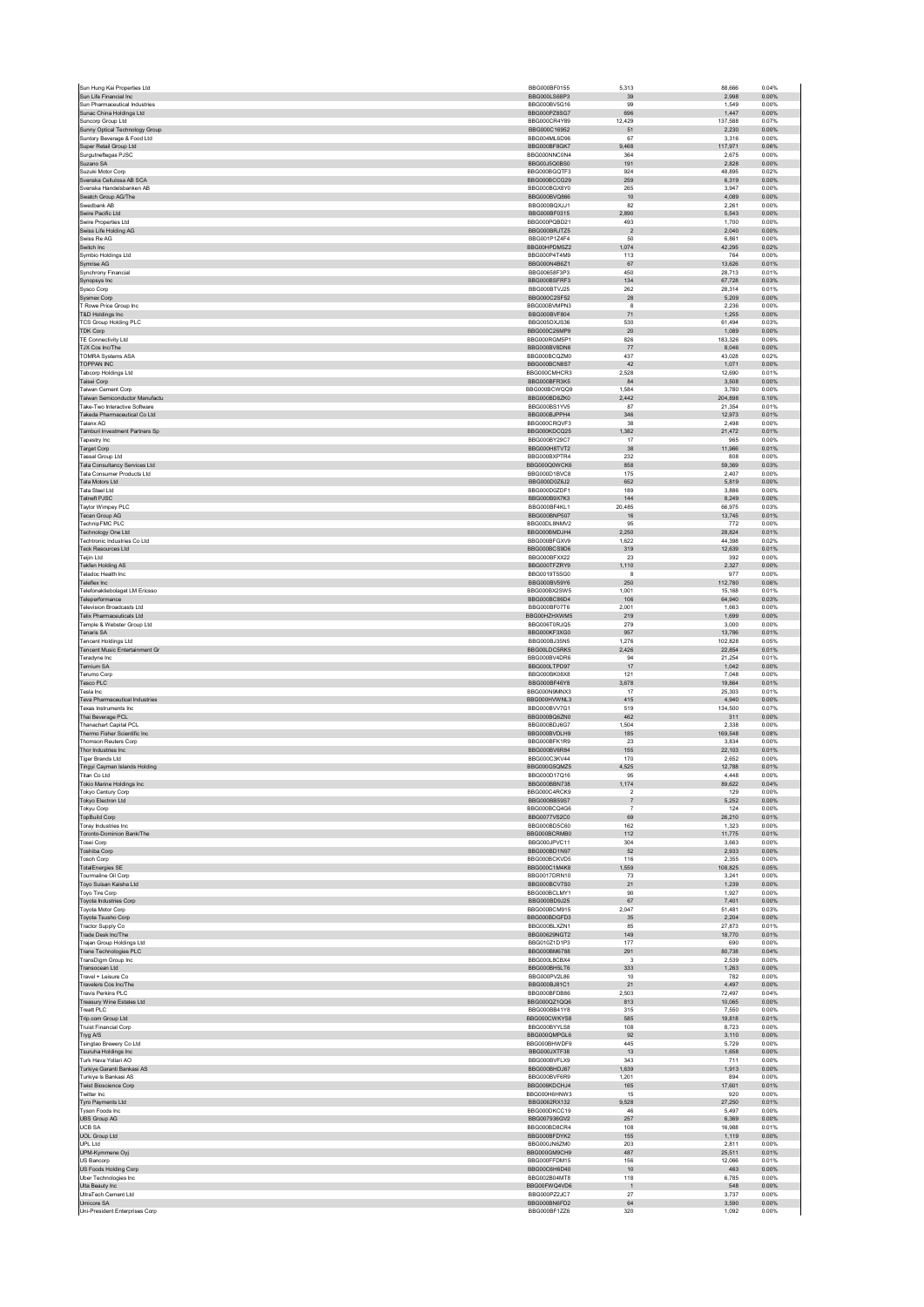| Unicharm Corp                                                                | BBG000BN0LC6                 | 358                   | 0.00%<br>7,581                      |  |
|------------------------------------------------------------------------------|------------------------------|-----------------------|-------------------------------------|--|
|                                                                              | BBG000BDJH37                 | 103                   | 6.179<br>0.00%                      |  |
| Unilever Indonesia Tbk PT<br>Unilever PLC                                    | BBG000BFGJG7<br>BBG000C0M8X7 | 1,652<br>1,310        | 655<br>0.00%<br>96.441<br>0.05%     |  |
| Union Pacific Corp.                                                          | BBG000BW3299                 | 489                   | 169,596<br>0.08%                    |  |
| Uniper SE                                                                    | BBG007NDF7H0                 | 17                    | 1,095<br>0.00%                      |  |
| Unipol Gruppo SpA<br>UnipolSai Assicurazioni SpA                             | BBG000BGHKH0<br>BBG000BCR6X1 | 564<br>311            | 0.00%<br>4.212<br>1,206<br>0.00%    |  |
| United Airlines Holdings Inc                                                 | BBG000M65M61                 | 40                    | 2,379<br>0.00%                      |  |
| United Co RUSAL International                                                | BBG000W4XX79                 | 870                   | 1.159<br>0.00%                      |  |
| United Malt Grp Ltd<br>United Microelectronics Corp.                         | BBG00RMVY241<br>BBG000BCWT65 | 302<br>370            | 1,317<br>0.00%<br>1.197<br>0.00%    |  |
| United Overseas Bank Ltd                                                     | BBG000BFDWJ8                 | 85                    | 2,336<br>0.00%                      |  |
| United Parcel Service Inc.                                                   | BBG000L9CV04                 | 47                    | 13,831<br>0.01%                     |  |
| United Rentals Inc                                                           | BBG000BXMFC3                 | 45                    | 0.01%<br>20.733                     |  |
| United Spirits Ltd<br><b>United Therapeutics Corp</b>                        | BBG000KGJM66<br>BBG000BV4XJ1 | 120<br>$\overline{1}$ | 1,989<br>0.00%<br>287<br>0.00%      |  |
| UnitedHealth Group Inc                                                       | BBG000CH5208                 | 291                   | 201,043<br>0.10%                    |  |
| Unity Software Inc                                                           | BBG0056JW5G6                 | 86                    | 16,926<br>0.01%                     |  |
| Universal Music Group NV<br>Unum Group                                       | BBG012J967J2<br>BBG000BW2QX0 | 1.342<br>$41\,$       | 52,027<br>0.03%<br>1,381<br>0.00%   |  |
| VF Corp                                                                      | BBG000BWCKB6                 | 10                    | 1.009<br>0.00%                      |  |
| VK Co Ltd                                                                    | BBG00178PGX3                 | 85                    | 1,357<br>0.00%                      |  |
| VMware Inc                                                                   | BBG000BC9938                 | 18                    | 2,916<br>0.00%                      |  |
| Vale SA<br>Valeo                                                             | BBG000BHNR86<br>BBG000BCGYJ8 | 1.445<br>34           | 27.818<br>0.01%<br>0.00%<br>1,423   |  |
| Valero Energy Corp                                                           | BBG000BBGGQ1                 | 92                    | 9,505<br>0.00%                      |  |
| Valmet Oyj                                                                   | BBG005PTLS84                 | 47                    | 2,779<br>0.00%                      |  |
| VanEck Gold Miners ETF/USA<br>Vedanta Ltd                                    | BBG000PLNQN7<br>BBG000CZG8N8 | 369<br>341            | 16,243<br>0.01%<br>2.155<br>0.00%   |  |
| Veeco Instruments Inc                                                        | BBG000BDCB28                 | $26\,$                | 1,004<br>0.00%                      |  |
| Veeva Systems Inc                                                            | BBG001CGB489                 | 6                     | 2,039<br>0.00%                      |  |
| Venator Materials PLC                                                        | BBG00GNHP3Y0                 | 181                   | 633<br>0.00%                        |  |
| Ventia Services Group Pty Ltd<br>VeriSign Inc                                | BBG00R6VRJV0<br>BBG000BGKHZ3 | 27,025<br>6           | 54,049<br>0.03%<br>2,026<br>0.00%   |  |
| Verisk Analytics Inc                                                         | BBG000BCZL41                 | $\overline{7}$        | 2,130<br>0.00%                      |  |
| Vertex Pharmaceuticals Inc                                                   | BBG000C1S2X2                 | 14                    | 4.090<br>0.00%                      |  |
| Vestas Wind Systems A/S<br>Via S/A                                           | BBG000BJBK53<br>BBG000BWXYF9 | 367<br>1,801          | 15,441<br>0.01%<br>2,335<br>0.00%   |  |
| Viatris Inc.                                                                 | BBG00Y4RQNH4                 | 24                    | 449<br>0.00%                        |  |
| Vibra Energia SA                                                             | BBG00JC2B374                 | 1,341                 | 7,088<br>0.00%                      |  |
| Victoria's Secret & Co.                                                      | BBG01103B471                 | 11                    | 837<br>0.00%                        |  |
| Vienna Insurance Group AG Wien<br>Vinci SA                                   | BBG000BJKZH7<br>BBG000BDXBJ7 | $27\,$<br>25          | 1,041<br>0.00%<br>3.587<br>0.00%    |  |
| Vipshop Holdings Ltd                                                         | BBG002NLDLV8                 | 465                   | 0.00%<br>5.367                      |  |
| Virgin Money UK PLC                                                          | BBG00BNHGK82                 | 1,431                 | 4,722<br>0.00%                      |  |
| Visa Inc<br>Vistra Corp                                                      | BBG000PSKYX7<br>BBG00DXDL6Q1 | 433<br>179            | 0.06%<br>129.097<br>5,600<br>0.00%  |  |
| Viva Energy Group Ltd                                                        | BBG00L7QFD67                 | 28,831                | 67,754<br>0.03%                     |  |
| Vivendi SE                                                                   | BBG000BC0R46                 | 131                   | 2.441<br>0.00%                      |  |
| Volkswagen AG                                                                | BBG000BCH458                 | 607                   | 176,508<br>0.09%                    |  |
| Volvo AB<br>Vonovia SE                                                       | BBG000BCH2F1<br>BBG000BT0ZM1 | 166<br>1,519          | 5.302<br>0.00%<br>115,199<br>0.06%  |  |
| Voya Financial Inc                                                           | BBG000BCWKD6                 | 16                    | 1,499<br>0.00%                      |  |
| Vulcan Energy Resources Ltd                                                  | BBG00KXSP9N5                 | 149                   | 0.00%<br>1.554                      |  |
| Vulcan Materials Co                                                          | BBG000BWGYF8                 | 270                   | 77,115<br>0.04%                     |  |
| W R Berkley Corp<br><b>WEGSA</b>                                             | BBG000BD1HP2<br>BBG000BV7KG9 | 8<br>1,227            | 0.00%<br>953<br>9,990<br>0.00%      |  |
| WH Group Ltd                                                                 | BBG00699M8Q7                 | 2,519                 | 2,173<br>0.00%                      |  |
| WPP PLC                                                                      | BBG000BF6B57                 | 114                   | 2.375<br>0.00%                      |  |
| WW Grainger Inc<br>Wacker Neuson SE                                          | BBG000BKR1D6<br>BBG000C6GMF0 | $\,6\,$<br>124        | 4,164<br>0.00%<br>0.00%             |  |
| Wal-Mart de Mexico SAB de CV                                                 | BBG000BRQ507                 | 15,023                | 4,907<br>76,827<br>0.04%            |  |
| Walgreens Boots Alliance Inc                                                 | BBG000BWLMJ4                 | 151                   | 10,815<br>0.01%                     |  |
| Walmart Inc                                                                  | BBG000BWXBC2                 | 237                   | 0.02%<br>47.117                     |  |
| Walt Disney Co/The<br>Wan Hai Lines Ltd                                      | BBG000BH4R78<br>BBG000GQF9B6 | 139<br>116            | 29,516<br>0.01%<br>1,145<br>0.00%   |  |
| Wanhua Chemical Group Co Ltd                                                 | BBG00709HM07                 | $72\,$                | 1,563<br>0.00%                      |  |
| Want Want China Holdings Ltd                                                 | BBG000R588R3                 | 551                   | 696<br>0.00%                        |  |
| Warrior Met Coal Inc.                                                        | BBG00GD1JMV4                 | 65                    | 2.303<br>0.00%                      |  |
| Wartsila OYJ Abp<br>Waste Connections Inc.                                   | BBG000BS65Q9<br>BBG000DZ8BC1 | 110<br>120            | 2,131<br>0.00%<br>22.579<br>0.01%   |  |
| Waste Management Inc                                                         | BBG000BWVSR1                 | 112                   | 25,822<br>0.01%                     |  |
| Waters Corp                                                                  | BBG000FQRVM3                 | $9\,$                 | 4,461<br>0.00%                      |  |
| Webiet I td<br>Weichai Power Co Ltd                                          | BBG000C93BF2<br>BBG000L8BY83 | 403<br>1,140          | 2.085<br>0.00%<br>3,070<br>0.00%    |  |
| Wells Fargo & Co                                                             | BBG000BWQFY7                 | 1,503                 | 99,198<br>0.05%                     |  |
| Wesfarmers Ltd                                                               | BBG000BFJYW3                 | 1,614                 | 95,695<br>0.05%                     |  |
| West African Resources Ltd<br>West Fraser Timber Co Ltd.                     | BBG000R17C94                 | 1,042                 | 1,375<br>0.00%                      |  |
| West Japan Railway Co                                                        | BBG000BD1GP4<br>BBG000H5XXL7 | 196<br>1,853          | 25.692<br>0.01%<br>106,461<br>0.05% |  |
| West Pharmaceutical Services I                                               | BBG000BX24N8                 | 5                     | 3,119<br>0.00%                      |  |
| Western Areas Ltd                                                            | BBG000BWRT03                 | 635                   | 2,178<br>0.00%                      |  |
| Western Digital Corp<br>Western Union Co/The                                 | BBG000BWNFZ9<br>BBG000BB5373 | 67<br>168             | 5,973<br>0.00%<br>4.128<br>0.00%    |  |
| Westgold Resources Ltd                                                       | BBG000BG27F7                 | 1,130                 | 2,306<br>0.00%                      |  |
| Westlake Corp                                                                | BBG000PXZFW2                 | 6                     | 775<br>0.00%                        |  |
| Westpac Banking Corp                                                         | BBG000D0JD23                 | 17,927                | 382,745<br>0.19%<br>25,879<br>0.01% |  |
|                                                                              |                              |                       |                                     |  |
| Westrock Co<br>Wharf Holdings Ltd/The                                        | BBG008NXC572<br>BBG000BD5H69 | 424<br>397            | 0.00%<br>1.677                      |  |
| Wharf Real Estate Investment C                                               | BBG00J76TKS1                 | 872                   | 6,095<br>0.00%                      |  |
| Wheaton Precious Metals Corp.                                                | BBG000BJCC41                 | 94                    | 5.566<br>0.00%                      |  |
| <b>Whirlpool Corp</b>                                                        | BBG000BWSV34                 | $10$                  | 0.00%<br>3,168                      |  |
| Wickes Group PLC<br>Williams-Sonoma Inc                                      | BBG00ZVX07Y2<br>BBG000FSMWC3 | 2,194<br>8            | 9,688<br>0.00%<br>0.00%<br>1.800    |  |
| Willis Towers Watson PLC                                                     | BBG000DB3KT1                 | 409                   | 133,555<br>0.07%                    |  |
| Wilmar International I td.                                                   | BBG000BM10Z8                 | 370                   | 1,564<br>0.00%                      |  |
| WiseTech Global Ltd<br>Wix.com Ltd                                           | BBG00CJZ0G09<br>BBG005CM7J89 | 2,673<br>6            | 156,613<br>0.08%<br>0.00%<br>1,215  |  |
| Wolters Kluwer NV                                                            | BBG000BCHRW7                 | 137                   | 22.263<br>0.01%                     |  |
| Woodside Petroleum Ltd                                                       | BBG000B9XBS6                 | 7,679                 | 168,406<br>0.08%                    |  |
| Woolworths Group Ltd<br>Woori Financial Group Inc                            | BBG000BF9Z06<br>BBG00LLPTRV9 | 3,950<br>106          | 150,129<br>0.07%<br>0.00%<br>1,553  |  |
| Worldline SA/France                                                          | BBG006N9S3T3                 | 30                    | 2,316<br>0.00%                      |  |
| Worley Ltd                                                                   | BBG000F1Q350                 | 6.206                 | 0.03%<br>65.967                     |  |
| Wuestenrot & Wuerttembergische<br>Wuliangye Yibin Co Ltd                     | BBG000C23MM5<br>BBG00DY65RX9 | 60<br>54              | 1,651<br>0.00%<br>2,608<br>0.00%    |  |
| Wuxi Biologics Cayman Inc                                                    | BBG00GTY47H0                 | 189                   | 3,079<br>0.00%                      |  |
| X5 Retail Group NV                                                           | BBG000DSM6V1                 | 255                   | 9,298<br>0.00%                      |  |
| XP Inc                                                                       | BBG012PQXTR0                 | 14                    | 569<br>0.00%                        |  |
| XPO Logistics Inc<br>Xero Ltd                                                | BBG000L5CJF3<br>BBG003LRCPZ3 | $\sqrt{4}$<br>1,881   | 412<br>0.00%<br>266,023<br>0.13%    |  |
| Xerox Holdings Corp                                                          | BBG00NNG2ZJ8                 | 50                    | 0.00%<br>1,570                      |  |
| Xiaomi Corp                                                                  | BBG00KVTBY91                 | 1,244                 | 4,147<br>0.00%                      |  |
| Xinyi Glass Holdings Ltd<br>Yakult Honsha Co Ltd                             | BBG000LG6G08<br>BBG000BCSQK0 | 426<br>$32\,$         | 1.464<br>0.00%<br>2,287<br>0.00%    |  |
| Yamada Holdings Co Ltd                                                       | BBG000BL6414                 | 528                   | 2,480<br>0.00%                      |  |
| Yamaha Motor Co Ltd                                                          | BBG000BDDSG5                 | 41                    | 1,348<br>0.00%                      |  |
| Yamazaki Baking Co Ltd<br>Yandex NV                                          | BBG000BCSDX5<br>BBG001NVJ6W4 | $22\,$<br>345         | 406<br>0.00%<br>28.742<br>0.01%     |  |
| Yang Ming Marine Transport Cor                                               | BBG000BJR7Y3                 | 329                   | 1,978<br>0.00%                      |  |
| Yankuang Energy Group Co Ltd                                                 | BBG000BKZ1H3                 | 793                   | 2,169<br>0.00%                      |  |
| Yapi ve Kredi Bankasi AS                                                     | BBG000BVFT99                 | 2,066                 | 0.00%<br>723                        |  |
| Yara International ASA<br>Yihai International Holding Lt                     | BBG000KDG7R6<br>BBG00D7FS688 | 46<br>106             | 3,176<br>0.00%<br>0.00%<br>677      |  |
| Yue Yuen Industrial Holdings L                                               | BBG000BG82F2                 | 289                   | 664<br>0.00%                        |  |
| Yuhan Corp                                                                   | BBG000BDQQP5                 | 67                    | 4,845<br>0.00%                      |  |
| Yum China Holdings Inc<br>Yum! Brands Inc                                    | BBG00B8N0HG1<br>BBG000BH3GZ2 | 576<br>132            | 39.502<br>0.02%<br>25,303<br>0.01%  |  |
| ZTE Corp                                                                     | BBG000FK8474                 | 350                   | 0.00%<br>1.319                      |  |
| ZTO Express Cayman Inc                                                       | BBG00DY7QWH1                 | 58                    | 2,252<br>0.00%                      |  |
| Zalando SE                                                                   | BBG001XVXHF2<br>BBG000CC7LQ7 | $\overline{7}$<br>27  | 769<br>0.00%<br>21.707<br>0.01%     |  |
| Zebra Technologies Corp<br>Zenkoku Hosho Co Ltd<br>Zijin Mining Group Co Ltd | BBG000C0PPJ2<br>BBG000DCTP29 | 65<br>1.044           | 3,908<br>0.00%<br>1,710<br>0.00%    |  |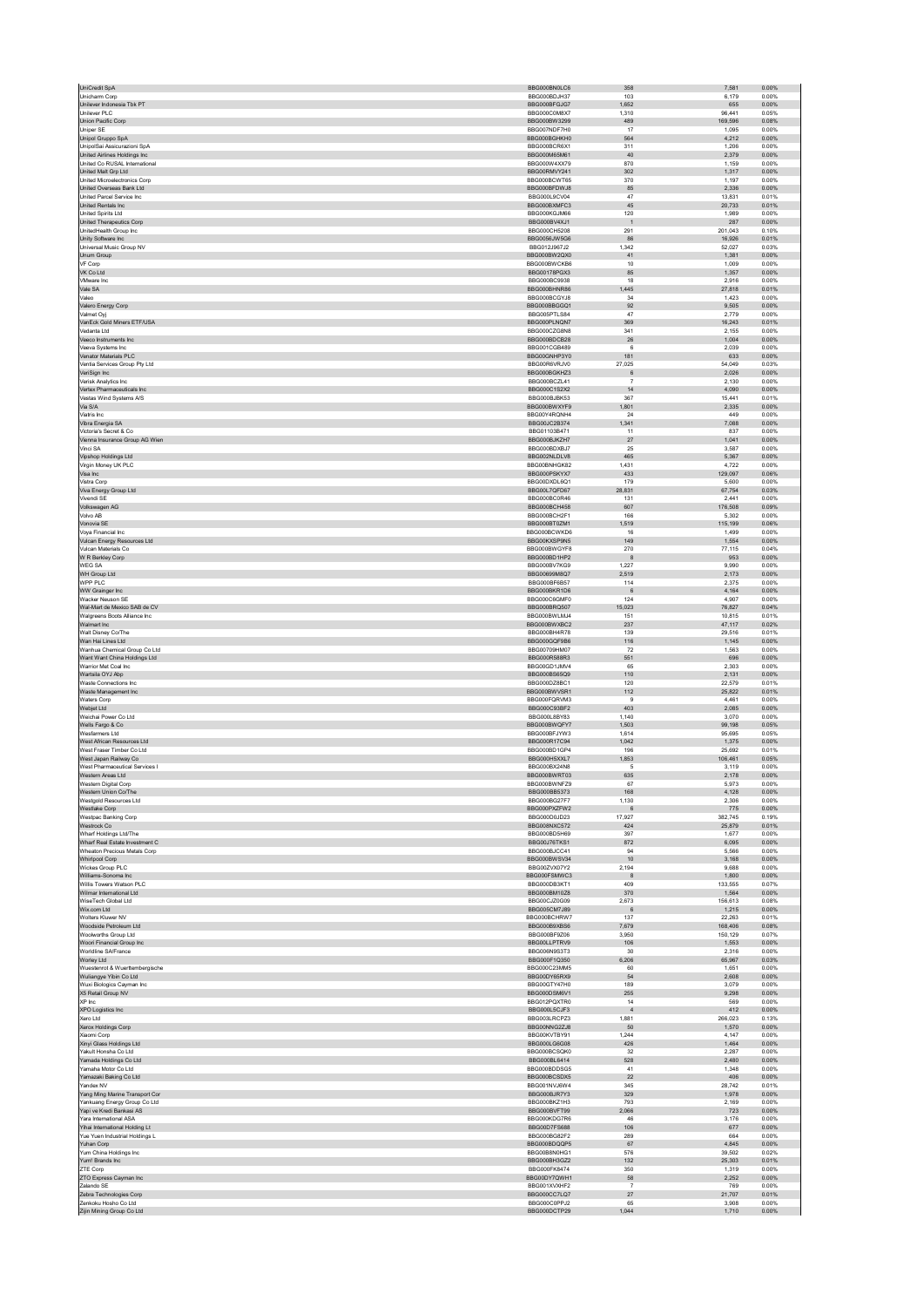| Zillow Group Inc                                                                                                       | BBG009NRSWJ4                               | 16                       | 1,444                      | 0.00%                  |
|------------------------------------------------------------------------------------------------------------------------|--------------------------------------------|--------------------------|----------------------------|------------------------|
| Zimmer Biomet Holdings Inc<br>Zions Bancorp NA                                                                         | BBG000BKPL53<br>BBG000BX9WL1               | $\overline{2}$<br>251    | 436<br>21,815              | 0.00%<br>0.01%         |
| Zip Co Ltd<br>Zoetis Inc.                                                                                              | BBG000PX4996<br>BBG0039320N9               | 510<br>225               | 2,209<br>75.612            | 0.00%<br>0.04%         |
| ZoomInfo Technologies Inc                                                                                              | BBG00S1HJ3M8                               | 208                      | 18,359                     | 0.01%                  |
| Zurich Insurance Group AG<br>a2 Milk Co Ltd/The                                                                        | BBG000DM6PM0<br>BBG0089XM0W0               | 388<br>6,245             | 234,660<br>34.100          | 0.11%<br>0.02%         |
| abrdn plc                                                                                                              | BBG000N2C023                               | 320                      | 1,438                      | 0.00%                  |
| adidas AG<br>carsales.com Ltd                                                                                          | BBG000FR1Q22<br>BBG000CJYVC5               | 48<br>4,257              | 19,016<br>106,797          | 0.01%<br>0.05%         |
| eBay Inc<br>iA Financial Corp Inc.                                                                                     | BBG000C43RR5<br>BBG00K6988R4               | 168<br>12                | 15,385<br>915              | 0.01%<br>0.00%         |
| iHeartMedia Inc                                                                                                        | BBG00P2FSNZ9                               | $\mathbb O$              | 13                         | 0.00%                  |
| ioneer Ltd<br>nib holdings Ltd/Australia                                                                               | BBG000TS1VS6<br>BBG000TS8052               | 2.511<br>10,486          | 2.009<br>73,506            | 0.00%<br>0.04%         |
| oOh!media Ltd                                                                                                          | BBG007N467L5                               | 656                      | 1,108                      | 0.00%                  |
| salesforce.com Inc.<br>thyssenkrupp AG                                                                                 | BBG000BN2DC2<br>BBG000BHPST9               | 251<br>23                | 87.828<br>356              | 0.04%<br>0.00%         |
| voestalpine AG<br><b>Total</b>                                                                                         | BBG000FJH743                               | 321                      | 16,072<br>46,967,858       | 0.01%<br>23.01%        |
|                                                                                                                        |                                            |                          |                            |                        |
| <b>UNLISTED EQUITY</b><br>Investment in non-associated entities;<br>Held directly or by associated entities or by PSTs |                                            |                          |                            |                        |
| Externally managed<br>Name of Fund Manager                                                                             |                                            |                          | Value (AUD)                | Weighting (%)          |
| Schroder ISF QEP Global ESG                                                                                            |                                            |                          | 171,956                    | 0.08%                  |
| Surfstitch Group Ltd<br>Class Ltd                                                                                      |                                            |                          | $\,$ 0<br>187              | 0.00%<br>0.00%         |
| Schroder ISF Global Equity<br>Schroder International Selection Fund - Emerging Markets Equity                          |                                            |                          | 793,645                    | 0.39%                  |
| Alpha                                                                                                                  |                                            |                          | 290,431                    | 0.14%                  |
| Afterpay Touch Group Ltd<br>Royal Dutch Shell PLC                                                                      |                                            |                          | 271,839<br>54,553          | 0.13%<br>0.03%         |
| Athene Holding Ltd                                                                                                     |                                            |                          | 1.441<br>2,124             | 0.00%<br>0.00%         |
| Santander Consumer USA Holdings Inc<br>Nedbank Group Ltd                                                               |                                            |                          | 224                        | 0.00%                  |
| Xilinx Inc<br>Doosan Heavy Industries & Construction Co Ltd                                                            |                                            |                          | 22,744<br>$\boldsymbol{8}$ | 0.01%<br>0.00%         |
| MMC Norilsk Nickel PJSC                                                                                                |                                            |                          | 7,538                      | 0.00%                  |
| Schroder International Selection Fund - Asian Equity Yield<br><b>HollvFrontier Corp</b>                                |                                            |                          | 225,183<br>698             | 0.11%<br>0.00%         |
| <b>BHP Billiton PLC</b>                                                                                                |                                            |                          | 34,504                     | 0.02%                  |
| CIT Group Inc<br><b>IHS Markit Ltd</b>                                                                                 |                                            |                          | 888<br>3,359               | 0.00%<br>0.00%         |
| Lendi Pty Ltd                                                                                                          |                                            |                          | 34,620                     | 0.02%                  |
| Sberbank of Russia PJSC<br>ICA Gruppen AB                                                                              |                                            |                          | 2,557<br>3,590             | 0.00%<br>0.00%         |
| McAfee Corp<br>Cordiant Digital Infrastructure Ltd                                                                     |                                            |                          | 755<br>15.593              | 0.00%<br>0.01%         |
| Total                                                                                                                  |                                            |                          | 1,938,435                  | 0.95%                  |
| <b>LISTED PROPERTY#</b>                                                                                                |                                            |                          |                            |                        |
| Name/kind of investment item<br>Abacus Property Group                                                                  | <b>Security Identifier</b><br>BBG000BSY5T5 | <b>Units held</b><br>457 | Value (AUD)<br>1.732       | Weighting (%)<br>0.00% |
| Alexandria Real Estate Equitie                                                                                         | BBG000BC33T9                               | 452                      | 138,751                    | 0.07%                  |
| American Campus Communities In<br>American Tower Corp                                                                  | BBG000M9KP89<br>BBG000B9XYV2               | 857<br>401               | 67.503<br>161,517          | 0.03%<br>0.08%         |
| Arena REIT<br>Assura PLC                                                                                               | <b>BBG004K7CX70</b><br>BBG000CPPKR9        | 905<br>41,385            | 4,459<br>53.814            | 0.00%<br>0.03%         |
| AvalonBay Communities Inc                                                                                              | BBG000BLPBL5                               | 17                       | 6,024                      | 0.00%                  |
| <b>BBGI Global Infrastructure SA</b><br><b>BWP Trust</b>                                                               | BBG002B287V0<br>BBG000C5PJD1               | 14,242<br>1,295          | 46.591<br>5,376            | 0.02%<br>0.00%         |
| <b>Big Yellow Group PLC</b>                                                                                            | BBG000BJYJG9                               | 2,781                    | 88,427                     | 0.04%                  |
| Bluefield Solar Income Fund Lt<br>Boston Properties Inc                                                                | BBG004RV8H70<br>BBG000BS5CM9               | 12.486<br>26             | 28.913<br>4,042            | 0.01%<br>0.00%         |
| British Land Co PLC/The                                                                                                | BBG000BD7DW7                               | 22                       | 222                        | 0.00%                  |
| Camden Property Trust<br><b>Canadian Apartment Properties</b>                                                          | BBG000BB0V03<br>BBG000BGHJ83               | 357<br>1.494             | 87,773<br>97,520           | 0.04%<br>0.05%         |
| CapitaLand Integrated Commerci                                                                                         | BBG000HR2RM5                               | 1,393                    | 2.900                      | 0.00%                  |
| Centuria Capital Group<br>Centuria Industrial REIT                                                                     | BBG00DZQQRX1<br>BBG003Q1QNZ5               | 1,539<br>636             | 5,387<br>2.667             | 0.00%<br>0.00%         |
| Centuria Office REIT<br>Charter Hall Group                                                                             | BBG007HVZ954<br>BBG000FJ5657               | 491<br>522               | 1,150<br>10,744            | 0.00%<br>0.01%         |
| Charter Hall Long Wale REIT                                                                                            | BBG00DY7NVH6                               | 703                      | 3.550                      | 0.00%                  |
| Charter Hall Retail REIT<br>Charter Hall Social Infrastruc                                                             | BBG000KWGX79<br>BBG000PROLD3               | 597<br>934               | 2,543<br>3855              | 0.00%<br>0.00%         |
| Cofinimmo SA                                                                                                           | BBG000DXV7K0                               | 297                      | 65,231                     | 0.03%                  |
| Covivio<br><b>Cromwell Property Group</b>                                                                              | BBG000BJ2HD1<br>BBG000BYDS97               | 5<br>1.536               | 609<br>1.336               | 0.00%<br>0.00%         |
| Crown Castle International Cor<br>CubeSmart                                                                            | BBG000FV1Z23<br>BBG000HF28Q9               | 464<br>1,835             | 133,304<br>143,646         | 0.07%<br>0.07%         |
| CyrusOne Inc                                                                                                           | BBG0038V5TX1                               | 105                      | 13,011                     | 0.01%                  |
| Daiwa House REIT Investment Co<br>Derwent London PLC                                                                   | BBG000DD3HR6<br>BBG000BDFV58               | $\circ$<br>1.321         | 1,812<br>84.050            | 0.00%<br>0.04%         |
| Dexus                                                                                                                  | <b>BBG011KHG482</b>                        | 1,222                    |                            | 0.01%                  |
| Dexus Convenience Retail REIT<br>Dexus Industria REIT                                                                  | BBG00H1LLJ27<br>BBG005KPLPB9               | 182                      | 13,590                     |                        |
| Digital Realty Trust Inc<br>Duke Realty Corp                                                                           |                                            | 247                      | 654<br>867                 | 0.00%<br>0.00%         |
|                                                                                                                        | BBG000Q5ZRM7                               | 28                       | 6,823                      | 0.00%                  |
| Elanor Commercial Property Fun                                                                                         | BBG000BHD8S7<br>BBG00QT8WBP6               | 46<br>384                | 4,191<br>422               | 0.00%<br>0.00%         |
| Equinix Inc<br>Equity LifeStyle Properties In                                                                          | BBG000MBDGM6<br>BBG000BB7SX7               | 289<br>880               | 336,799<br>106,066         | 0.16%<br>0.05%         |
| <b>Equity Residential</b>                                                                                              | BBG000BG8M31                               | 1,314                    | 163,564                    | 0.08%                  |
| <b>Essex Property Trust Inc.</b><br>Extra Space Storage Inc                                                            | BBG000CGJMB9<br>BBG000PV27K3               | 479<br>14                | 232.031<br>4,222           | 0.11%<br>0.00%         |
| Federal Realty Investment Trus                                                                                         | BBG000BJVN28                               | 630                      | 118,061                    | 0.06%                  |
| Fibra Uno Administracion SA de<br>GCP Infrastructure Investments                                                       | BBG001F4V2C0<br>BBG000BL2KX7               | 240<br>48,997            | 349<br>98,946              | 0.00%<br>0.05%         |
| <b>GDI Property Group</b>                                                                                              | BBG001J2N6K1                               | 1.032                    | 1,141                      | 0.00%                  |
| GPT Group/The<br>Gecina SA                                                                                             | BBG000BBTG05<br>BBG000BC2R35               | 2,166<br>$\overline{4}$  | 11,738<br>718              | 0.01%<br>0.00%         |
| Goodman Group<br>Greencoat UK Wind PLC/Funds                                                                           | BBG000QT5K61<br>BBG0043PV6Q6               | 1,917<br>112,186         | 50,811<br>293,847          | 0.02%<br>0.14%         |
| <b>Growthnoint Properties Austral</b>                                                                                  | BBG000NM50P2                               | 339                      | 1.476                      | 0.00%                  |
| Healthcare Trust of America In<br>Healthpeak Properties Inc.                                                           | BBG000PRJCX9<br>BBG000BKYDP9               | 858<br>2,720             | 39,414<br>135.004          | 0.02%<br>0.07%         |
| Home Consortium Ltd                                                                                                    | BBG013KLVRC6                               | 616                      | 4,900                      | 0.00%                  |
| HomeCo Daily Needs REIT<br>Host Hotels & Resorts Inc.                                                                  | BBG00XVDH1K1<br>BBG000BL8804               | 561<br>4.326             | 895<br>103.461             | 0.00%<br>0.05%         |
| <b>Hotel Property Investments</b><br>Ingenia Communities Group                                                         | BBG000PWTZX6<br>BBG000BJ32Z9               | 219<br>902               | 819<br>5,608               | 0.00%<br>0.00%         |
| Inmobiliaria Colonial Socimi S                                                                                         | BBG000BR8552                               | 243                      | 3,133                      | 0.00%                  |
| Invitation Homes Inc<br>Iron Mountain Inc.                                                                             | BBG00FQH6BS9<br>BBG000KCZPC3               | 4,668<br>58              | 291,105<br>4.196           | 0.14%<br>0.00%         |
| Irongate Group<br>Japan Metropolitan Fund Invest                                                                       | BBG00P2JPR94<br>BBG000BLFT55               | 527<br>$\overline{1}$    | 912<br>1,007               | 0.00%<br>0.00%         |
| Kilroy Realty Corp                                                                                                     | BBG000BLMXN8                               | 1,353                    | 123,672                    | 0.06%                  |
| Kimco Realty Corp<br>Klepierre SA                                                                                      | BBG000CN3S73<br>BBG000BDX939               | 6,843<br>2.212           | 231,993<br>72.153          | 0.11%<br>0.04%         |
| Land Securities Group PLC                                                                                              | BBG000BDPHS3                               | 178                      | 2,573                      | 0.00%                  |
| Link REIT<br>Macerich Co/The                                                                                           | BBG000P9D267<br>BBG000BL9C59               | 10,669<br>36             | 129,220<br>844             | 0.06%<br>0.00%         |
| Medical Properties Trust Inc<br>Mid-America Apartment Communit                                                         | BBG000BGRB25<br>BBG000BLMY92               | 49<br>15                 | 1,603<br>4.883             | 0.00%<br>0.00%         |
| Mirvac Group                                                                                                           | BBG000BK3JL4                               | 26,780                   | 77,929                     | 0.04%                  |
| National Storage REIT<br>Nippon Building Fund Inc                                                                      | BBG005M8TBY3<br>BBG000HG80M2               | 14,337<br>$\,$ 0         | 38.137<br>1,393            | 0.02%<br>0.00%         |
| Nippon Prologis REIT Inc                                                                                               | BBG003TFHQK0                               | 20                       | 97,603                     | 0.05%                  |
| Nomura Real Estate Master Fund<br>Prologis Inc                                                                         | BBG009XZY7T2<br>BBG000B9Z0J8               | $\overline{1}$<br>1,988  | 1,047<br>460,318           | 0.00%<br>0.23%         |
| Public Storage<br>RAM Essential Services Propert                                                                       | BBG000BPPN67<br>BBG012NNBB29               | 172<br>621               | 88,592<br>627              | 0.04%<br>0.00%         |
| Rayonier Inc<br>Realty Income Corp                                                                                     | BBG000BG7L34<br>BBG000DHPN63               | 930<br>63                | 51,648<br>6,183            | 0.03%<br>0.00%         |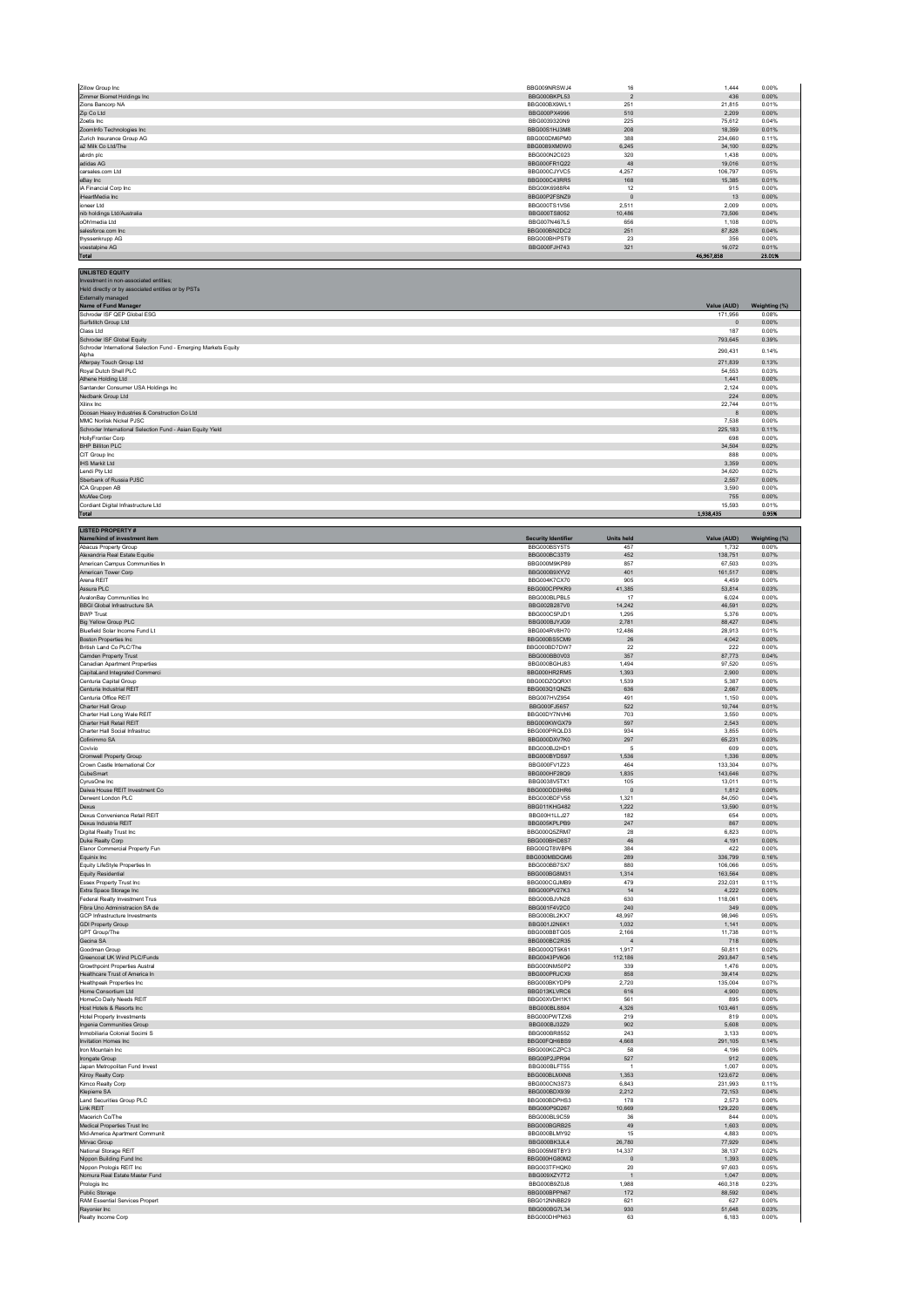| Regency Centers Corp                                                     | BBG000BL46O4                        | 28                             | 2,907                  | 0.00%          |
|--------------------------------------------------------------------------|-------------------------------------|--------------------------------|------------------------|----------------|
| Rexford Industrial Realty Inc.                                           | BBG004MB82R0                        | 1,500                          | 167,354                | 0.08%          |
| Rural Funds Group<br>SBA Communications Corp                             | BBG005ZQ5M44<br>BBG000D2M0Z7        | 423<br>13                      | 1,341<br>6,893         | 0.00%<br>0.00% |
| SL Green Realty Corp                                                     | BBG000BVP5P2                        | 119                            | 11,700                 | 0.01%          |
| Scentre Group<br>Segro PLC                                               | BBG0064P2D05<br>BBG000BF1HY7        | 40.628<br>3,803                | 128,384<br>101,763     | 0.06%<br>0.05% |
| Shaftesbury PLC                                                          | BBG000BF1332                        | 11,418                         | 130,815                | 0.06%          |
| Shopping Centres Australasia P<br>Simon Property Group Inc               | BBG003GQCDD2<br>BBG000BJ2D31        | 1,267<br>51                    | 3,762<br>11,102        | 0.00%<br>0.01% |
| Stockland                                                                | BBG000BC24D5                        | 7,106                          | 30,128                 | 0.01%          |
| Sun Communities Inc<br>Terreno Realty Corp                               | BBG000BLJWF3<br>BBG000PV3J62        | 14<br>231                      | 3,910<br>27,140        | 0.00%<br>0.01% |
| UDR Inc.                                                                 | BBG000C41023                        | 32                             | 2.633                  | 0.00%          |
| UNITE Group PLC/The<br>Unibail-Rodamco-Westfield                         | BBG000BWQ5J6<br>BBG00L16FN29        | 1,902<br>26.513                | 39,357<br>128,852      | 0.02%<br>0.06% |
| Urban Edge Properties                                                    | BBG006BFYQN0                        | 3,000                          | 78,407                 | 0.04%          |
| Urban Logistics REIT PLC<br>VICI Properties Inc                          | BBG00CJT80V6<br>BBG00HVVB499        | 14,580<br>124                  | 50,793<br>5.135        | 0.02%<br>0.00% |
| Ventas Inc                                                               | BBG000FRVHB9                        | 61                             | 4,314                  | 0.00%          |
| <b>Vicinity Centres</b><br>Vornado Realty Trust                          | BBG000HH1RP5<br>BBG000BWHD54        | 15,814<br>43                   | 26,725<br>2,478        | 0.01%<br>0.00% |
| WP Carey Inc                                                             | BBG000BCQM58                        | $22\,$                         | 2,510                  | 0.00%          |
| Warehouses De Pauw CVA<br>Waypoint REIT Ltd                              | BBG000BXFW61<br>BBG00D9Z8FS2        | 1.191<br>1,778                 | 78.584<br>5,031        | 0.04%<br>0.00% |
| Welltower Inc.                                                           | BBG000BKY1G5                        | 2,000                          | 235,926                | 0.12%          |
| Weverhaeuser Co<br><b>Total</b>                                          | BBG000BX3BL3                        | 126                            | 7,121<br>5,990,713     | 0.00%<br>2.93% |
|                                                                          |                                     |                                |                        |                |
| <b>UNLISTED PROPERTY</b><br>Investment in non-associated entities;       |                                     |                                |                        |                |
| Held directly or by associated entities or by PSTs<br>Externally managed |                                     |                                |                        |                |
| Name of Fund Manager                                                     |                                     |                                | Value (AUD)            | Weighting (%)  |
| APN Development Fund 2<br>AMP                                            |                                     |                                | 73,084                 | 0.04%          |
| Vicinity                                                                 |                                     |                                | 3,939,823<br>3 795 460 | 1.93%<br>1.86% |
| Barwon<br>Aventus Retail Property Fund Ltd                               |                                     |                                | 2,062,474<br>1.754     | 1.01%<br>0.00% |
| Total                                                                    |                                     |                                | 9,872,596              | 4.84%          |
| <b>LISTED INFRASTRUCTURE</b>                                             |                                     |                                |                        |                |
| Name/kind of investment item<br>A2A SpA                                  | <b>Security Identifier</b>          | <b>Units held</b>              | Value (AUD)            | Weighting (%)  |
| AGL Energy Ltd                                                           | BBG000BFQXY5<br>BBG000KB8C89        | 38.640<br>714                  | 103.952<br>4,385       | 0.05%<br>0.00% |
| APA Group                                                                | BBG000BC42W6                        | 9,125                          | 91,794                 | 0.04%          |
| AT&T Inc<br>Acciona SA                                                   | BBG000BSJK37<br>BBG000BMJCK9        | 975<br>$\overline{\mathbf{3}}$ | 32,995<br>880          | 0.02%<br>0.00% |
| Adani Ports & Special Economic                                           | BBG000L4ZG49                        | 292                            | 3.943                  | 0.00%          |
| Adani Total Gas Ltd<br>Adani Transmission I td                           | BBG005MVWTN1<br>BBG008396QB3        | 184<br>156                     | 5,847<br>5,038         | 0.00%<br>0.00% |
| Advanced Info Service PCI                                                | BBG000BL8TQ0                        | 1.045                          | 9.894                  | 0.00%          |
| Aena SME SA<br>Algonauin Power & Utilities Co.                           | BBG003T4Y470<br>BBG000BLZFL5        | 235<br>115                     | 51,123                 | 0.03%<br>0.00% |
| Alliant Energy Corp                                                      | BBG000DW4Q75                        | $44\,$                         | 2.283<br>3,706         | 0.00%          |
| Ameren Corp                                                              | BBG000B9X8C0                        | 31                             | 3,842                  | 0.00%          |
| America Movil SAB de CV<br>American Electric Power Co Inc.               | BBG000CYPVX9<br>BBG000BB9KF2        | 16.775<br>254                  | 26,813<br>31,109       | 0.01%<br>0.02% |
| American Water Works Co Inc                                              | BBG000TRJ294                        | 113                            | 29,438                 | 0.01%          |
| Atlantia SpA<br>Atlas Arteria Ltd                                        | BBG000PW1303<br>BBG000BCT4P3        | 156<br>9,689                   | 4,263<br>67,047        | 0.00%<br>0.03% |
| Atmos Energy Corp                                                        | BBG000BRNGM2                        | 185                            | 26,616                 | 0.01%          |
| Auckland International Airport<br>Aussie Broadband Ltd                   | BBG000K0S531<br>BBG001Y03WG8        | 269<br>344                     | 1,934<br>1,634         | 0.00%<br>0.00% |
| Avangrid Inc                                                             | BBG00B8NWRF5                        | 1,699                          | 116,559                | 0.06%          |
| Axiata Group Bhd<br>BCE Inc                                              | BBG000NXP8K4<br>BBG000DQ7170        | 191<br>80                      | 262<br>5.762           | 0.00%<br>0.00% |
| BT Group PLC                                                             | BBG000C05R82                        | 3,713                          | 11,729                 | 0.01%          |
| Bharti Airtel Ltd<br>CCR SA                                              | BBG000DX1FT6<br>BBG000LVGQW7        | 1,585<br>993                   | 20,051<br>2,843        | 0.01%<br>0.00% |
| CK Infrastructure Holdings Ltd                                           | BBG000H3CDH4                        | 556                            | 4,871                  | 0.00%          |
| <b>CLP Holdings Ltd</b><br>CMS Energy Corp                               | BBG000BDV566<br>BBG000BFVXX0        | 1.073<br>49                    | 14.914<br>4,345        | 0.01%<br>0.00% |
| COSCO SHIPPING Energy Transpor                                           | BBG000BLPS92                        | 1.257                          | 659                    | 0.00%          |
| CPFL Energia SA<br>Canadian Utilities Ltd                                | BBG000Q99216<br>BBG000BYDP11        | 309<br>25                      | 2,044<br>1,016         | 0.00%<br>0.00% |
| Cellnex Telecom SA                                                       | BBG008G74Z89                        | 1,173                          | 93,940                 | 0.05%          |
| CenterPoint Energy Inc<br>Centrais Eletricas Brasileiras                 | BBG000FDBX90<br>BBG000BDG493        | 95<br>94                       | 3,658<br>775           | 0.00%<br>0.00% |
| Centrica PLC                                                             | BBG000BPFPZ1                        | 5,578                          | 7,430                  | 0.00%          |
| Cheniere Energy Inc<br>China Gas Holdings Ltd                            | BBG000C3HSR0<br>BBG000C2ZS65        | 854<br>764                     | 119.089<br>2.184       | 0.06%<br>0.00% |
| China Merchants Port Holdi                                               | BBG000BGBQC8                        | 340                            | 852                    | 0.00%          |
| China Mobile Ltd<br>China Resources Gas Group Ltd                        | BBG000BZWNT2<br>BBG000DP29N2        | 574<br>309                     | 4,742<br>2,405         | 0.00%<br>0.00% |
| China Suntien Green Energy Cor                                           | BBG001657Y79                        | 1.344                          | 1,442                  | 0.00%          |
| China Telecom Corp Ltd<br>China Tower Corp Ltd                           | BBG000BL05Q0<br>BBG00LD1QR26        | 2,340<br>8,046                 | 1,074<br>1,221         | 0.00%<br>0.00% |
| China Unicom Hong Kong Ltd                                               | BBG000DZ05Z7                        | 5,159                          | 3,550                  | 0.00%          |
| Chorus Ltd<br>Chubu Electric Power Co Inc                                | BBG00282P8M3<br>BBG000BNBHR7        | 941<br>731                     | 6,303<br>10,584        | 0.00%<br>0.01% |
| Chugoku Electric Power Co Inc/                                           | BBG000BNC5C8                        | 33                             | 366                    | 0.00%          |
| Chunghwa Telecom Co Ltd<br>Consolidated Edison Inc.                      | BBG000D2FM87<br>BBG000BHLYS1        | 3,202<br>1.037                 | 18,547<br>121.699      | 0.01%<br>0.06% |
| Contact Energy Ltd                                                       | BBG00B2W76N6                        | 761                            | 5,855                  | 0.00%          |
| DHT Holdings Inc<br>DT Midstream Inc                                     | BBG000G3RXX7<br>BBG0112Z58J3        | 1,268<br>$\overline{7}$        | 9,054<br>453           | 0.00%<br>0.00% |
| DTE Energy Co<br>Dalrymple Bay Infrastructure L                          | BBG000BB29X4<br>BBG00Y52L2Q9        | 31<br>275                      | 5,119<br>558           | 0.00%<br>0.00% |
| Deutsche Telekom AG                                                      | BBG000HJTKL0                        | 543                            | 13,854                 | 0.01%          |
| Dialog Axiata PLC<br>Dominion Energy Inc                                 | BBG000QMQF55<br>BBG000BGVW60        | 41,361<br>112                  | 3,058<br>12.102        | 0.00%<br>0.01% |
| Duke Energy Corp                                                         | BBG000BHGDH5                        | 904                            | 130,369                | 0.06%          |
| E.ON SE<br>EDP - Energias de Portugal SA                                 | BBG000BR7M47<br>BBG000BPCKW8        | 6.912<br>1,753                 | 131.807<br>13,252      | 0.06%<br>0.01% |
| ENN Energy Holdings Ltd                                                  | BBG000N6X3L4<br>BBG000D7RKJ5        | 148                            | 3,832<br>5.830         | 0.00%<br>0.00% |
| Edison International<br>Electricite de France SA                         | BBG000BJNCV9                        | 62<br>130                      | 2,100                  | 0.00%          |
| Emera Inc<br>Emirates Telecommunications Gr                              | BBG000BJJ834<br>BBG000C0ZM17        | 60<br>66                       | 4,125<br>781           | 0.00%<br>0.00% |
| Enagas SA                                                                | BBG000BD5B99                        | 3,573                          | 114,023                | 0.06%          |
| Enbridge Inc.<br>Endesa SA                                               | BBG000C7P7N2<br>BBG000C1Q594        | 249<br>3,770                   | 13,400<br>119,103      | 0.01%<br>0.06% |
| Enel Americas SA                                                         | BBG000BKWZS9                        | 7,116                          | 1,068                  | 0.00%          |
| Enel SpA<br>Engie SA                                                     | BBG000BK43F5<br>BBG000BJNPL1        | 1,698<br>526                   | 18,712<br>10,715       | 0.01%<br>0.01% |
| Entergy Corp                                                             | BBG000C1FQS9                        | 35                             | 5.432                  | 0.00%          |
| Equitrans Midstream Corp<br><b>Essential Utilities Inc.</b>              | BBG00K53L394<br>BBG000BRMJN6        | 73<br>44                       | 1,032<br>3,285         | 0.00%<br>0.00% |
| Estia Health Ltd                                                         | BBG005PCNG03                        | 319                            | 734                    | 0.00%          |
| Evergy Inc<br>Eversource Energy                                          | BBG00H433CR2<br>BBG000BQ87N0        | 41<br>1.097                    | 3,833<br>137.228       | 0.00%<br>0.07% |
| Exelon Corp                                                              | BBG000J6XT05                        | 445                            | 35,326                 | 0.02%          |
| <b>FLEX LNG Ltd</b><br>Far EasTone Telecommunications                    | BBG000R4RKQ9<br>BBG000CK1XH9        | 115<br>1,489                   | 3.549<br>4,783         | 0.00%<br>0.00% |
| <b>FirstEnergy Corp</b>                                                  | BBG000BB6M98                        | 105                            | 6,022                  | 0.00%          |
| Fortis Inc/Canada<br>Fortum Oyj                                          | BBG000BYTHG6<br>BBG000CKYDQ7        | 94<br>25                       | 6.249<br>1,039         | 0.00%<br>0.00% |
| G8 Education Ltd                                                         | BBG000TRZ900                        | 28.377                         | 31,499                 | 0.02%          |
| GAIL India Ltd<br>Getlink SE                                             | BBG000B9Y2W0<br>BBG000TVW0V9        | 956<br>234                     | 2,284<br>5,338         | 0.00%<br>0.00% |
| Global Ports Investments PLC                                             | BBG001QSKQG0                        | 1.579                          | 8.121                  | 0.00%          |
| Globe Telecom Inc<br>Golar LNG Ltd                                       | BBG000BFXK57<br><b>BBG000K14TT5</b> | 108<br>159                     | 9,659<br>2.702         | 0.00%<br>0.00% |
| Grupo Aeroportuario del Pacifi                                           | BBG000BLDJX8                        | 254                            | 4,816                  | 0.00%          |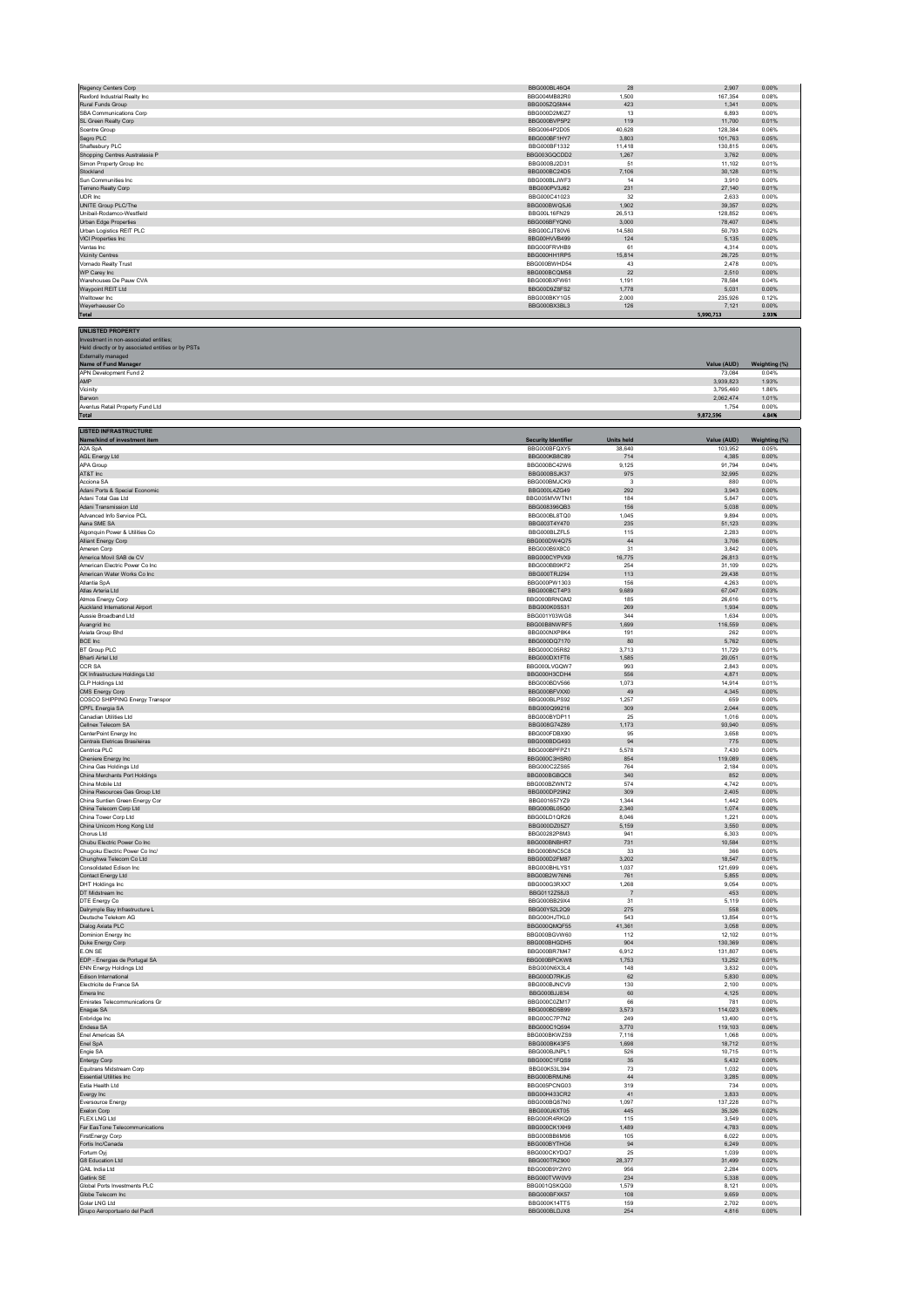|                                                                | BBG000C98YD9                        | 240            | 6,824              | 0.00%          |
|----------------------------------------------------------------|-------------------------------------|----------------|--------------------|----------------|
| Guangdong Investment Ltd<br><b>HCA Healthcare Inc.</b>         | BBG000BDW8M1<br>BBG000QW7VC1        | 1,373<br>28    | 2,401<br>9.815     | 0.00%<br>0.00% |
| HK Electric Investments & HK E                                 | BBG005Q0XWK0                        | 218            | 294                | 0.00%          |
| HKT Trust & HKT Ltd                                            | BBG00226B1T3                        | 484            | 894                | 0.00%          |
| Hafnia Ltd<br>Hawaiian Flectric Industries I                   | BBG00N2XW7Z5<br>BBG000BL0P40        | 2,392<br>1,973 | 6,484<br>112,591   | 0.00%<br>0.06% |
| <b>Helios Towers PLC</b>                                       | BBG00K7MFFV5                        | 760            | 2.435              | 0.00%          |
| Hera SpA                                                       | BBG000J8JWT9                        | 19,778         | 113,256            | 0.06%          |
| Hong Kong & China Gas Co Ltd<br>Hydro One Ltd                  | BBG000BDWT45<br>BBG00B0VKL16        | 6,125<br>140   | 13,117<br>5,025    | 0.01%<br>0.00% |
| <b>IDP Education Ltd</b>                                       | BBG00BF0ZND5                        | 1,582          | 54,817             | 0.03%          |
| Iberdrola SA                                                   | BBG000BC49N1                        | 913            | 14.871             | 0.01%          |
| Indosat Tbk PT                                                 | BBG000DL53H8                        | 2,226          | 1,332              | 0.00%          |
| Indraprastha Gas Ltd<br>Indus Towers Ltd                       | BBG000BZWF19<br>BBG000TDKBZ4        | 216<br>413     | 1.884<br>1,897     | 0.00%<br>0.00% |
| Infrastrutture Wireless Italia                                 | BBG0099WFQ42                        | 7,416          | 123,890            | 0.06%          |
| International Seaways Inc                                      | BBG003MN93C9                        | 200            | 4.031              | 0.00%          |
| <b>KDDI Corp</b><br>KT Corp                                    | BBG000BJ7JH8<br>BBG000BMQ2T4        | 345<br>131     | 13,847<br>4,645    | 0.01%<br>0.00% |
| Kansai Electric Power Co Inc/T                                 | BBG000BNBVX9                        | 715            | 9,167              | 0.00%          |
| Keypath Education Internationa                                 | BBG010Z1TJY7                        | 9,549          | 22,440             | 0.01%          |
| Kinder Morgan Inc.                                             | BBG0019JZ882                        | 484            | 10.569             | 0.01%          |
| Koninklijke KPN NV<br>Korea Gas Corp                           | BBG000BBDX14<br>BBG000C4WJ73        | 713<br>48      | 3,045<br>2.186     | 0.00%<br>0.00% |
| Kunlun Energy Co Ltd                                           | BBG000BDW4H6                        | 2,149          | 2,772              | 0.00%          |
| Kyushu Electric Power Co Inc                                   | BBG000BND3H7                        | $77\,$         | 792                | 0.00%          |
| <b>LG Uplus Corp</b>                                           | BBG000F8XL84                        | 80             | 1.258              | 0.00%          |
| Laureate Education Inc<br>Liberty Global PLC                   | BBG00B4Z2YX0<br>BBG000BXWBN9        | 447<br>2,188   | 7,528<br>83,593    | 0.00%<br>0.04% |
| Liberty Latin America Ltd                                      | BBG00JHP6GP5                        | 179            | 2,828              | 0.00%          |
| Lumen Technologies Inc                                         | BBG000BGLRN3                        | 413            | 7,121              | 0.00%          |
| MD Medical Group Investments P<br>MTN Group Ltd                | BBG003GTN5S5<br>BBG000C4S5Y8        | 295<br>1,462   | 4.299<br>21,508    | 0.00%<br>0.01% |
| Millicom International Cellula                                 | BBG000BZV950                        | 51             | 1.984              | 0.00%          |
| Mobile TeleSystems PJSC                                        | BBG000CSZKR2                        | 720            | 7,869              | 0.00%          |
| Monash IVF Group Ltd                                           | BBG006KY3513                        | 486            | 513                | 0.00%          |
| NRG Energy Inc<br>National Grid PLC                            | BBG000D8RG11<br>BBG000FV67Q4        | 146<br>7,377   | 8.628<br>145,646   | 0.00%<br>0.07% |
| Naturgy Energy Group SA                                        | BBG000BWYKD0                        | 2,612          | 116,982            | 0.06%          |
| NetLink NBN Trust                                              | BBG00H1NYR49                        | 104,960        | 107,083            | 0.05%          |
| NextEra Energy Inc<br>NiSource Inc.                            | BBG000BJSBJ0<br>BBG000BPZBB6        | 216            | 27,683             | 0.01%<br>0.00% |
| Nippon Telegraph & Telephone C                                 | BBG000BHBZL6                        | 67<br>388      | 2.560<br>14,615    | 0.01%          |
| NorthWestern Corp                                              | BBG000Q1NMJ4                        | 1,416          | 111 347            | 0.05%          |
| ONE Gas Inc                                                    | BBG004WQKD07                        | 209            | 22,291             | 0.01%          |
| ONEOK Inc<br>Orange SA                                         | BBG000BQHGR6<br>BBG000DQSHL6        | 90<br>573      | 7,242<br>8.442     | 0.00%<br>0.00% |
| Origin Energy Ltd                                              | BBG000C3W502                        | 42,993         | 225,284            | 0.11%          |
| Orsted AS                                                      | BBG00B2HPN16                        | 441            | 77,472             | 0.04%          |
| Osaka Gas Co Ltd                                               | BBG000BH2Y84                        | 5,334          | 121,112            | 0.06%          |
| PCCW Ltd<br>PG&E Corp                                          | BBG000MDQKJ3<br>BBG000BQWPC5        | 590<br>149     | 411<br>2.487       | 0.00%<br>0.00% |
| PGE Polska Grupa Energetyczna                                  | BBG000BP0PD1                        | 640            | 1,761              | 0.00%          |
| PLDT Inc.                                                      | BBG000BFF220                        | 16             | 806                | 0.00%          |
| PPL Corp                                                       | BBG000BRJL00                        | 2,931          | 121,169            | 0.06%          |
| Pembina Pipeline Corp<br>Pennon Group PLC                      | BBG000BS6M19<br>BBG000BZT2X7        | 91<br>5.098    | 3,822<br>110.832   | 0.00%<br>0.05% |
| Petronet LNG Ltd                                               | BBG000F53YT2                        | 336            | 1,344              | 0.00%          |
| Pinnacle West Capital Corp                                     | BBG000BRDSX5                        | 1,268          | 123,146            | 0.06%          |
| Power Assets Holdings Ltd<br>Power Grid Corp of India Ltd      | BBG000BDWNL9<br>BBG000CZ35Q5        | 1,039<br>2,021 | 8,910<br>7,643     | 0.00%<br>0.00% |
| Proximus SADP                                                  | <b>BBG000H72BJ8</b>                 | 15             | 394                | 0.00%          |
| Public Service Enterprise Grou                                 | BBG000BQZMH4                        | 538            | 49,411             | 0.02%          |
| Qube Holdings Ltd                                              | BBG000QG5CW8                        | 2.167          | 6,869              | 0.00%          |
| RWE AG<br>Ramsay Health Care Ltd                               | BBG000BBQ012<br>BBG000BB3TB3        | 1,804<br>1,940 | 100,797<br>138,744 | 0.05%<br>0.07% |
| Red Electrica Corp SA                                          | BBG000C2V319                        | 3,935          | 117.085            | 0.06%          |
| Rogers Communications Inc.                                     | BBG000BCG226                        | 313            | 20,541             | 0.01%          |
| Rostelecom PJSC<br>SK Telecom Co Ltd                           | BBG000NNBY79<br>BBG000BG79W9        | 25<br>25       | 233<br>1,419       | 0.00%<br>0.00% |
| SSE PLC                                                        | BBG000C03056                        | 3,818          | 117,276            | 0.06%          |
| Scorpio Tankers Inc.                                           | BBG000Q1TVZ0                        | 245            | 4.323              | 0.00%          |
| Sempra Energy                                                  | BBG000C2ZCH8                        | $43\,$         | 7,819              | 0.00%          |
| Singapore Telecommunications L<br>Sistema PJSFC                | BBG000BKXVZ9<br>BBG000G7B4C2        | 409<br>531     | 968<br>4,529       | 0.00%<br>0.00% |
| SmarTone Telecommunications Ho                                 |                                     |                |                    |                |
|                                                                | BBG000BLHZR5                        | 4,289          | 3,140              | 0.00%          |
| Snam SpA                                                       | BBG000FBNMF8                        | 14,235         | 118.005            | 0.06%          |
| SoftBank Corp                                                  | BBG00MJLWHH3                        | 422            | 7,325              | 0.00%          |
| SoftBank Group Corp                                            | BBG000CLY2D3                        | 191            | 12,367             | 0.01%          |
| Southern Co/The<br>Spark New Zealand Ltd                       | BBG000BT9DW0<br>BBG000CCF4G7        | 166<br>271     | 15,655<br>1,161    | 0.01%<br>0.00% |
| Swisscom AG                                                    | BBG000CWDCF8                        | $\overline{1}$ | 1.142              | 0.00%          |
| -Mobile US Inc                                                 | BBG000NDV1D4                        | 16             | 2.524              | 0.00%          |
| <b>TC Energy Corp</b><br><b>TELUS Corp</b>                     | BBG000D07ZQ1<br>BBG000BZYZB2        | 101<br>160     | 6,500<br>5,194     | 0.00%<br>0.00% |
| <b>TIM SA/Brazil</b>                                           | BBG000BMG9B9                        | 194            | 631                | 0.00%          |
| TIME dotCom Bhd                                                | BBG000CXR4D1                        | 1.274          | 1.934              | 0.00%          |
| TPG Telecom Ltd<br>Taiwan Mobile Co Ltd                        | BBG001BRJMN1<br>BBG000BM2K92        | 10,676         | 62,880             | 0.03%<br>0.00% |
| Targa Resources Corp                                           | BBG0015XMW40                        | 1,603<br>20    | 7,968<br>1.459     | 0.00%          |
| Tata Power Co Ltd/The                                          | BBG000D0ZK56                        | 488            | 1,993              | 0.00%          |
| Tele2 AB                                                       | BBG000ND1YG2                        | 285            | 5.597              | 0.00%          |
| Telecom Italia SpA/Milano<br>Telefonica Brasil SA              | BBG000BC91H0<br>BBG000C9BDQ7        | 6,189<br>213   | 4,203<br>2.538     | 0.00%<br>0.00% |
| <b>Telefonica Deutschland Holding</b>                          | BBG003G4DHL2                        | 340            | 1.299              | 0.00%          |
| Telefonica SA                                                  | BBG000C20331                        | 1,898          | 11,438             | 0.01%          |
| Telekom Austria AG<br><b>Telenor ASA</b>                       | BBG000FDL9D7                        | 57             | 682                | 0.00%          |
| Telephone and Data Systems Inc.                                | BBG000BBPV51<br>BBG000BV0VK7        | 314<br>16      | 6,788<br>456       | 0.00%<br>0.00% |
| Telia Co AB                                                    | BBG000M3HZX6                        | 1.771          | 9.525              | 0.00%          |
| Telkom Indonesia Persero Tbk P                                 | BBG000BSZXP7                        | 3,118          | 1,216              | 0.00%          |
| Telstra Corp Ltd<br>Tenaga Nasional Bhd                        | BBG000BTKG69<br>BBG000BBBLC0        | 51.984<br>385  | 217.295<br>1,189   | 0.11%<br>0.00% |
| Tenet Healthcare Corp                                          | BBG000CPHYL4                        | 25             | 2.857              | 0.00%          |
| Terna - Rete Elettrica Naziona                                 | BBG000BBM454                        | 10.728         | 119.373            | 0.06%          |
| Tohoku Electric Power Co Inc<br>Tokyo Electric Power Co Holdin | BBG000BNCLQ8<br>BBG000BKJW74        | 109<br>1.990   | 1,060<br>7.058     | 0.00%<br>0.00% |
| Tokyo Gas Co Ltd                                               | BBG000BNDP42                        | 4,959          | 122,122            | 0.06%          |
| Transurban Group                                               | BBG000BW7HG4                        | 17,575         | 242,886            | 0.12%          |
| Turk Telekomunikasvon AS                                       | BBG000BR8WS8                        | 3.998          | 3,988              | 0.00%          |
| Turkcell lletisim Hizmetleri A<br><b>UGI Corp</b>              | BBG000F101G0<br>BBG000BVYN55        | 277<br>41      | 529<br>2.562       | 0.00%<br>0.00% |
| Ultrapar Participacoes SA                                      | BBG000C2XTR2                        | 510            | 1,830              | 0.00%          |
| United Internet AG                                             | BBG000F45Y40                        | $\overline{7}$ | 405                | 0.00%          |
| United Utilities Group PLC                                     | BBG000BBFLV5                        | 5.765          | 116.954            | 0.06%          |
| Uniti Group Ltd<br>Universal Health Services Inc.              | BBG00GBPC2M4<br>BBG000CB8Q50        | 1,443<br>10    | 6,420<br>1,861     | 0.00%<br>0.00% |
| <b>VEON Ltd</b>                                                | BBG000QCW561                        | 2,610          | 6,138              | 0.00%          |
| Veolia Environnement SA                                        | BBG000CSHJP7                        | 155            | 7,813              | 0.00%          |
| Verizon Communications Inc.<br>Virtus Health Ltd               | <b>BBG000HS77T5</b><br>BBG001XG1XP4 | 373<br>7,339   | 26.638<br>50,271   | 0.01%<br>0.02% |
| Vodacom Group Ltd                                              | BBG000BD5GF1                        | 608            | 7.055              | 0.00%          |
| Vodafone Group PLC                                             | BBG000C4R6H6                        | 7,419          | 65,597             | 0.03%          |
| Vodafone Idea Ltd                                              | BBG000FR5515<br>BBG000BWP7D9        | 11,916<br>39   | 3,385<br>5.165     | 0.00%<br>0.00% |
| WEC Energy Group Inc<br>Williams Cos Inc/The                   | BBG000BWVCP8                        | 265            | 9,482              | 0.00%          |
| Xcel Energy Inc                                                | BBG000BCTQ65                        | 83             | 7,696              | 0.00%          |
| d'Amico International Shipping<br><b>Total</b>                 | BBG000Q2KQ15                        | 17,351         | 2,565<br>5,952,316 | 0.00%<br>2.92% |

**UNLISTED INFRASTRUCTURE** Investment in non-associated entities; Held directly or by associated entities or by PSTs Externally managed